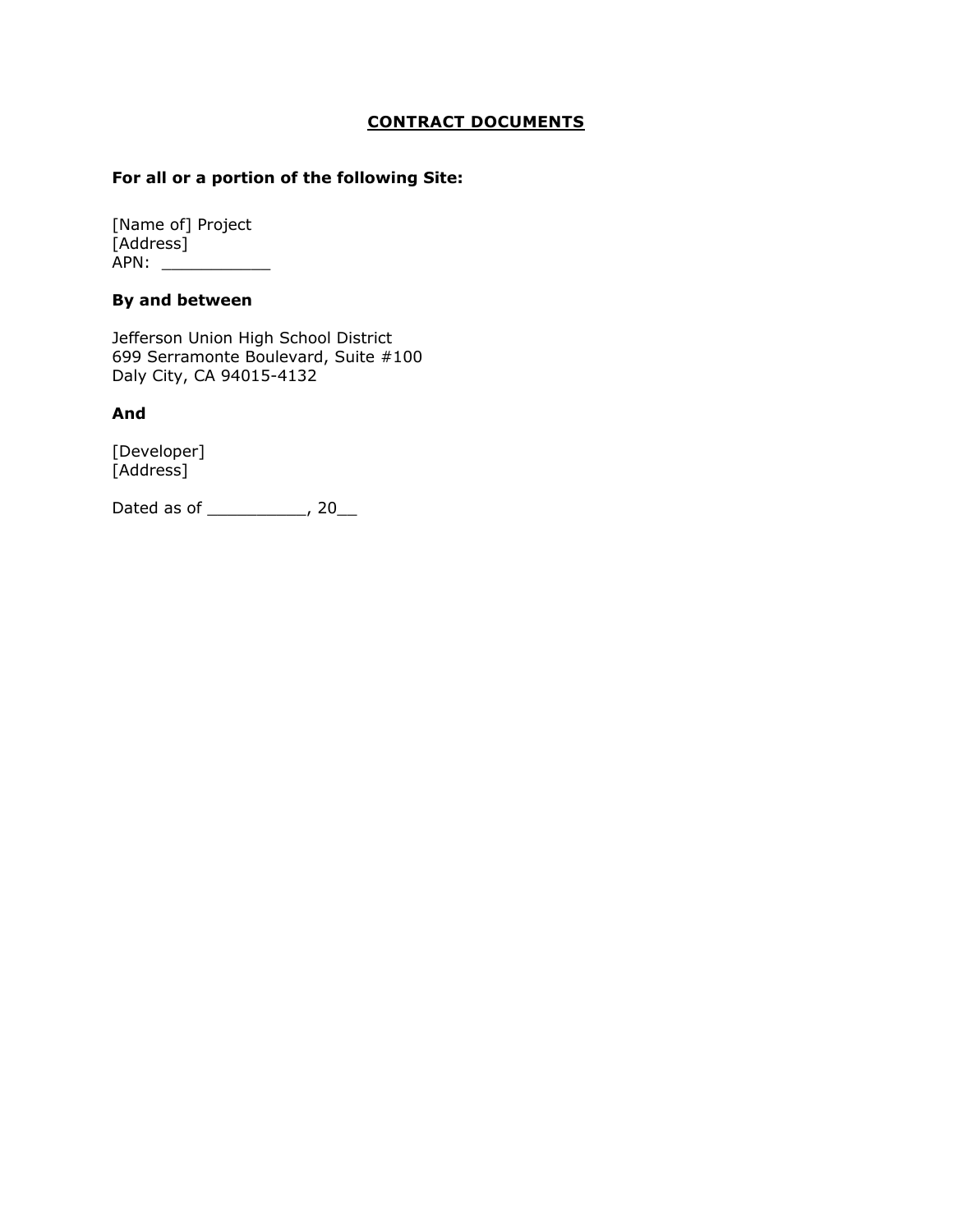#### **PERFORMANCE BOND (100% of Contract Price)**

KNOW ALL PERSONS BY THESE PRESENTS:

WHEREAS, the governing board ("Board") of the Jefferson Union High School District, ("District") and \_\_\_\_\_\_\_\_\_\_\_\_\_\_\_\_\_\_ ("Principal") have entered into a contract for the furnishing of all materials and labor, services and transportation, necessary, convenient, and proper to perform the following project:

**\_\_\_\_\_\_\_\_\_\_\_\_\_\_\_ Project**

("Project" or "Contract") which Contract dated \_\_\_\_\_\_\_\_\_\_\_\_, 20\_\_, and all of the Contract Documents attached to or forming a part of the Contract, are hereby referred to and made a part hereof; and

WHEREAS, said Principal is required under the terms of the Contract to furnish a bond for the faithful performance of the Contract.

| NOW, THEREFORE, the Principal and |            |     |      |
|-----------------------------------|------------|-----|------|
|                                   | ("Surety") | are | held |

and firmly bound unto the Board of the District in the penal sum of

Dollars (\$ ), lawful money of the United States, for the payment of which sum well and truly to be made we bind ourselves, our heirs, executors, administrators, successors, and assigns jointly and severally, firmly by these presents, to:

- Promptly perform all the work required to complete the Project; and
- Pay to the District all damages the District incurs as a result of the Principal's failure to perform all the Work required to complete the Project.

Or, at the District's sole discretion and election, the Surety shall obtain a bid or bids for completing the Contract in accordance with its terms and conditions, and upon determination by the District of the lowest responsible bidder, arrange for a contract between such bidder and the District and make available as Work progresses sufficient funds to pay the cost of completion less the "balance of the Contract Price," and to pay and perform all obligations of Principals under the Contract, including, without limitation, all obligations with respect to warranties, guarantees and the payment of liquidated damages. The term "balance of the Contract Price," as used in this paragraph, shall mean the total amount payable to Principal by the District under the Contract and any modifications thereto, less the amount previously paid by the District to the Principal, less any withholdings by the District allowed under the Contract. District shall not be required or obligated to accept a tender of a completion contractor from the Surety for any or no reason.

The condition of the obligation is such that, if the above bounden Principal, his or its heirs, executors, administrators, successors, or assigns, shall in all things stand to and abide by, and well and truly keep and perform the covenants, conditions, and agreements in the Contract and any alteration thereof made as therein provided, on his or its part to be kept and performed at the time and in the intent and meaning, including all contractual guarantees and warrantees of materials and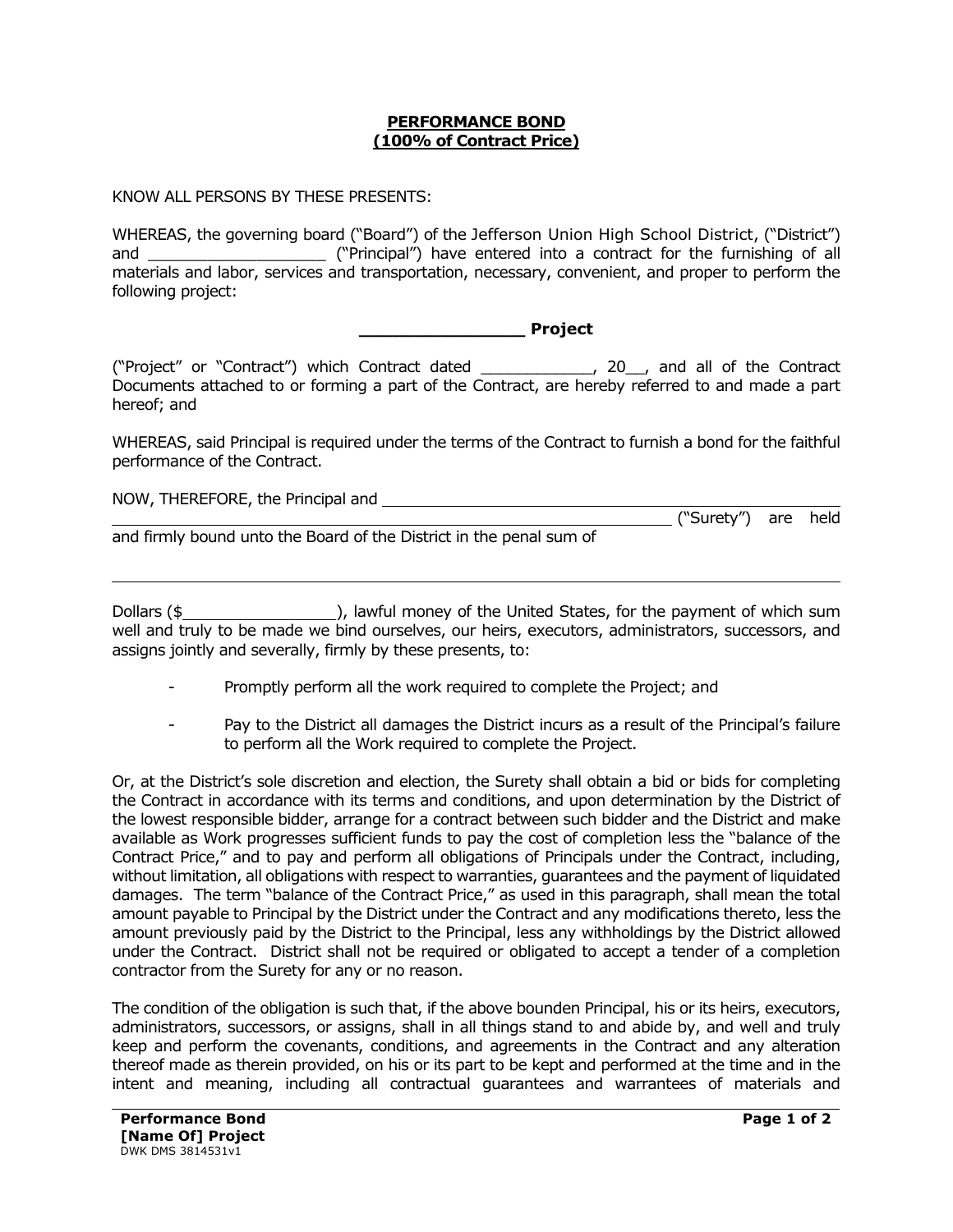workmanship, and shall indemnify and save harmless the District, its trustees, officers and agents, as therein stipulated, then this obligation shall become null and void, otherwise it shall be and remain in full force and virtue.

Surety expressly agrees that the District may reject any contractor or subcontractor proposed by Surety to fulfill its obligations in the event of default by the Principal. Surety shall not utilize Principal in completing the Work nor shall Surety accept a Bid from Principal for completion of the Work if the District declares the Principal to be in default and notifies Surety of the District's objection to Principal's further participation in the completion of the Work.

As a condition precedent to the satisfactory completion of the Contract, the above obligation shall hold good for a period equal to the warranty and/or guarantee period of the Contract, during which time Surety's obligation shall continue if Developer shall fail to make full, complete, and satisfactory repair and replacements and totally protect the District from loss or damage resulting from or caused by defective materials or faulty workmanship. The obligations of Surety hereunder shall continue so long as any obligation of Developer remains. Nothing herein shall limit the District's rights or Developer or Surety's obligations under the Contract, law or equity, including, but not limited to, California Code of Civil Procedure section 337.15.

The Surety, for value received, hereby stipulates and agrees that no change, extension of time, alteration, or addition to the terms of the contract or to the work to be performed thereunder or the specifications accompanying the same shall in any way affect its obligation on this bond, and it does hereby waive notice of any such change, extension of time, alteration, or addition to the terms of the Contract or to the work or to the specifications.

IN WITNESS WHEREOF, two (2) identical counterparts of this instrument, each of which shall for all purposes be deemed an original thereof, have been duly executed by the Principal and Surety above named, on the day of the day of the set on the set of  $\sim$  20  $\pm$ 

Principal Surety

By By

Name of California Agent of Surety

Address of California Agent of Surety

Telephone No. of California Agent of Surety

**Developer must attach a Notarial Acknowledgment for all Surety's signatures and a Power of Attorney and Certificate of Authority for Surety. The California Department of Insurance must authorize the Surety to be an admitted surety insurer.**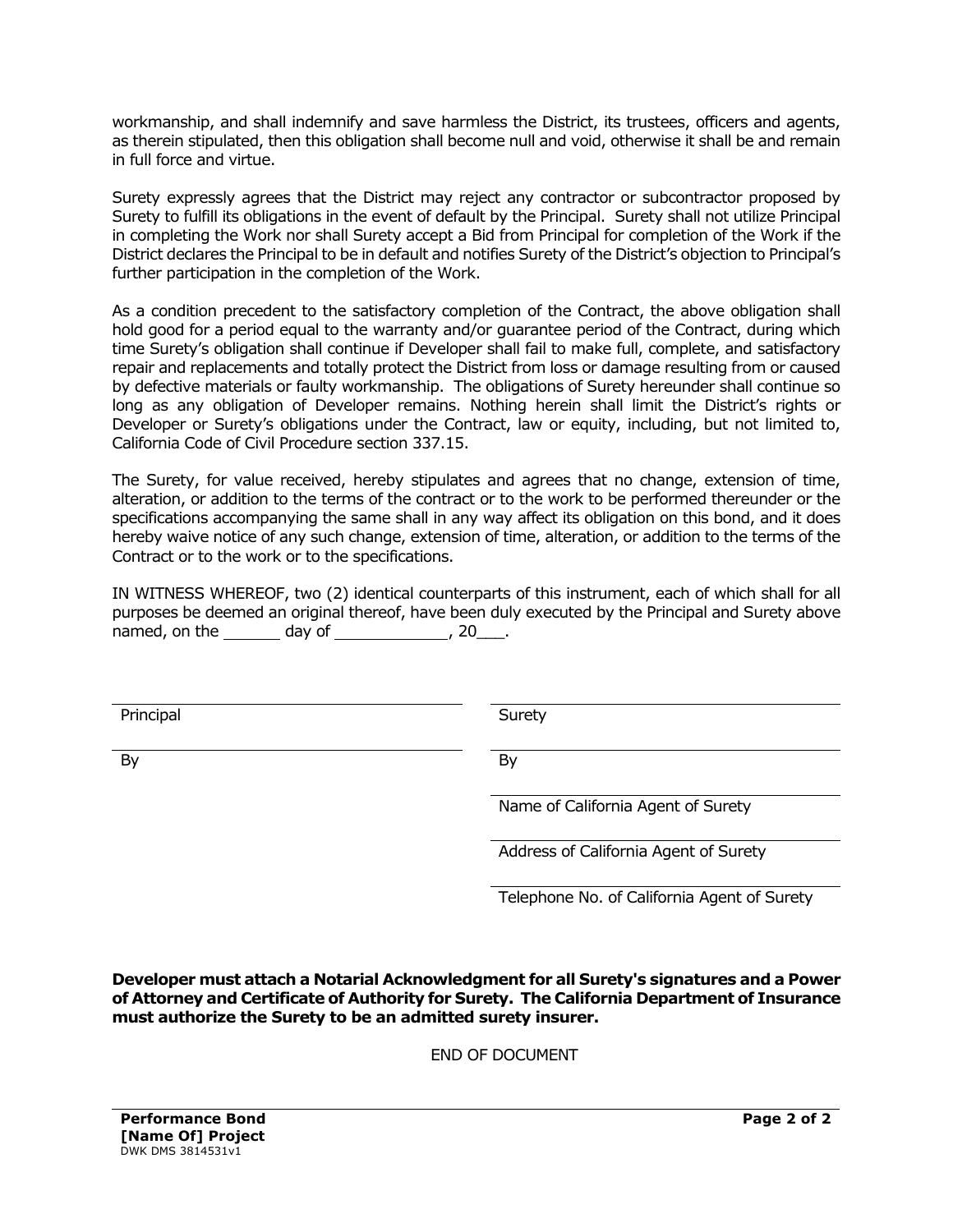#### **PAYMENT BOND Developer's Labor & Material Bond (100% of Contract Price)**

KNOW ALL PERSONS BY THESE PRESENTS:

WHEREAS, the governing board ("Board") of the Jefferson Union High School District, ("District") and \_\_\_\_\_\_\_\_\_\_\_\_\_\_\_ ("Principal") have entered into a contract for the furnishing of all materials and labor, services and transportation, necessary, convenient, and proper to perform the following project:

**\_\_\_\_\_\_\_\_\_\_\_\_\_\_\_\_\_\_\_ Project**

("Project" or "Contract") which Contract dated \_\_\_\_\_\_\_\_\_\_\_\_, 20\_\_, and all of the Contract Documents attached to or forming a part of the Contract, are hereby referred to and made a part hereof; and

WHEREAS, pursuant to law and the Contract, the Principal is required, before entering upon the performance of the work, to file a good and sufficient bond with the body by which the Contract is awarded in an amount equal to one hundred percent (100%) of the Contract price, to secure the claims to which reference is made in sections 9000 through 9510 and 9550 through 9566 of the Civil Code, and division 2, part 7, of the Labor Code.

NOW, THEREFORE, the Principal and

("Surety")

are held and firmly bound unto all laborers, material men, and other persons referred to in said statutes in the sum of

Dollars (\$\_\_\_\_\_\_\_\_\_\_\_\_\_), lawful money of the United States, being a sum not less than the total amount payable by the terms of Contract, for the payment of which sum well and truly to be made, we bind ourselves, our heirs, executors, administrators, successors, or assigns, jointly and severally, by these presents.

The condition of this obligation is that if the Principal or any of his or its subcontractors, of the heirs, executors, administrators, successors, or assigns of any, all, or either of them shall fail to pay for any labor, materials, provisions, provender, or other supplies, used in, upon, for or about the performance of the work contracted to be done, or for any work or labor thereon of any kind, or for amounts required to be deducted, withheld, and paid over to the Employment Development Department from the wages of employees of the Principal or any of his or its subcontractors of any tier under Section 13020 of the Unemployment Insurance Code with respect to such work or labor, that the Surety will pay the same in an amount not exceeding the amount herein above set forth, and also in case suit is brought upon this bond, will pay a reasonable attorney's fee to be awarded and fixed by the Court, and to be taxed as costs and to be included in the judgment therein rendered.

It is hereby expressly stipulated and agreed that this bond shall inure to the benefit of any and all persons, companies, and corporations entitled to file claims under section 9100 of the Civil Code, so as to give a right of action to them or their assigns in any suit brought upon this bond.

Should the condition of this bond be fully performed, then this obligation shall become null and void; otherwise it shall be and remain in full force and affect.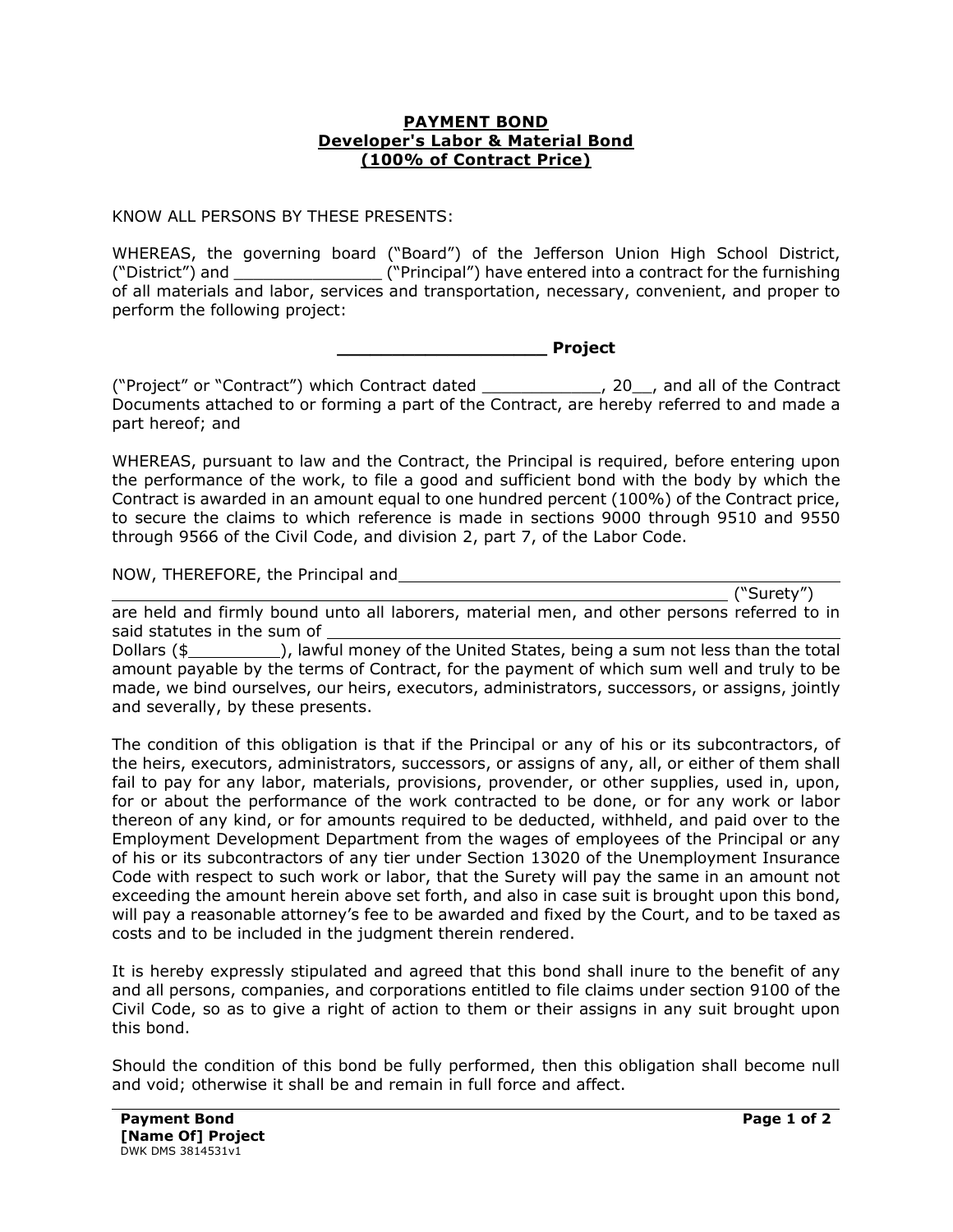And the Surety, for value received, hereby stipulates and agrees that no change, extension of time, alteration, or addition to the terms of Contract or the specifications accompanying the same shall in any manner affect its obligations on this bond, and it does hereby waive notice of any such change, extension, alteration, or addition.

IN WITNESS WHEREOF, two (2) identical counterparts of this instrument, each of which shall for all purposes be deemed an original thereof, have been duly executed by the Principal and Surety above named, on the  $\_\_\_\_\_$  day of  $\_\_\_\_\_\_\_\_$ , 20 $\_\_\_\_\$ .

| Principal | Surety                                |
|-----------|---------------------------------------|
|           |                                       |
|           |                                       |
| By        | By                                    |
|           |                                       |
|           |                                       |
|           | Name of California Agent of Surety    |
|           |                                       |
|           | Address of California Agent of Surety |
|           |                                       |
|           |                                       |

Telephone No. of California Agent of Surety

**Developer must attach a Notarial Acknowledgment for all Surety's signatures and a Power of Attorney and Certificate of Authority for Surety. The California Department of Insurance must authorize the Surety to be an admitted surety insurer.**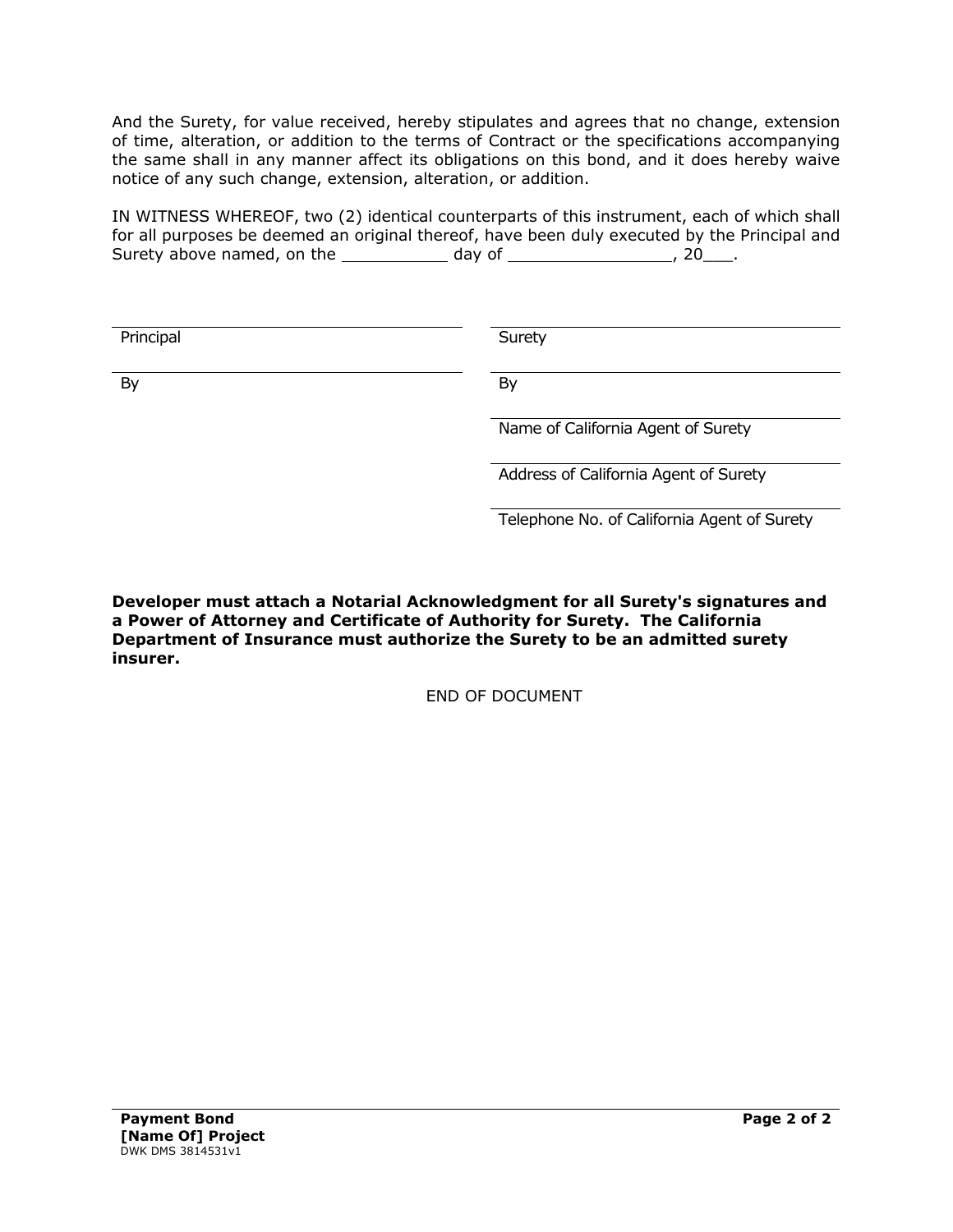## **WORKERS' COMPENSATION CERTIFICATION**

Labor Code section 3700, in relevant part, provides:

Every employer except the State shall secure the payment of compensation in one or more of the following ways:

- a. By being insured against liability to pay compensation by one or more insurers duly authorized to write compensation insurance in this state; and/or
- b. By securing from the Director of Industrial Relations a certificate of consent to self-insure, which may be given upon furnishing proof satisfactory to the Director of Industrial Relations of ability to self-insure and to pay any compensation that may become due to his employees.

I am aware of the provisions of section 3700 of the Labor Code which require every employer to be insured against liability for workers' compensation or to undertake self-insurance in accordance with the provisions of that code, and I will comply with such provisions before commencing the performance of the Work of this Contract.

Date:

| Proper Name of Developer: |  |
|---------------------------|--|
|                           |  |

Signature:

Print Name:

Title:

(In accordance with Labor Code sections 1860 and 1861, the above certificate must be signed and filed with the awarding body prior to performing any Work under this Contract.)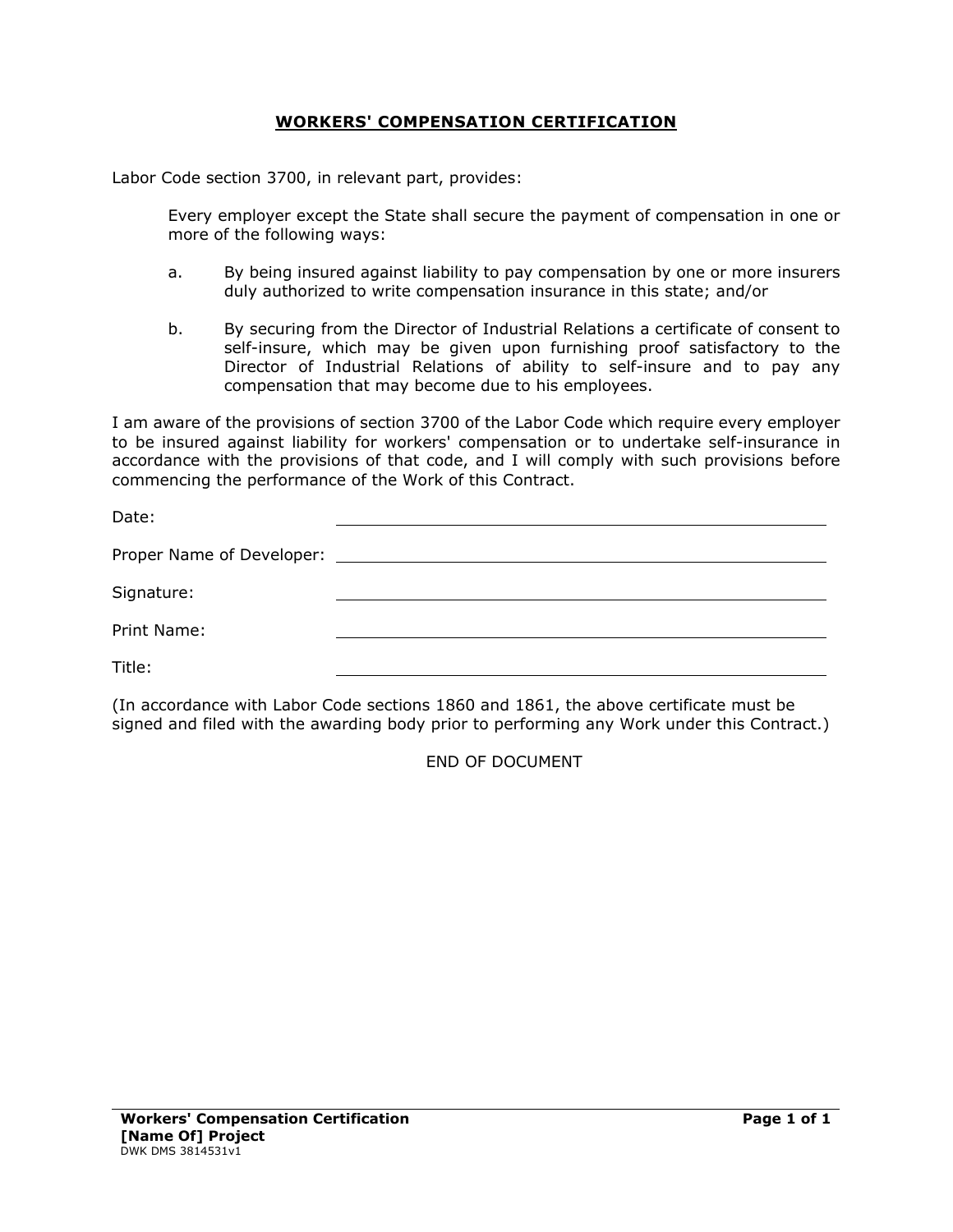#### **PREVAILING WAGE AND RELATED LABOR REQUIREMENTS CERTIFICATION**

I hereby certify that I will conform to the State of California Public Works Contract requirements regarding prevailing wages, benefits, on-site audits with 48-hours' notice, payroll records, and apprentice and trainee employment requirements, for all Work on the above Project including, without limitation, labor compliance monitoring and enforcement by the Department of Industrial Relations.

Date:

Name of Developer:

Signature:

Print Name:

Title: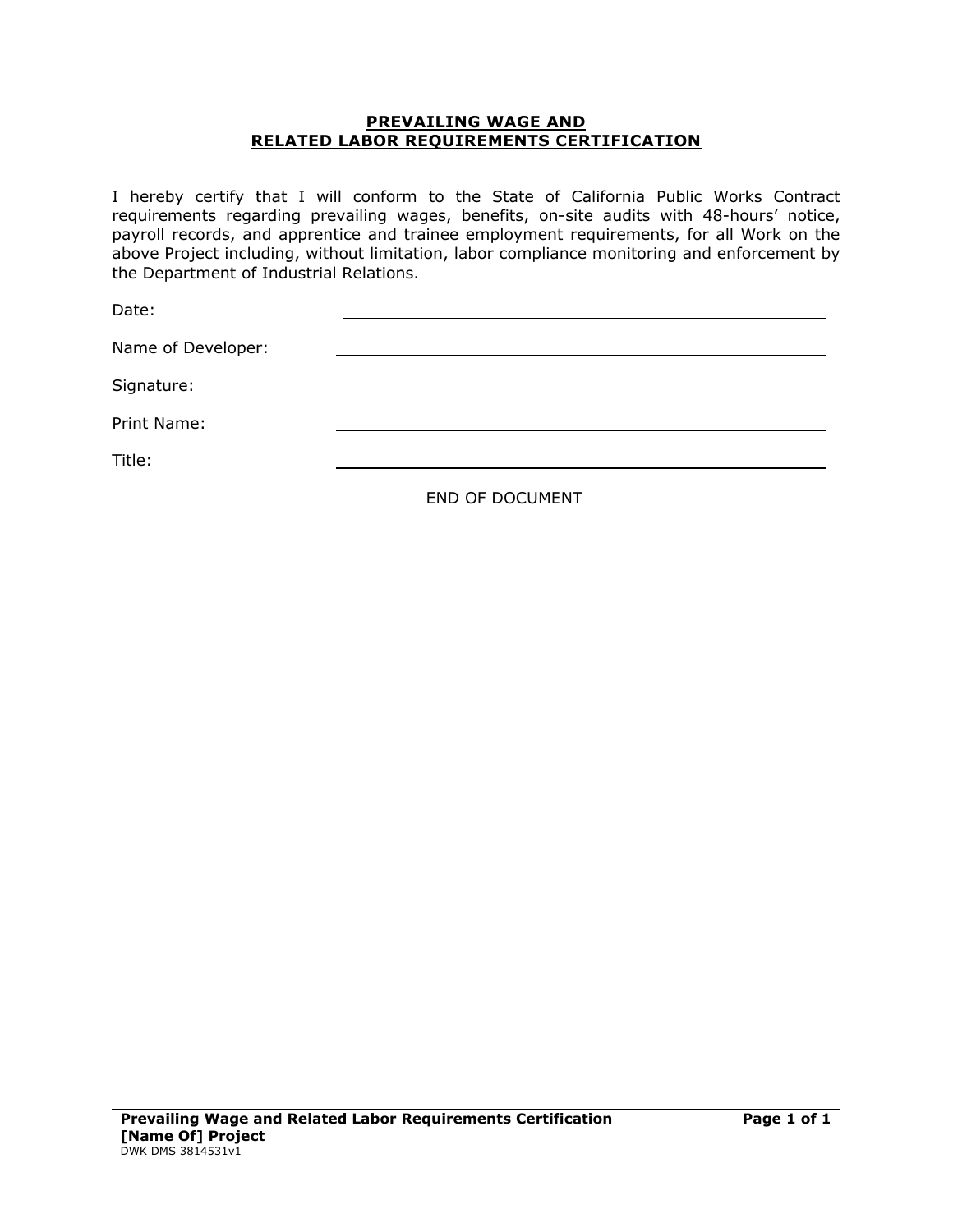#### **CRIMINAL BACKGROUND INVESTIGATION /FINGERPRINTING CERTIFICATION**

The undersigned does hereby certify to the District that I am a representative of the Developer currently under contract with the District; that I am familiar with the facts herein certified; and that I am authorized and qualified to execute this certificate on behalf of Developer.

Developer certifies that it has taken at least one of the following actions (check all that apply):

- $\Box$  Pursuant to Education Code section 45125.2(a), Developer has installed or will install, prior to commencement of Work, a physical barrier at the Work Site, that will limit contact between Developer's employees, Subcontractors or suppliers and District pupils at all times; and/or
- $\Box$  Pursuant to Education Code section 45125.2(a), Developer certifies that all employees will be under the continual supervision of, and monitored by, an employee of the Developer who the California Department of Justice ("DOJ") has ascertained, or as described below, will ascertain, has not been convicted of a violent or serious felony. The name and title of the employee who will be supervising Developer's and its subcontractors' or suppliers' employees is:

| Name:  |  |  |  |
|--------|--|--|--|
|        |  |  |  |
| Title: |  |  |  |

**NOTE**: If Developer is a sole proprietor, and elects the above option, Developer must have the above-named employee's fingerprints prepared and submitted by District for submission to the DOJ, in accordance with Education Code section 45125.1(h). No work shall commence until such determination by DOJ has been made.

- $\Box$  Pursuant to Education Code section 45125.2(a), the District will take appropriate steps to protect the safety of any pupils that may come in contact with Developer's employees, subcontractors or suppliers so that the fingerprinting and criminal background investigation requirements of Education Code section 45125.2 shall not apply to Developer under the Contract.
- $\Box$  The Work on the Contract is either (i) at an unoccupied school site and no employee of Developer and/or subcontractor or supplier of any tier of the Contract shall come in contact with the District pupils or (ii) if Developer's employees or any subcontractor or supplier of any tier of the Contract interacts with pupils, such interaction shall only take place under the immediate supervision and control of the pupil's parent or guardian or a school employee, so that the fingerprinting and criminal background investigation requirements of Education Code section 45125.1 shall not apply to Developer under the Contract.

[CONTINUED ON NEXT PAGE]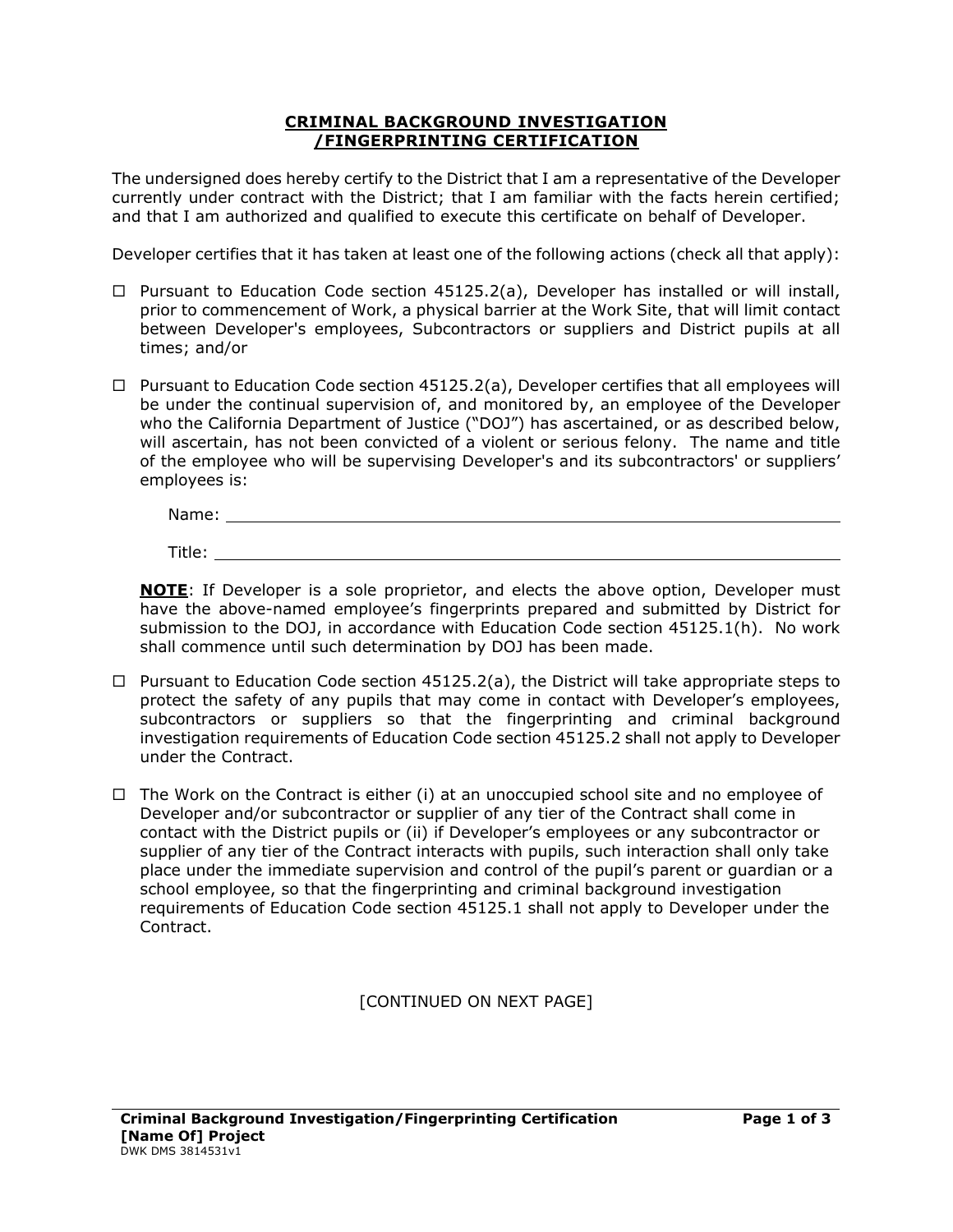$\Box$  The Developer, who is not a sole proprietor, has complied with the fingerprinting requirements of Education Code section 45125.1 with respect to all Developer's employees and all of its Subcontractors' employees who may have contact with District pupils in the course of providing services pursuant to the Contract, and the DOJ has determined (A) that none of those employees has been convicted of a felony, as that term is defined in Education Code section 45122.1 and/or (B) that the prohibition does not apply to an employee as provided by Education Code section  $45125.1(e)(2)$  or  $(3)$ . When the Developer performs the criminal background check, it shall immediately provide any subsequent arrest and conviction information it receives to the District pursuant to the subsequent arrest service. No work shall commence until the Department of Justice ascertains that Developer's employees and any subcontractors' employees have not been convicted of a felony as defined in Government Code Section 45122.1.

#### **A complete and accurate list of Developer's employees and of all of its subcontractors' employees who may come in contact with District pupils during the course and scope of the Contract is attached hereto as ATTACHMENT "A**;**"**  and/or

 $\Box$  The Developer is a sole proprietor and intends to comply with the fingerprinting requirements of Education Code section 45125.1(h) with respect to all Developer's employees who may have contact with District pupils in the course of providing services pursuant to the Contract, and hereby agrees to the District's preparation and submission of fingerprints such that the DOJ may determine (A) that none of those employees has been convicted of a felony, as that term is defined in Education Code section 45122.1 and/or (B) that the prohibition does not apply to an employee as provided by Education Code section  $45125.1(e)(2)$  or (3). No work shall commence until the Department of Justice ascertains that Developer's employees and any subcontractors' employees have not been convicted of a felony as defined in Government Code Section 45122.1.

Developer's responsibility for background clearance extends to all of its employees, Subcontractors or suppliers, and employees of Subcontractors or suppliers coming into contact with District pupils regardless of whether they are designated as employees or acting as independent contractors of the Developer.

[CONTINUED ON NEXT PAGE]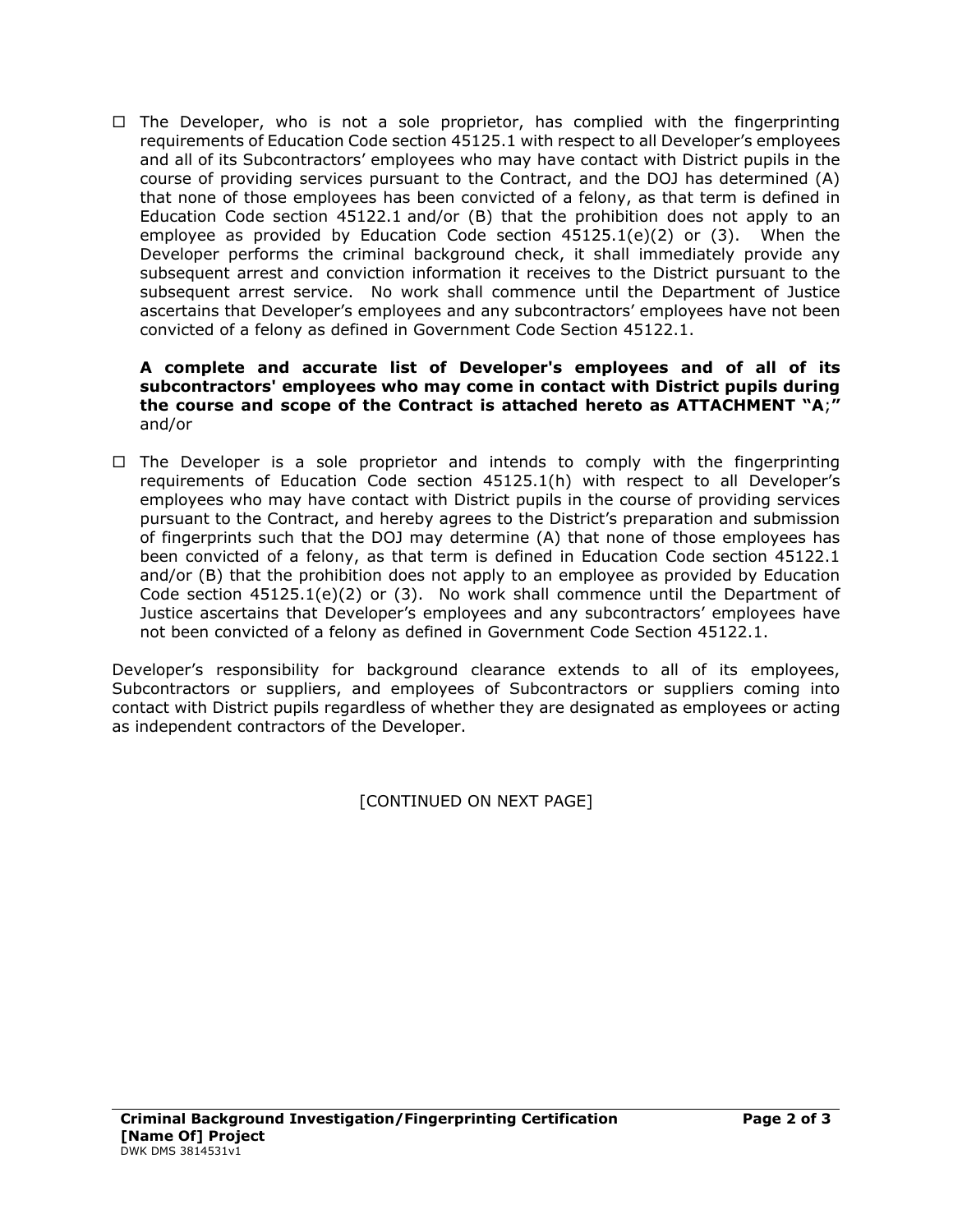## **ATTACHMENT "A"**

# **List of Employees/Subcontractors**

| of this page.             | If further space is required for the list of employees/subcontractors, attach additional copies |
|---------------------------|-------------------------------------------------------------------------------------------------|
| Date:                     |                                                                                                 |
| Proper Name of Developer: |                                                                                                 |
| Signature:                |                                                                                                 |
| Print Name:               |                                                                                                 |
| Title:                    |                                                                                                 |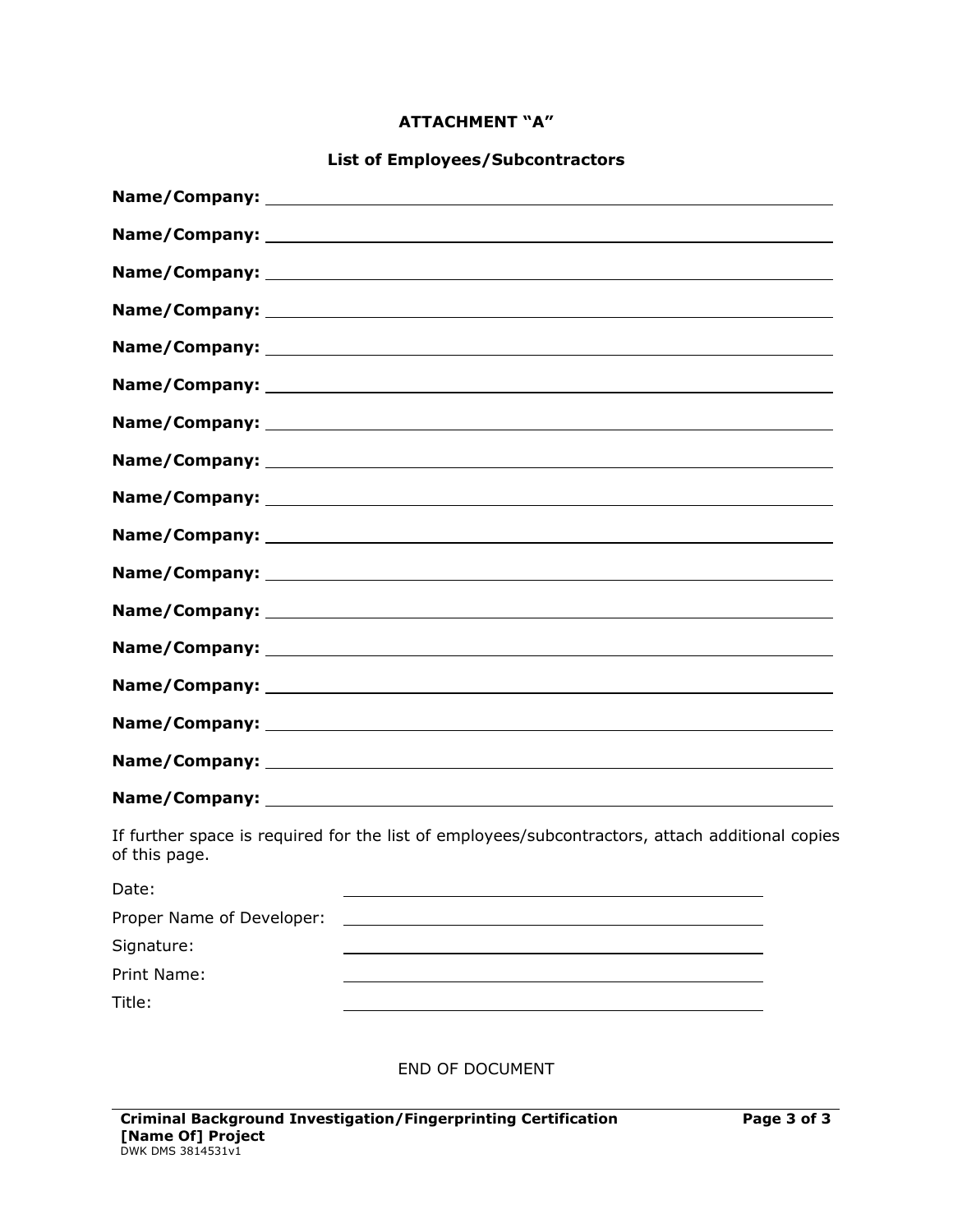#### **COVID-19 VACCINATION/TESTING CERTIFICATION**

The California Department of Public Health ("CDPH") requires, pursuant to its August 11, 2021, Order ("Order"), that all public and private schools serving students in transitional kindergarten through grade twelve, unless exempt, are required to verify the vaccine status of all K-12 school workers. Further, pursuant to the Order, all such schools are required to verify that all workers are either fully vaccinated or undergo weekly diagnostic testing.

In light of these requirements, Developer certifies that the following entity:

has verified that the Developer and its subcontractors' personnel providing services at District's Project site(s):

 $\_$  , and the state of the state of the state of the state of the state of the state of the state of the state of the state of the state of the state of the state of the state of the state of the state of the state of the

|  |  |  |  | $\Box$ Have all been fully vaccinated in accordance with the District's Policy. |
|--|--|--|--|---------------------------------------------------------------------------------|
|--|--|--|--|---------------------------------------------------------------------------------|

 $\Box$  Have not all been fully vaccinated, but those who are unvaccinated or not fully vaccinated undergo weekly diagnostic testing in accordance with the District's Policy.



Developer understands that the District's Project site will need to comply with the District's COVID-19 requirements for fully vaccinated personnel or unvaccinated personnel. Developer will comply with District policy, and all applicable state and local laws for vaccinated and unvaccinated personnel.

#### **CERTIFICATION**

I, , certify that I am Developer's and that I have made a diligent effort to ascertain the facts with regard to the representations made herein.

| Date:                     |                 |
|---------------------------|-----------------|
| Proper Name of Developer: |                 |
| Signature:                |                 |
| Print Name:               |                 |
| Title:                    |                 |
|                           | END OF DOCUMENT |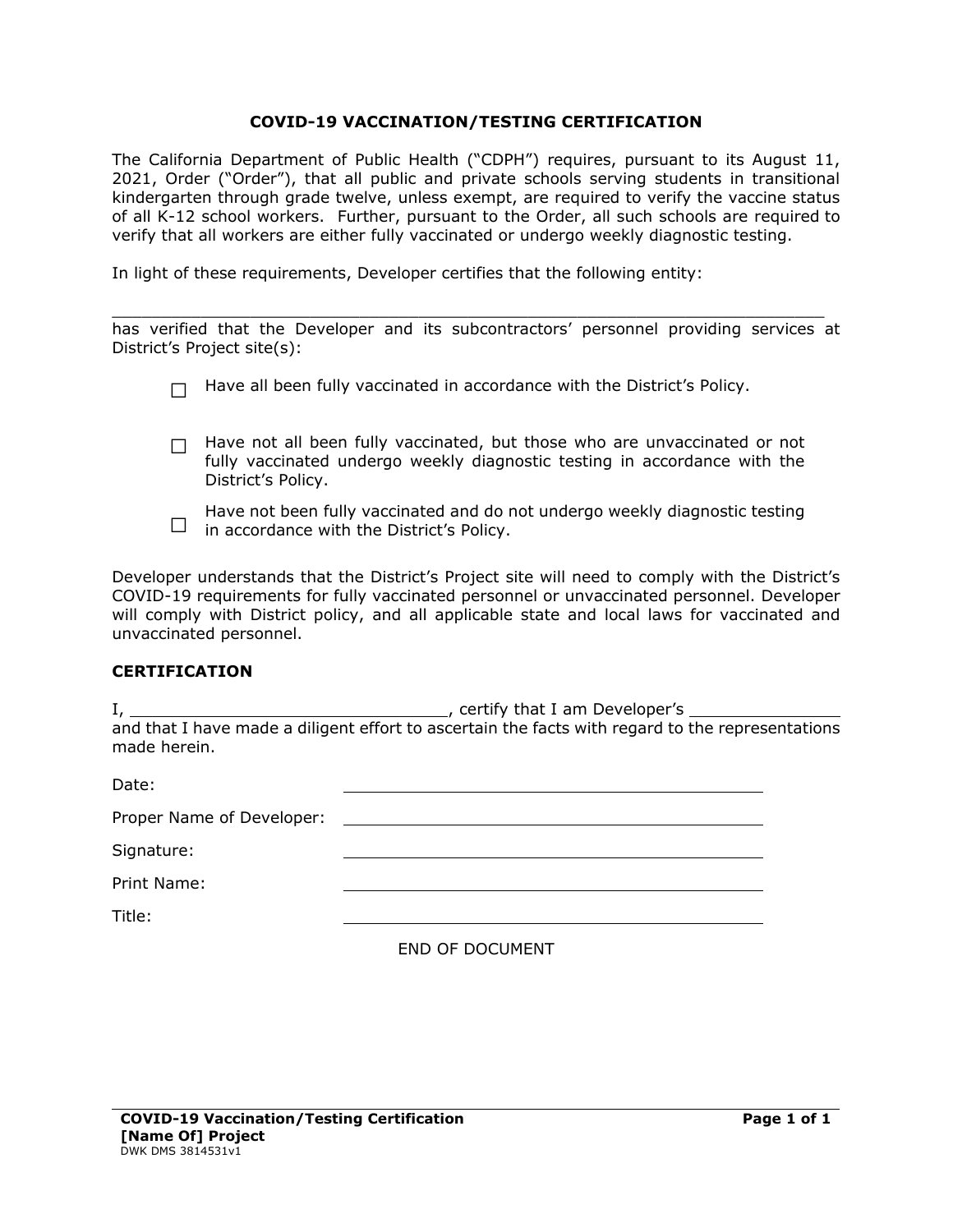## **DRUG-FREE WORKPLACE CERTIFICATION**

This Drug-Free Workplace Certification form is required from the successful Bidder pursuant to Government Code section 8350 et seq., the Drug-Free Workplace Act of 1990. The Drug-Free Workplace Act of 1990 requires that every person or organization awarded a contract or grant for the procurement of any property or service from any state agency must certify that it will provide a drug-free workplace by doing certain specified acts. In addition, the Act provides that each contract or grant awarded by a state agency may be subject to suspension of payments or termination of the contract or grant, and the contractor or grantee may be subject to debarment from future contracting, if the contracting agency determines that specified acts have occurred.

The District is not a "state agency" as defined in the applicable section(s) of the Government Code, but the District is a local agency and public school district under California law and requires all contractors on District projects to comply with the provisions and requirements of Government Code section 8350 et seq., the Drug-Free Workplace Act of 1990.

Developer shall certify that it will provide a drug-free workplace by doing all of the following:

- a. Publishing a statement notifying employees that the unlawful manufacture, distribution, dispensation, possession, or use of a controlled substance is prohibited in the person's or organization's workplace and specifying actions which will be taken against employees for violations of the prohibition.
- b. Establishing a drug-free awareness program to inform employees about all of the following:
	- (1) The dangers of drug abuse in the workplace.
	- (2) The person's or organization's policy of maintaining a drug-free workplace.
	- (3) The availability of drug counseling, rehabilitation, and employeeassistance programs.
	- (4) The penalties that may be imposed upon employees for drug abuse violations.
- c. Requiring that each employee engaged in the performance of the contract or grant be given a copy of the statement required above, and that, as a condition of employment on the contract or grant, the employee agrees to abide by the terms of the statement.

I, the undersigned, agree to fulfill the terms and requirements of Government Code section 8355 listed above and will publish a statement notifying employees concerning (a) the prohibition of controlled substance at the workplace, (b) establishing a drug-free awareness program, and (c) requiring that each employee engaged in the performance of the Contract be given a copy of the statement required by section 8355(a), and requiring that the employee agree to abide by the terms of that statement.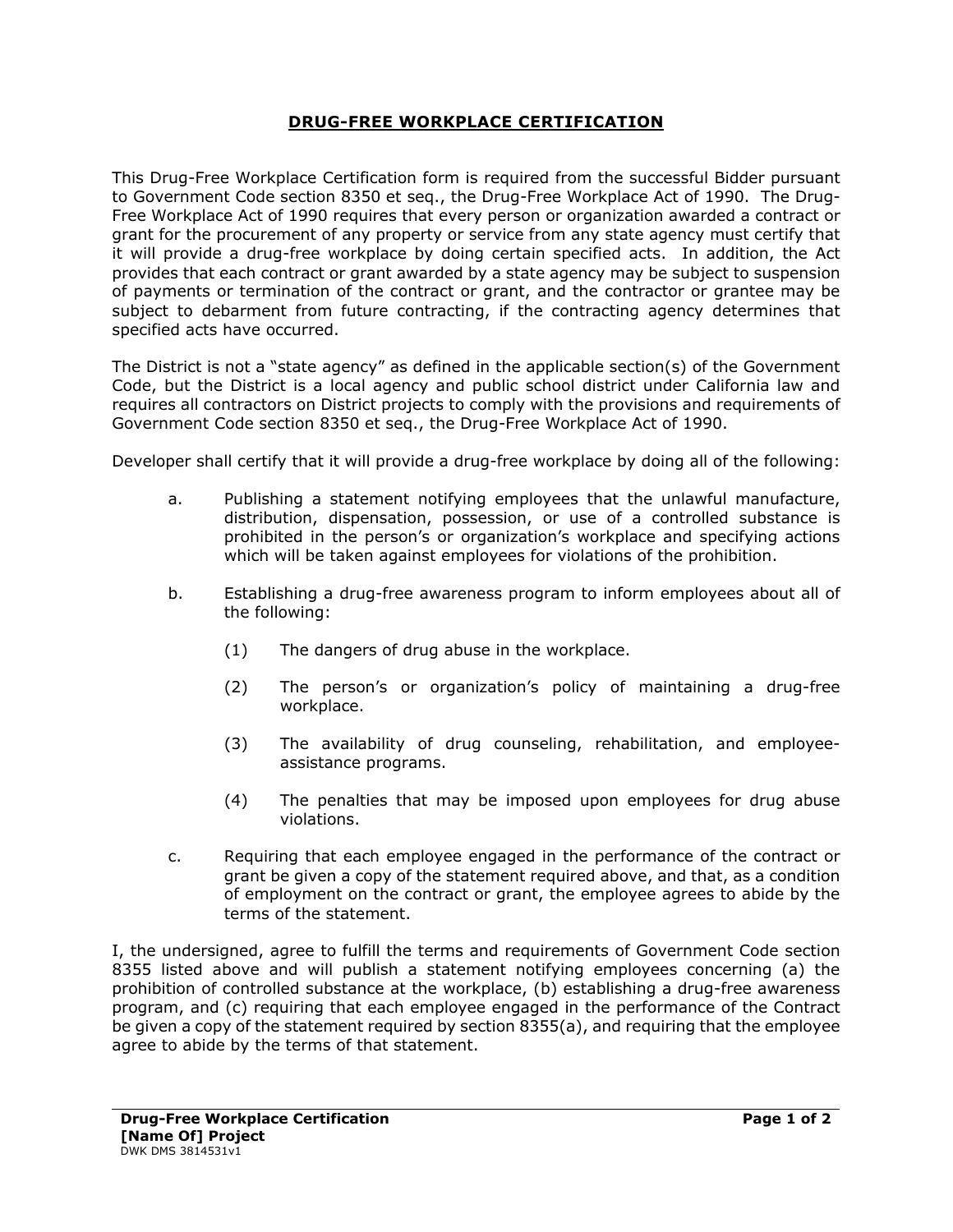I also understand that if the District determines that I have either (a) made a false certification herein, or (b) violated this certification by failing to carry out the requirements of section 8355, that the Contract awarded herein is subject to termination, suspension of payments, or both. I further understand that, should I violate the terms of the Drug-Free Workplace Act of 1990, I may be subject to debarment in accordance with the requirements of the aforementioned Act.

I acknowledge that I am aware of the provisions of Government Code section 8350 et seq. and hereby certify that I will adhere to the requirements of the Drug-Free Workplace Act of 1990.

| Date:       |  |
|-------------|--|
|             |  |
| Signature:  |  |
| Print Name: |  |
| Title:      |  |
|             |  |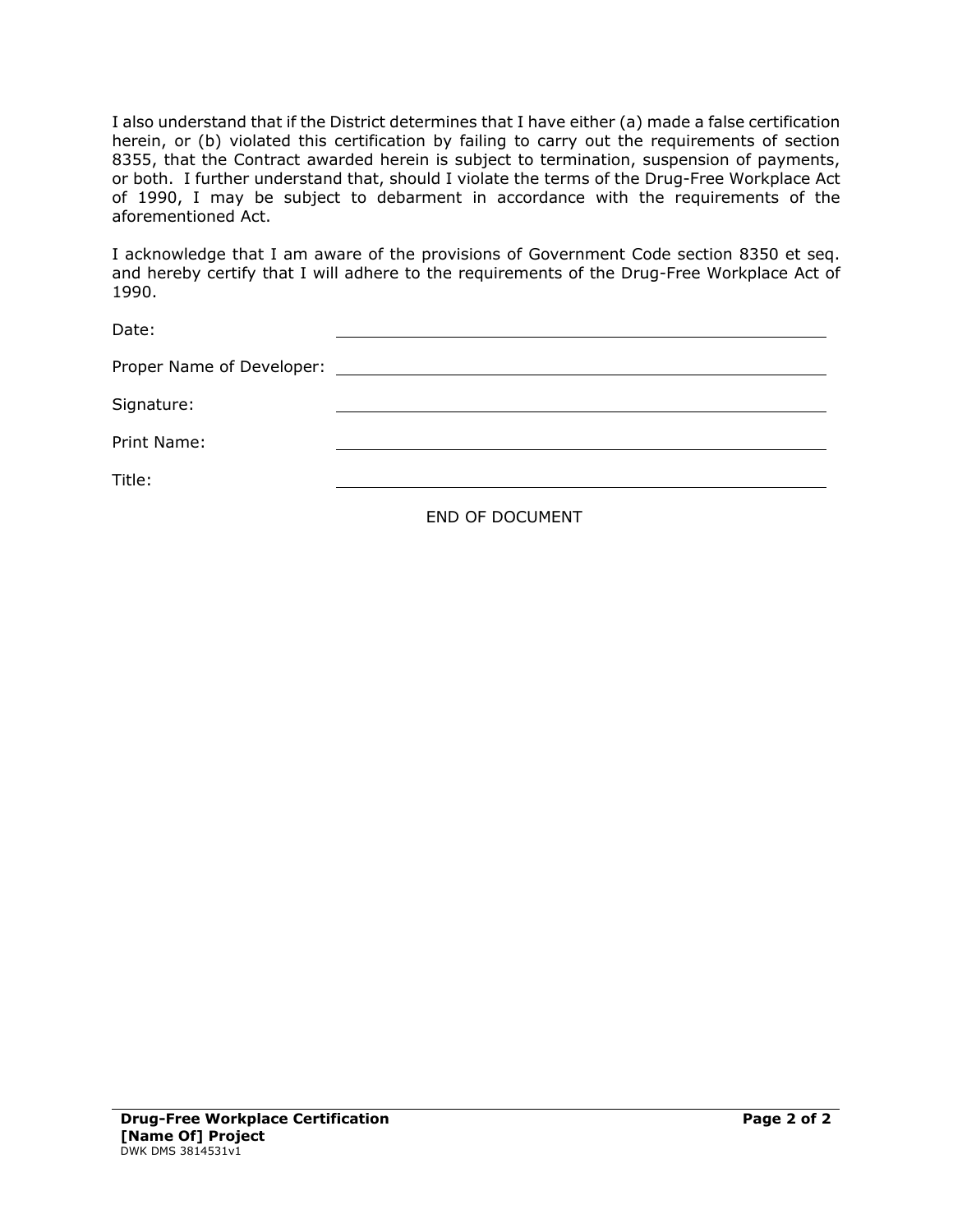## **TOBACCO-FREE ENVIRONMENT CERTIFICATION**

Pursuant to, without limitation, 20 U.S.C. section 6083, Labor Code section 6400 et seq., Health & Safety Code section 104350 et seq., and District Board policies, all District sites, including the Project site, are tobacco-free environments. Smoking and the use of tobacco products by all persons is prohibited on or in District property. District property includes school buildings, school grounds, school-owned vehicles and vehicles owned by others while on District property.

I acknowledge that I am aware of the District's policy regarding tobacco-free environments at District sites, including the Project site and hereby certify that I will adhere to the requirements of that policy and not permit any of my firm's employees, agents, subcontractors, or my firm's subcontractors' employees or agents, to use tobacco and/or smoke on the Project site.

| Date:       |  |
|-------------|--|
|             |  |
| Signature:  |  |
| Print Name: |  |
| Title:      |  |
|             |  |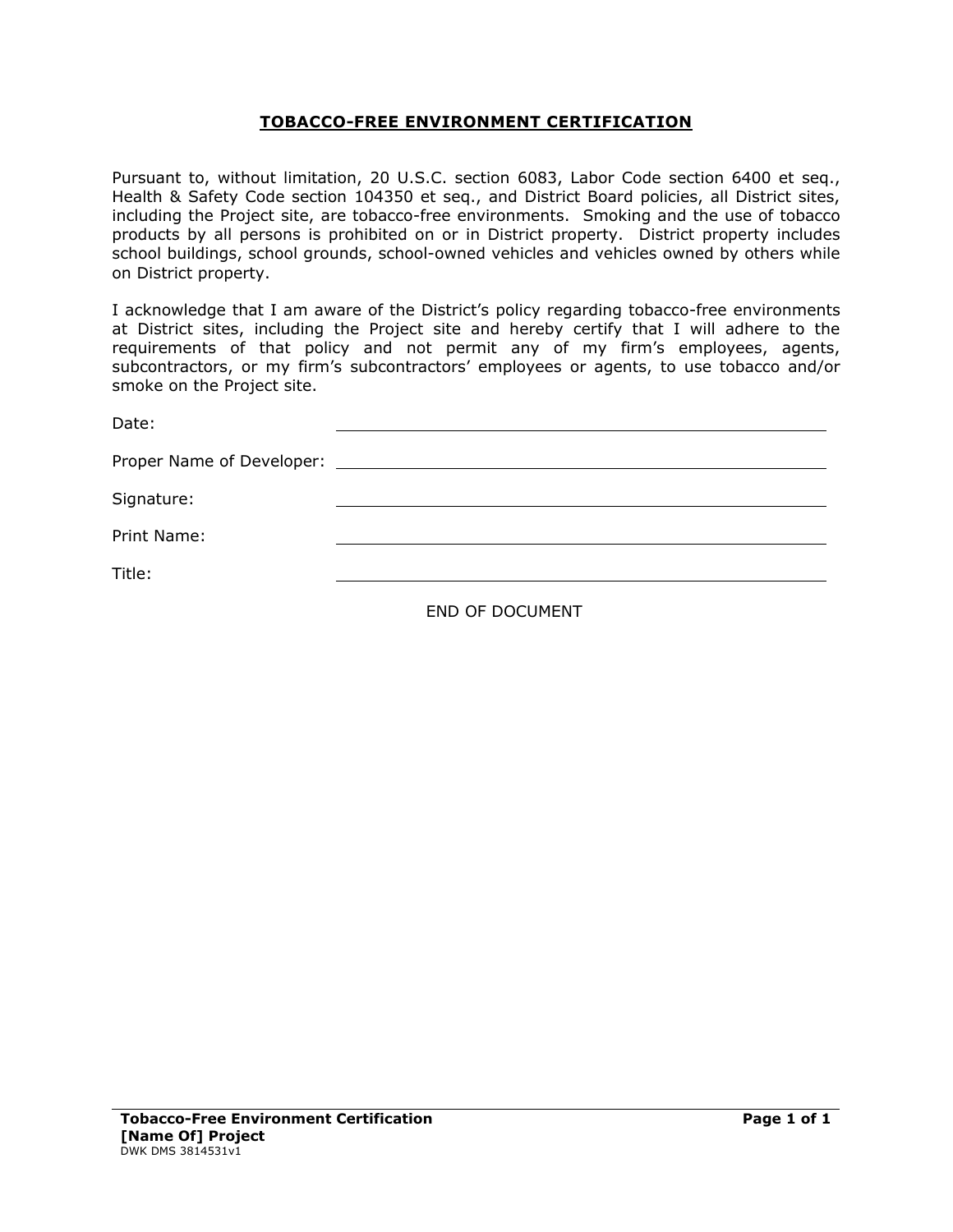#### **DISABLED VETERAN BUSINESS ENTERPRISE PARTICIPATION CERTIFICATION**

# **GENERAL INSTRUCTIONS**

Section 17076.11 of the Education Code requires school districts using, or planning to use, funds allocated pursuant to the State of California School Facility Program ("Program") for the construction and/or modernization of school buildings to have a participation goal for disabled veteran business enterprises ("DVBE") of at least three percent (3%) per year of the overall dollar amount expended each year by the school district on projects that receive state funding. Therefore, lowest responsive responsible bidder awarded the Contract must submit this document to the District after issuance of the Notice of Award After Guaranteed Maximum Price, identifying the steps Developer took to solicit DVBE participation in conjunction with this Contract. Do not submit this form with your bids.

**PART I – Method of Compliance with DVBE Participation Goals.** Check the appropriate box to indicate your method of committing the contract dollar amount.

| <b>YOUR BUSINESS ENTERPRISE</b><br>IS:                                                            | <b>AND YOU WILL</b>                                                                                                                                | <b>AND YOU WILL</b>                                                                                                     |
|---------------------------------------------------------------------------------------------------|----------------------------------------------------------------------------------------------------------------------------------------------------|-------------------------------------------------------------------------------------------------------------------------|
| $\Box$ Disabled veteran owned and your<br>forces will perform at least 3% of<br>this Contract     | Include a copy of your<br>DVBE letter from Office<br>of Small Business and<br>Disabled Veterans<br><b>Business Enterprise</b><br>Services ("OSB")* | Complete Part 1 of this<br>form and the<br>Certification                                                                |
| $\Box$ Disabled veteran owned but is<br>unable to perform 3% of this<br>Contract with your forces | Use DVBE<br>subcontractors<br>/suppliers to bring the<br>Contract participation to<br>at least 3%                                                  | Include a copy of each<br>DVBE's letter from OSB<br>(including yours, if<br>applicable), and<br>complete Part 1 of this |
| $\Box$ NOT disabled veteran owned                                                                 | Use DVBE<br>subcontractors<br>/suppliers for at least<br>3% of this Contract                                                                       | form and the<br>certification                                                                                           |
| $\Box$ Unable to meet the required<br>participation goals after good<br>faith efforts             | Make good faith efforts,<br>including contacts,<br>advertisement and DVBE<br>solicitation                                                          | Complete all of this form<br>and the Certification                                                                      |

\* A DVBE letter from OSB is obtained from the participating DVBE.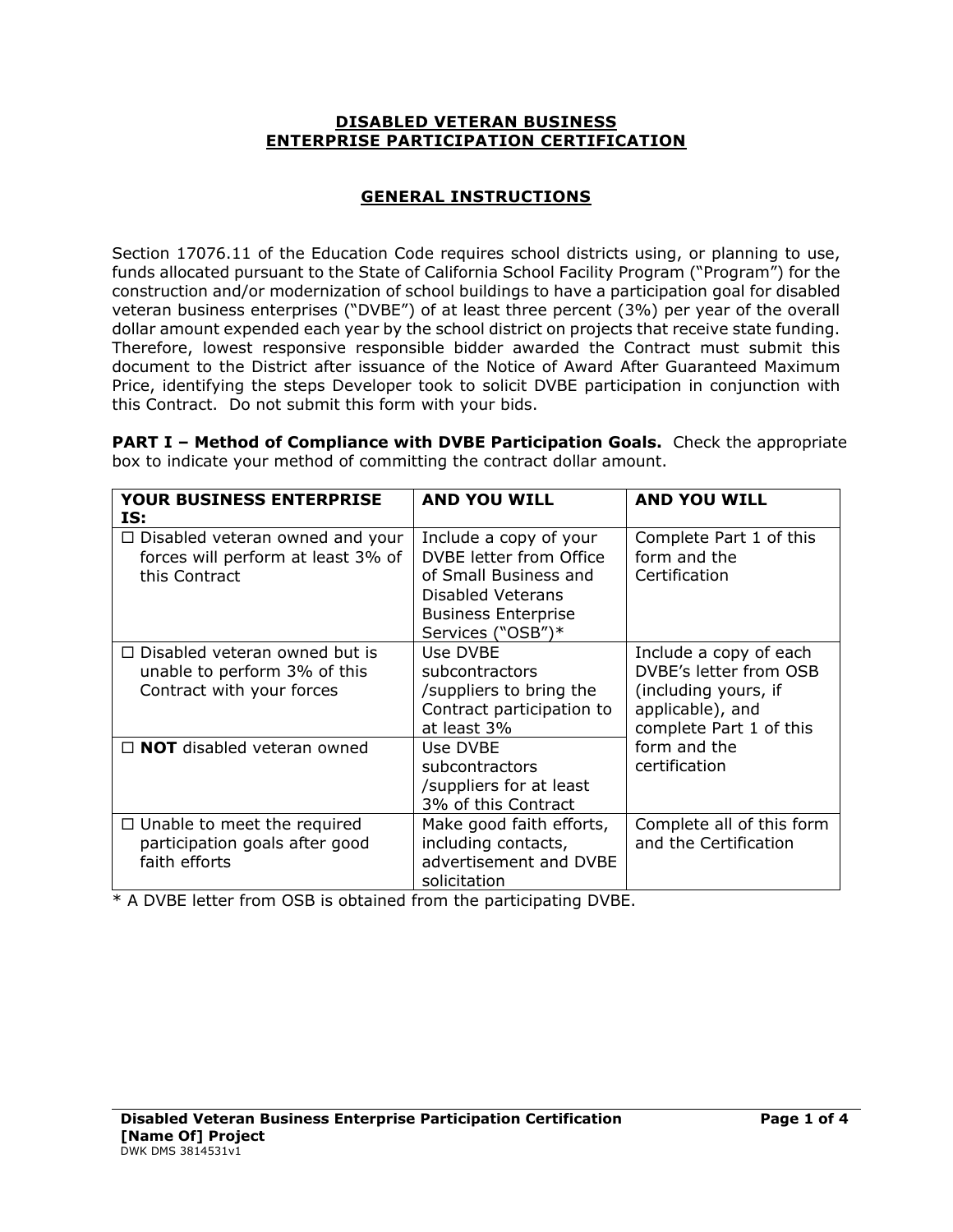## **You must complete the following table to show the dollar amount of DVBE participation:**

|                                              | <b>TOTAL CONTRACT</b><br><b>PRICE</b> |
|----------------------------------------------|---------------------------------------|
| A. Prime Bidder, if DVBE (own participation) | \$                                    |
| DVBE Subcontractor or Supplier               |                                       |
|                                              |                                       |
|                                              |                                       |
|                                              |                                       |
|                                              |                                       |
| Subtotal (A & B)                             |                                       |
| Non-DVBE                                     |                                       |
| <b>Total Bid</b>                             |                                       |

**PART II - Contacts**. To identify DVBE subcontractors/suppliers for participation in your contract, you must contact each of the following categories. You should contact several DVBE organizations.

| <b>CATEGORY</b>                                                                            | <b>TELEPHONE</b><br><b>NUMBER</b> | <b>DATE</b><br><b>CONTACTED</b> | <b>PERSON</b><br><b>CONTACTED</b> |
|--------------------------------------------------------------------------------------------|-----------------------------------|---------------------------------|-----------------------------------|
| The District, if any                                                                       |                                   |                                 | $\ast$                            |
| OSB, which publishes a list of<br>DVBE's; Internet Address:<br>http://www.dgs.ca.gov/osbcr | (916) 323-5478<br>(916) 322-5060  |                                 | $\ast$                            |
| DVBE Organization (List)                                                                   |                                   |                                 | $\ast$                            |
|                                                                                            |                                   |                                 |                                   |
|                                                                                            |                                   |                                 |                                   |
|                                                                                            |                                   |                                 |                                   |

\*Write "recorded message" in this column, if applicable.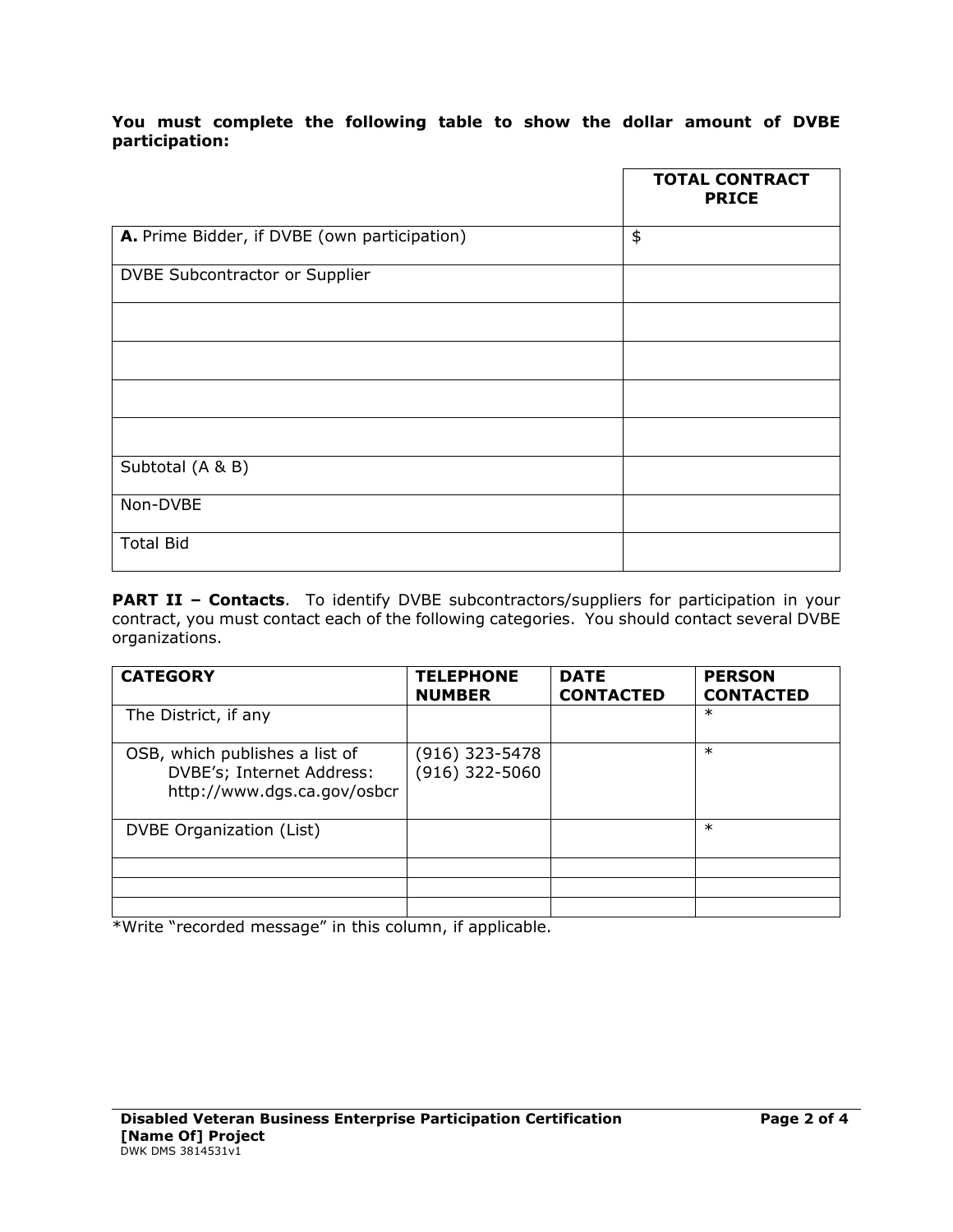**PART III – Advertisement.** You must advertise for DVBE participation in both a trade and focus paper. List the advertisement you place to solicit DVBE participation. Advertisements should be published at least fourteen (14) days prior to bid/proposal opening; if you cannot advertise fourteen (14) days prior, advertisements should be published as soon as possible. Advertisements must include that your firm is seeking DVBE participation, the project name and location, and you firm's name, your contact person, and telephone number. Attach copies of advertisements to this form.

| <b>FOCUS/TRADE PAPER NAME</b> | <b>CHECK ONE</b> |              | <b>DATE OF</b><br><b>ADVERTISEMENT</b> |
|-------------------------------|------------------|--------------|----------------------------------------|
|                               | <b>TRADE</b>     | <b>FOCUS</b> |                                        |
|                               |                  |              |                                        |
|                               |                  |              |                                        |

**PART IV – DVBE Solicitations.** List DVBE subcontractors/suppliers that were invited to bid. Use the following instructions to complete the remainder of this section (read the three columns as a sentence from left to right). If you need additional space to list DVBE solicitations, please use a separate page and attach to this form.

| IF THE DVBE                                                       | <b>THEN</b>             |                         |  | <b>AND</b>                                     |                              |
|-------------------------------------------------------------------|-------------------------|-------------------------|--|------------------------------------------------|------------------------------|
| was selected to participate                                       | Check "yes" in the      |                         |  | include a copy of their DVBE                   |                              |
|                                                                   | "SELECTED" column       |                         |  | letter(s) from OSB                             |                              |
| was <b>NOT</b> selected to                                        | Check "NO" in the       |                         |  | state why in the "REASON                       |                              |
| participate                                                       | "SELECTED" column       |                         |  | NOT SELECTED" column                           |                              |
| did not respond to your                                           | Check the "NO RESPONSE" |                         |  |                                                |                              |
| solicitation                                                      | column.                 |                         |  |                                                |                              |
| <b>DISABLED VETERANS BUSINESS</b><br><b>ENTERPRISES CONTACTED</b> |                         | <b>SELECTED</b>         |  | <b>REASON</b><br><b>NOT</b><br><b>SELECTED</b> | <b>NO</b><br><b>RESPONSE</b> |
|                                                                   |                         | <b>YES</b><br><b>NO</b> |  |                                                |                              |
|                                                                   |                         |                         |  |                                                |                              |
|                                                                   |                         |                         |  |                                                |                              |
|                                                                   |                         |                         |  |                                                |                              |
|                                                                   |                         |                         |  |                                                |                              |

A copy of this form must be retained by you and may be subject to a future audit.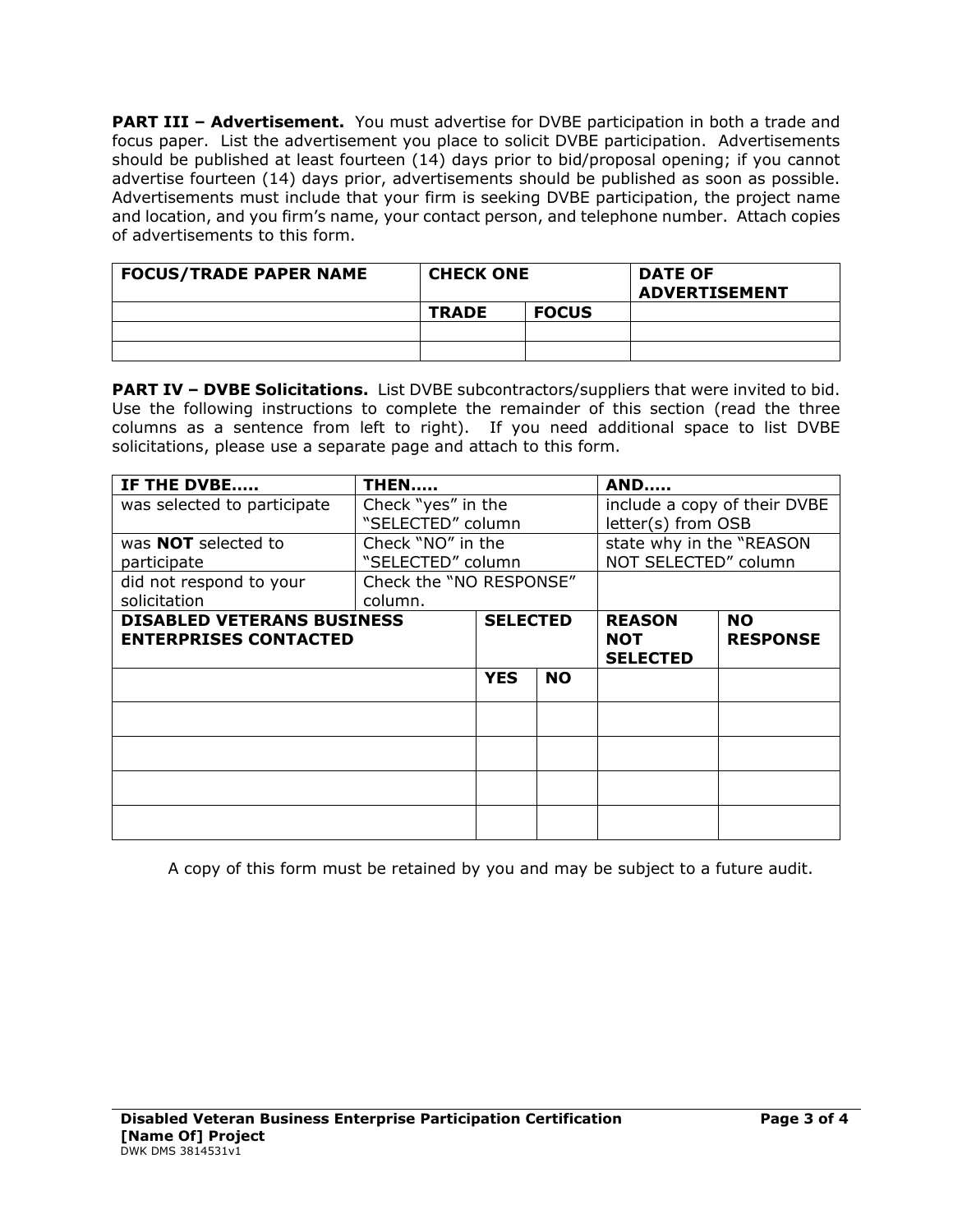# **CERTIFICATION**

| $I_{\ell}$         | certify that I am Developer's                                                                    |
|--------------------|--------------------------------------------------------------------------------------------------|
|                    | and that I have made a diligent effort to ascertain the facts with regard to the representations |
| made herein.       |                                                                                                  |
| Date:              |                                                                                                  |
|                    |                                                                                                  |
| Name of Developer: |                                                                                                  |
|                    |                                                                                                  |
| Signature:         |                                                                                                  |
| Print Name:        |                                                                                                  |
|                    |                                                                                                  |
| Title:             |                                                                                                  |
|                    |                                                                                                  |
|                    | <b>END OF DOCUMENT</b>                                                                           |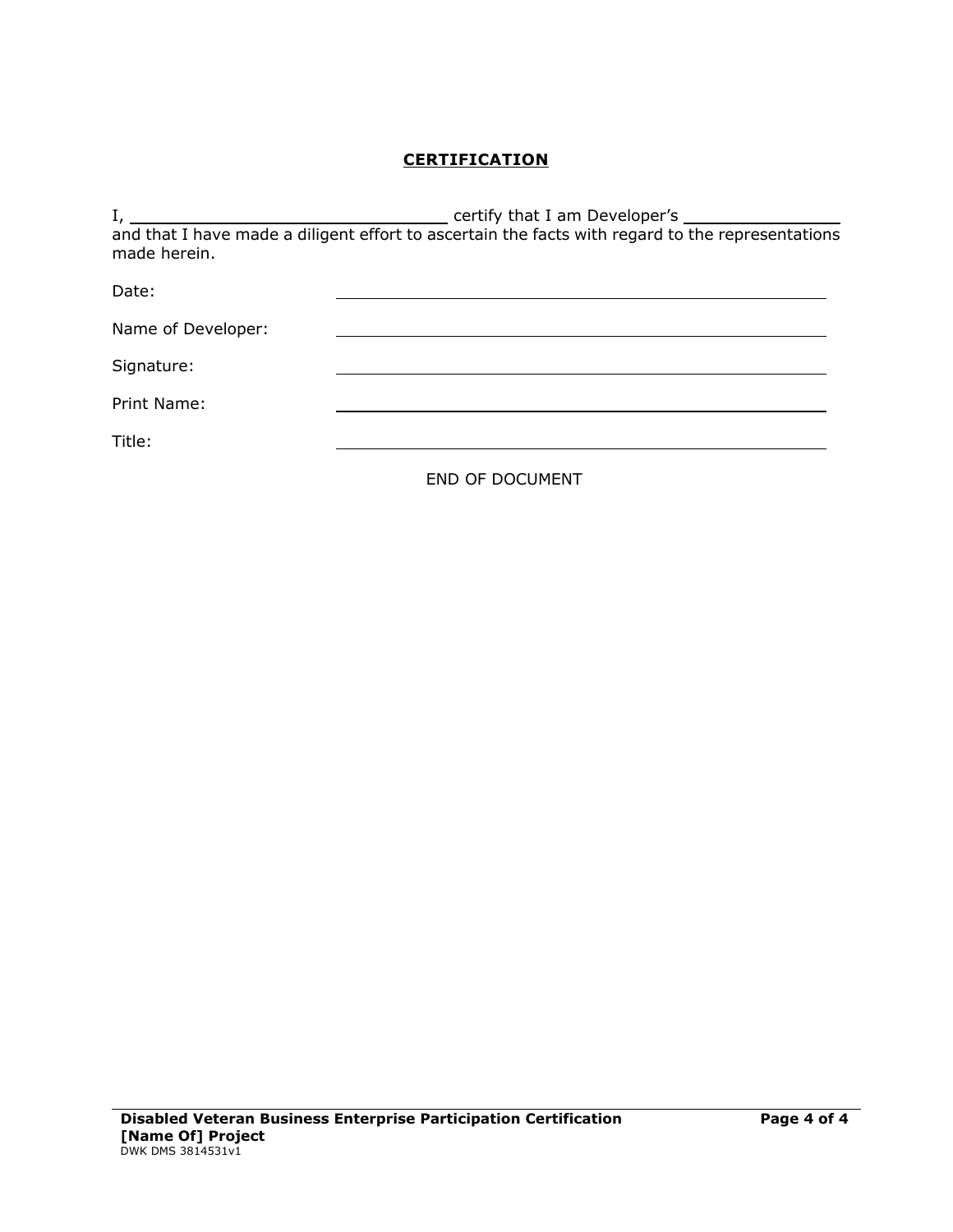#### **ROOFING PROJECT CERTIFICATION**

This form shall be executed by all contractors, materials manufacturers, or vendors involved in a bid or proposal for the repair or replacement of a roof of a public school building where the project is either for repair of more than 25% of the roof or that has a total cost more than \$21,000 ("roofing project") and submitted to the District when the award is made.

| Certification of:                                                  | □ Contractor<br>□ Vendor | n Materials Manufacturer<br>$\Box$ Other                                                                                                                                                                                                                                                                                                                                                  |
|--------------------------------------------------------------------|--------------------------|-------------------------------------------------------------------------------------------------------------------------------------------------------------------------------------------------------------------------------------------------------------------------------------------------------------------------------------------------------------------------------------------|
|                                                                    |                          | , certify that I have not                                                                                                                                                                                                                                                                                                                                                                 |
| $I,$ [Name] $\qquad \qquad$ [Name of Firm]                         |                          |                                                                                                                                                                                                                                                                                                                                                                                           |
| group of individuals.                                              |                          | offered, given, or agreed to give, received, accepted, or agreed to accept, any gift,<br>contribution, or any financial incentive whatsoever to or from any person in connection with<br>the roofing project contract. As used in this certification, "person" means any natural person,<br>business, partnership, corporation, union, committee, club, or other organization, entity, or |
|                                                                    |                          | certify that                                                                                                                                                                                                                                                                                                                                                                              |
|                                                                    |                          | I do not have, and throughout the duration of the contract, I will not have, any financial<br>relationship in connection with the performance of this contract with any architect, engineer,<br>roofing consultant, materials manufacturer, distributor, or vendor that is not disclosed below.                                                                                           |
| $I,$ $\frac{1}{\text{[Name]}}$ , $\frac{1}{\text{[Name of Firm]}}$ |                          | _, have the following                                                                                                                                                                                                                                                                                                                                                                     |
|                                                                    |                          | financial relationships with an architect, engineer, roofing consultant, materials manufacturer,<br>distributor, or vendor, or other person in connection with the following roofing project contract<br>(provide Name and Address of Building, and Contract Date and Number):                                                                                                            |
|                                                                    |                          |                                                                                                                                                                                                                                                                                                                                                                                           |
|                                                                    |                          |                                                                                                                                                                                                                                                                                                                                                                                           |
|                                                                    |                          |                                                                                                                                                                                                                                                                                                                                                                                           |
|                                                                    |                          |                                                                                                                                                                                                                                                                                                                                                                                           |
|                                                                    |                          |                                                                                                                                                                                                                                                                                                                                                                                           |
|                                                                    |                          |                                                                                                                                                                                                                                                                                                                                                                                           |
|                                                                    |                          |                                                                                                                                                                                                                                                                                                                                                                                           |
|                                                                    |                          |                                                                                                                                                                                                                                                                                                                                                                                           |
|                                                                    |                          |                                                                                                                                                                                                                                                                                                                                                                                           |
|                                                                    |                          |                                                                                                                                                                                                                                                                                                                                                                                           |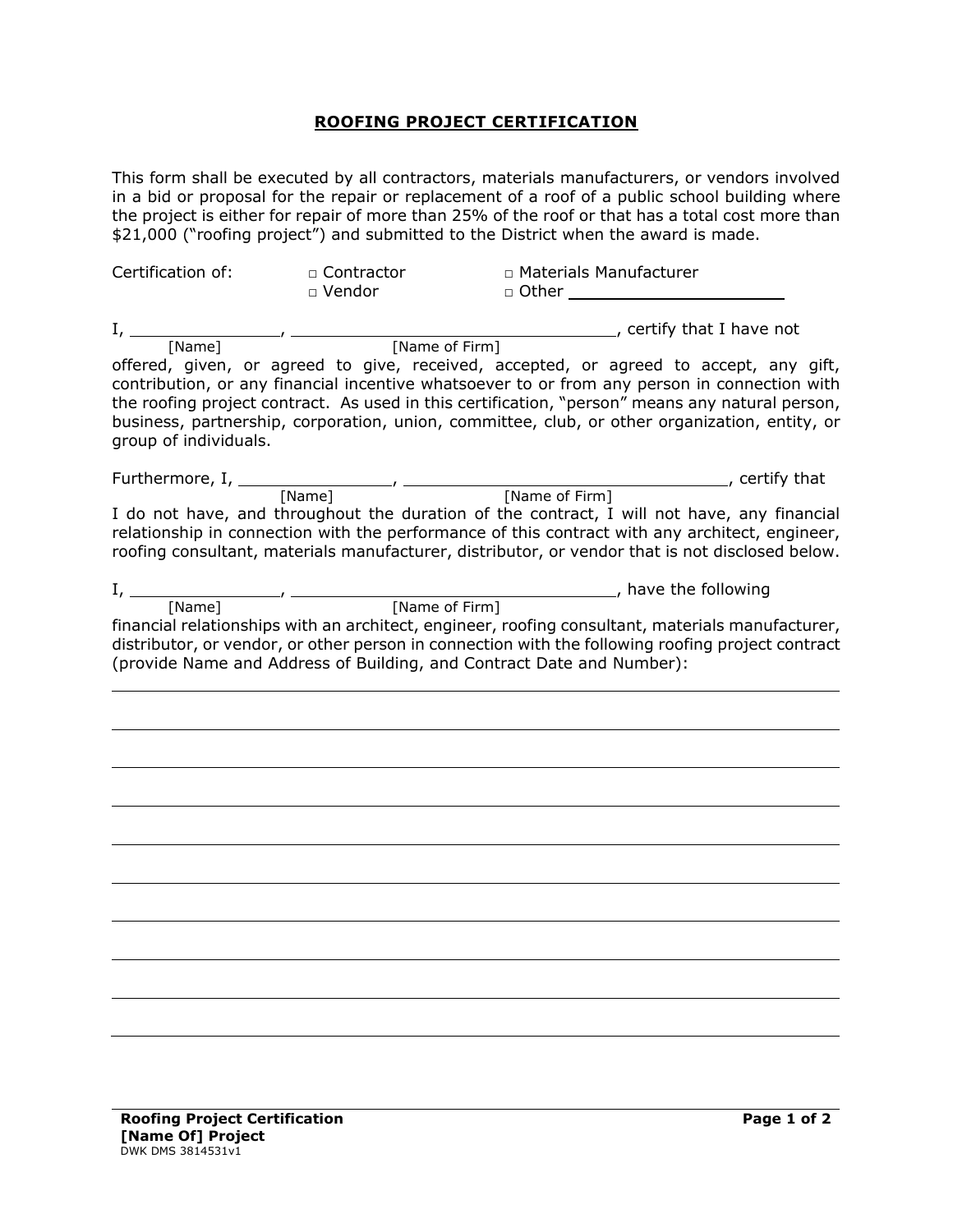By my signature below, I hereby certify that, to the best of my knowledge, the contents of this disclosure are true, or are believed to be true. I further certify on behalf of the Firm that I am aware of section 3000 et seq. of the California Public Contract Code, and the sections referenced therein regarding the penalties for providing false information or failing to disclose a financial relationship in this disclosure. I further certify that I am authorized to make this certification on behalf of the Firm.

| Date:                |                                                                                                                                                                                                                                      |
|----------------------|--------------------------------------------------------------------------------------------------------------------------------------------------------------------------------------------------------------------------------------|
| Proper Name of Firm: | <u>and the community of the community of the community of the community of the community of the community of the community of the community of the community of the community of the community of the community of the community</u> |
| Signature:           |                                                                                                                                                                                                                                      |
| Print Name:          |                                                                                                                                                                                                                                      |
| Title:               |                                                                                                                                                                                                                                      |
|                      | END OF DOCUMENT                                                                                                                                                                                                                      |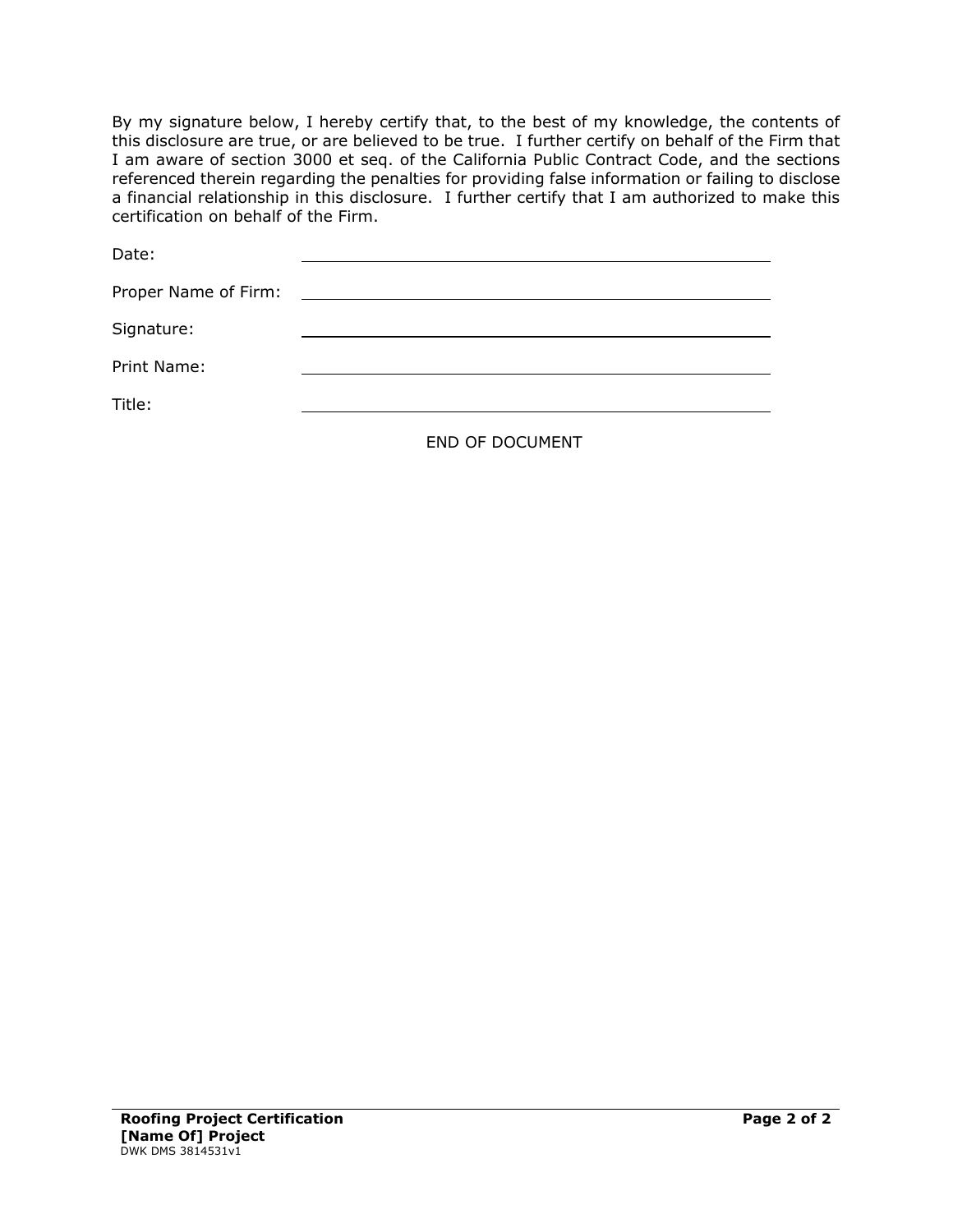## **HAZARDOUS MATERIALS PROCEDURES & REQUIREMENTS**

#### 2. **Summary**

This document includes information applicable to hazardous materials and hazardous waste abatement.

#### 3. **Notice of Hazardous Waste or Materials**

- a. Developer shall give notice in writing to the District, the Construction Manager, and the Architect promptly, before any of the following materials are disturbed, and in no event later than twenty-four (24) hours after first observance, of any:
	- (1) Material that Developer believes may be a material that is hazardous waste or hazardous material, as defined in section 25117 of the Health and Safety Code, that is required to be removed to a Class I, Class II, or Class III disposal site in accordance with provisions of existing law;
	- (2) Other material that may present a substantial danger to persons or property exposed thereto in connection with Work at the site.
- b. Developer's written notice shall indicate whether the hazardous waste or material was shown or indicated in the Contract Documents to be within the scope of Work, and whether the materials were brought to the site by Developer, its Subcontractors, suppliers, or anyone else for whom Developer is responsible. As used in this section the term "hazardous materials" shall include, without limitation, asbestos, lead, Polychlorinated biphenyl (PCB), petroleum and related hydrocarbons, and radioactive material.
- c. In response to Developer's written notice, the District shall investigate the identified conditions.
- d. If the District determines that conditions do not involve hazardous materials or that no change in terms of Contract is justified, the District shall so notify Developer in writing, stating reasons. If the District and Developer cannot agree on whether conditions justify an adjustment in Contract Price or Contract Time, or on the extent of any adjustment, Developer shall proceed with the Work as directed by the District.
- e. If after receipt of notice from the District, Developer does not agree to resume Work based on a reasonable belief it is unsafe, or does not agree to resume Work under special conditions, then District may order such portion of Work that is in connection with such hazardous condition or such affected area to be deleted from the Work, or performed by others, or District may invoke its rights to terminate the Contract in whole or in part. District will determine entitlement to or the amount or extent of an adjustment, if any, in Contract Price or Contract Time as a result of deleting such portion of Work, or performing the Work by others.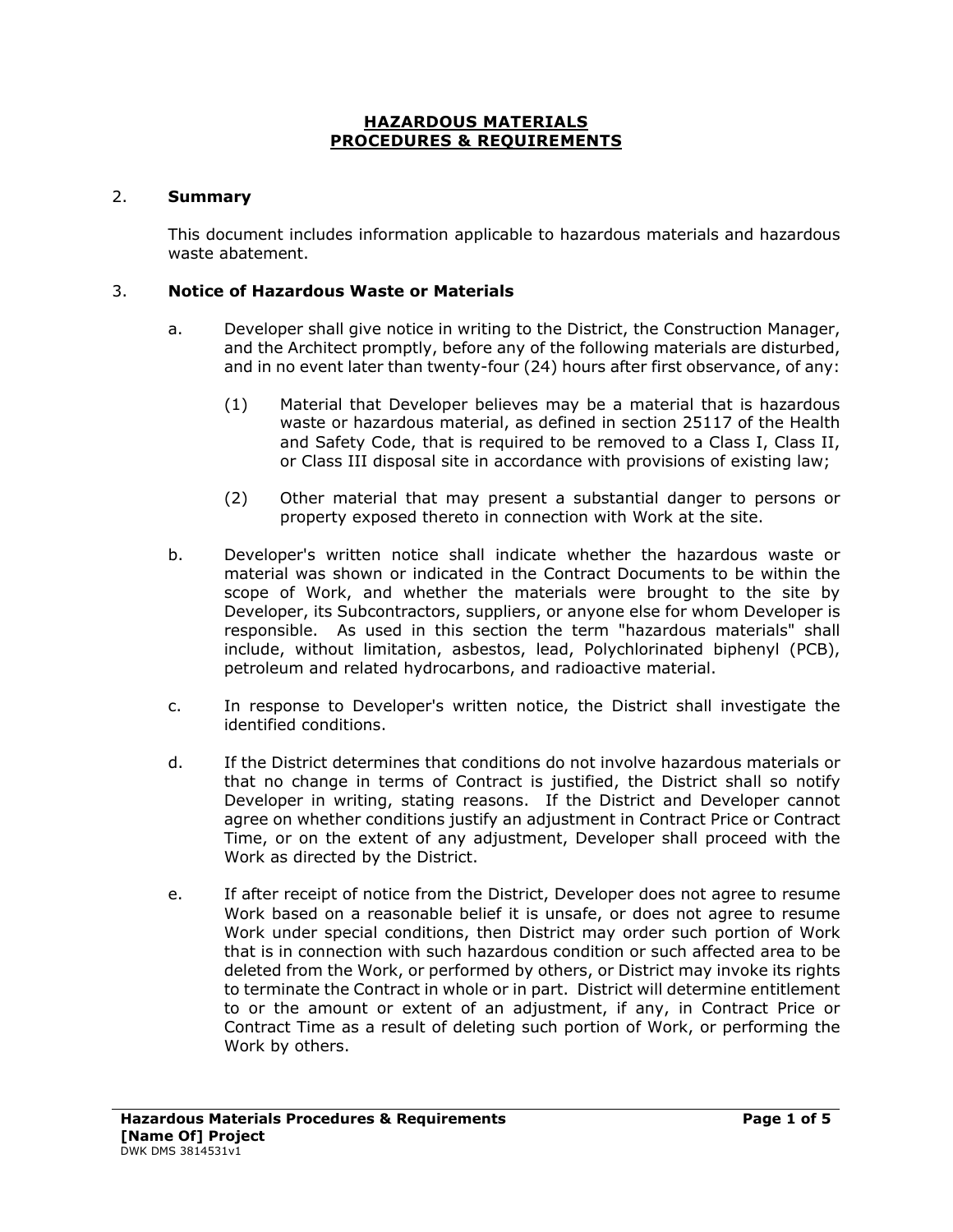f. If Developer stops Work in connection with any hazardous condition and in any area affected thereby, Developer shall immediately redeploy its workers, equipment, and materials, as necessary, to other portions of the Work to minimize delay and disruption.

## 4. **Additional Warranties and Representations**

- a. Developer represents and warrants that it, its employees, and its subcontractors and their employees, shall at all times have the required levels of familiarity with the Site and the Work, training, and ability to comply fully with all applicable laws and contractual requirements for safe and expeditious performance of the Work, including whatever training is or may be required regarding the activities to be performed (including, but not limited to, all training required to address adequately the actual or potential dangers of Contract performance).
- b. Developer represents and warrants that it, its employees, and its subcontractors and their employees, shall at all times have and maintain in good standing any and all certifications and licenses required by applicable federal, state, and other governmental and quasi-governmental requirements applicable to the Work.
- c. Developer represents and warrants that it has studied carefully all requirements of the Specifications regarding procedures for demolition, hazardous waste abatement, or safety practices, specified in the Contract, and prior to submitting its bid, has either (a) verified to its satisfaction that the specified procedures are adequate and sufficient to achieve the results intended by the Contract Documents, or (b) by way of approved "or equal" request or request for clarification and written Addenda, secured changes to the specified procedures sufficient to achieve the results intended by the Contract Documents. Developer accepts the risk that any specified procedure will result in a completed Project in full compliance with the Contract Documents.

# 5. **Monitoring and Testing**

- a. District reserves the right, in its sole discretion, to conduct air monitoring, earth monitoring, Work monitoring, and any other tests (in addition to testing required under the agreement or applicable law), to monitor Contract requirements of safe and statutorily compliant work methods and (where applicable) safe re-entry level air standards under state and federal law upon completion of the job, and compliance of the work with periodic and final inspection by public and quasi-public entities having jurisdiction.
- b. Developer acknowledges that District has the right to perform, or cause to be performed, various activities and tests including, but not limited to, preabatement, during abatement, and post-abatement air monitoring, that District shall have no obligation to perform said activities and tests, and that a portion of said activities and tests may take place prior to the completion of the Work by Developer. In the event District elects to perform these activities and tests, Developer shall afford District ample access to the Site and all areas of the Work as may be necessary for the performance of these activities and tests.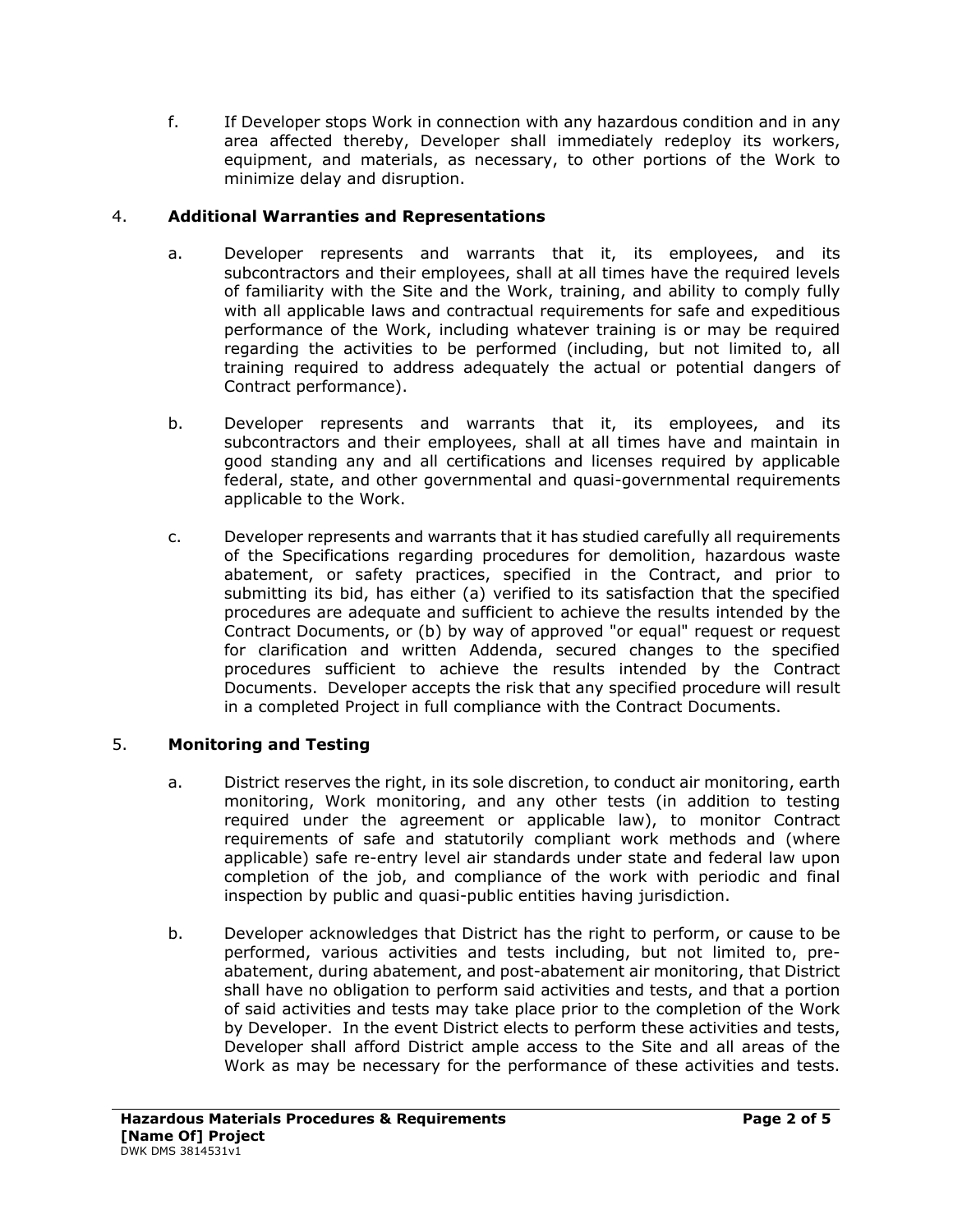Developer will include the potential impact of these activities or tests by District in the Contract Price and the Scheduled Completion Date.

c. Notwithstanding District's rights granted by this paragraph, Developer may retain its own industrial hygiene consultant at Developer's own expense and may collect samples and may perform tests including, but not limited to, preabatement, during abatement, and post-abatement personal air monitoring, and District reserves the right to request documentation of all such activities and tests performed by Developer relating to the Work and Developer shall immediately provide that documentation upon request.

## 6. **Compliance with Laws**

- a. Developer shall perform safe, expeditious, and orderly work in accordance with the best practices and the highest standards in the hazardous waste abatement, removal, and disposal industry, the applicable law, and the Contract Documents, including, but not limited to, all responsibilities relating to the preparation and return of waste shipment records, all requirements of the law, delivering of all requisite notices, and obtaining all necessary governmental and quasi-governmental approvals.
- b. Developer represents that it is familiar with and shall comply with all laws applicable to the Work or completed Work including, but not limited to, all federal, state, and local laws, statutes, standards, rules, regulations, and ordinances applicable to the Work relating to:
	- (1) The protection of the public health, welfare and environment;
	- (2) Storage, handling, or use of asbestos, PCB, lead, petroleum based products, radioactive material, or other hazardous materials;
	- (3) The generation, processing, treatment, storage, transport, disposal, destruction, or other management of asbestos, PCB, lead, petroleum, radioactive material, or hazardous waste materials or other waste materials of any kind; and
	- (4) The protection of environmentally sensitive areas such as wetlands and coastal areas.

# 7. **Disposal**

- a. Developer has the sole responsibility for determining current waste storage, handling, transportation, and disposal regulations for the job Site and for each waste disposal facility. Developer must comply fully at its sole cost and expense with these regulations and any applicable law. District may, but is not obligated to, require submittals with this information for it to review consistent with the Contract Documents.
- b. Developer shall develop and implement a system acceptable to District to track hazardous waste from the Site to disposal, including appropriate "Hazardous Waste Manifests" on the EPA form, so that District may track the volume of waste it put in each landfill and receive from each landfill a certificate of receipt.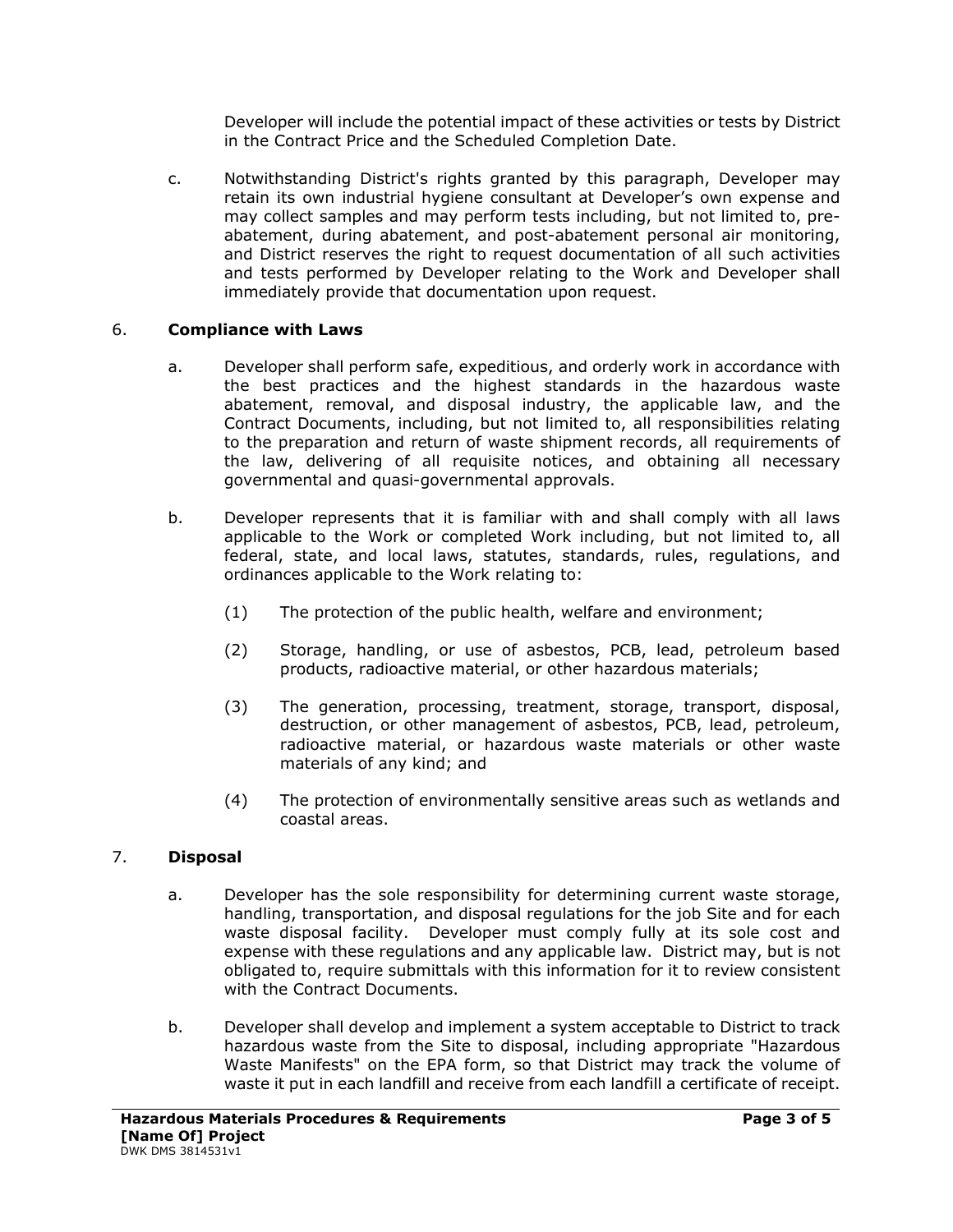c. Developer shall provide District with the name and address of each waste disposal facility prior to any disposal, and District shall have the express right to reject any proposed disposal facility. Developer shall not use any disposal facility to which District has objected. Developer shall document actual disposal or destruction of waste at a designated facility by completing a disposal certificate or certificate of destruction forwarding the original to the District.

## 8. **Permits**

- a. Before performing any of the Work, and at such other times as may be required by applicable law, Developer shall deliver all requisite notices and obtain the approval of all governmental and quasi-governmental authorities having jurisdiction over the Work. Developer shall submit evidence satisfactory to District that it and any disposal facility:
	- (1) have obtained all required permits, approvals, and the like in a timely manner both prior to commencement of the Work and thereafter as and when required by applicable law; and
	- (2) are in compliance with all such permits, approvals and the regulations.

For example, before commencing any work in connection with the Work involving asbestos-containing materials, or PCBs, or other hazardous materials subject to regulation, Developer agrees to provide the required notice of intent to renovate or demolish to the appropriate state or federal agency having jurisdiction, by certified mail, return receipt requested, or by some other method of transmittal for which a return receipt is obtained, and to send a copy of that notice to District. Developer shall not conduct any Work involving asbestos-containing materials or PCBs unless Developer has first confirmed that the appropriate agency having jurisdiction is in receipt of the required notification. All permits, licenses, and bonds that are required by governmental or quasi-governmental authorities, and all fees, deposits, tap fees, offsite easements, and asbestos and PCB disposal facilities expenses necessary for the prosecution of the Work, shall be procured and paid for by Developer. Developer shall give all notices and comply with the all applicable laws bearing on the conduct of the Work as drawn and specified. If Developer observes or reasonably should have observed that Plans and Specifications and other Contract Documents are at variance therewith, it shall be responsible for promptly notifying District in writing of such fact. If Developer performs any Work contrary to applicable laws, it shall bear all costs arising therefrom.

b. In the case of any permits or notices held in District's name or of necessity to be made in District's name, District shall cooperate with Developer in securing the permit or giving the notice, but Developer shall prepare for District review and execution upon approval, all necessary applications, notices, and other materials.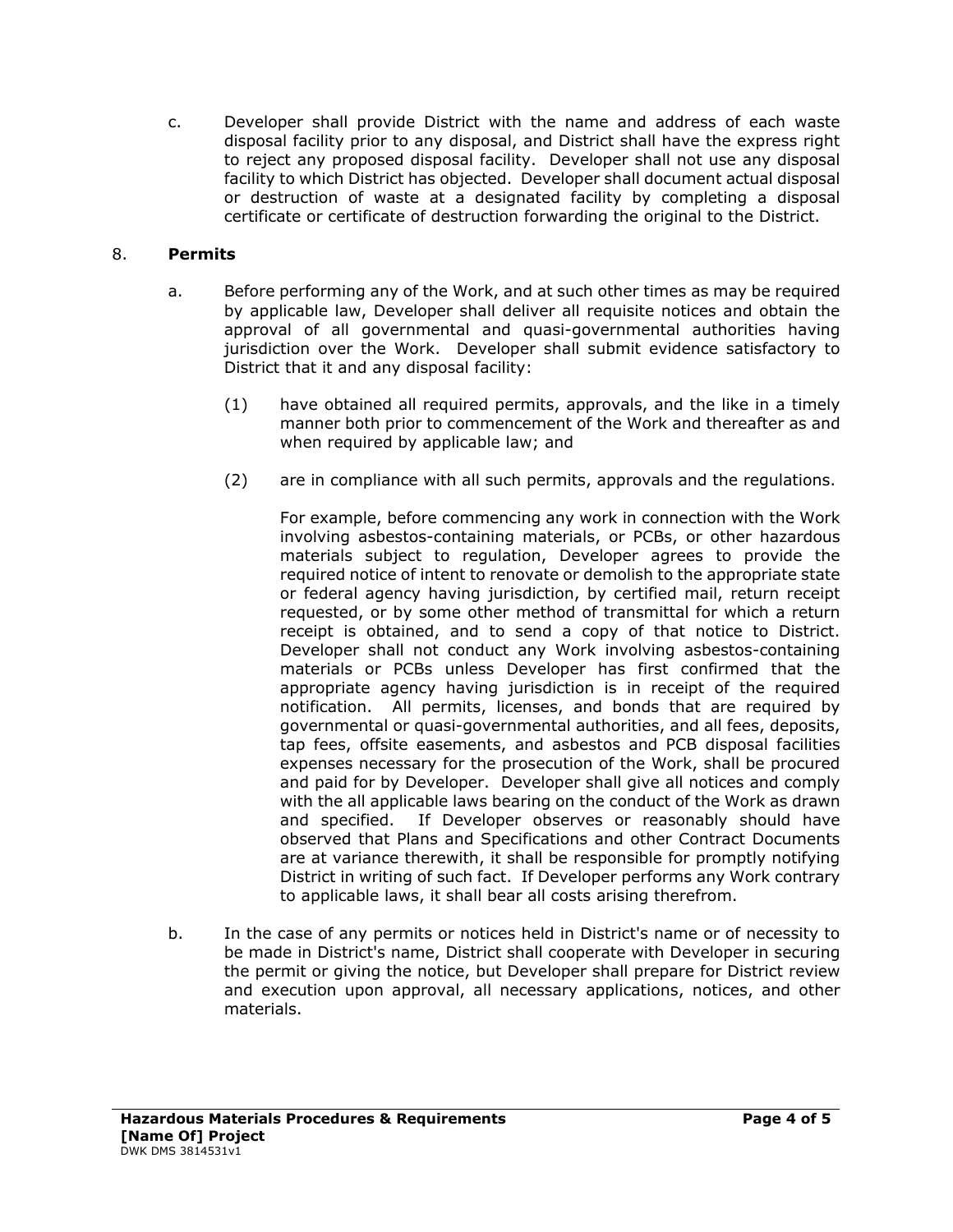#### 9. **Indemnification**

To the fullest extent permitted by law, the indemnities and limitations of liability expressed throughout the Contract Documents apply with equal force and effect to any claims or liabilities imposed or existing by virtue of the removal, abatement, and disposal of hazardous waste. This includes, but is not limited to, liabilities connected to the selection and use of a waste disposal facility, a waste transporter, personal injury, property damage, loss of use of property, damage to the environment or natural resources, or "disposal" and "release" of materials associated with the Work (as defined in 42 U.S.C. § 960l *et seq*.).

#### 10. **Termination**

District shall have an absolute right to terminate for default immediately without notice and without an opportunity to cure should Developer knowingly or recklessly commit a material breach of the terms of the Contract Documents, or any applicable law, on any matter involving the exposure of persons or property to hazardous waste. However, if the breach of contract exposing persons or property to hazardous waste is due solely to an ordinary, unintentional, and non-reckless failure to exercise reasonable care, then the procedures for termination for cause shall apply without modification.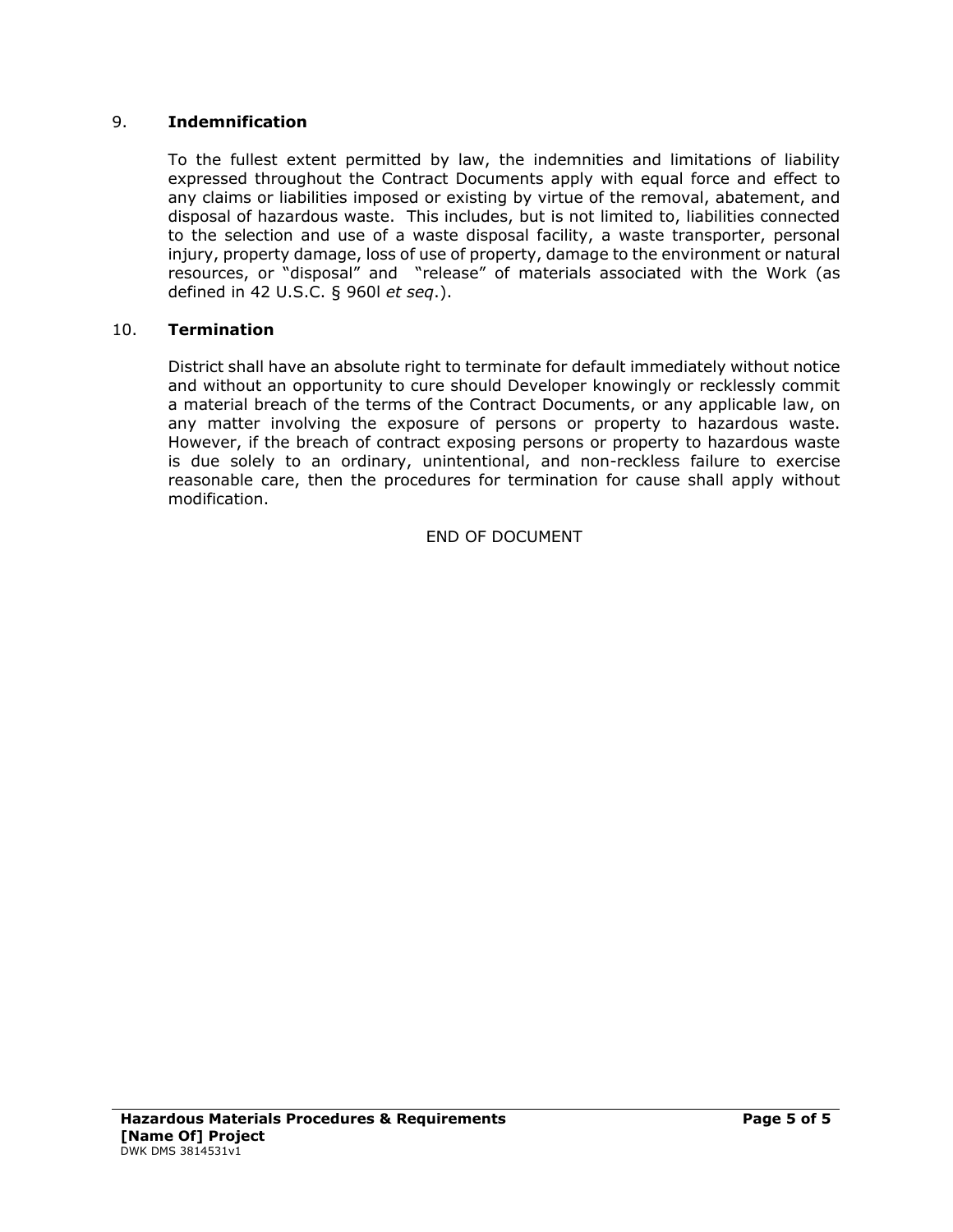## **HAZARDOUS MATERIALS CERTIFICATION**

Developer hereby certifies that no asbestos, or asbestos-containing materials, polychlorinated biphenyl (PCB), or any material listed by the federal or state Environmental Protection Agency or federal or state health agencies as a hazardous material, or any other material defined as being hazardous under federal or state laws, rules, or regulations ("New Hazardous Material"), shall be furnished, installed, or incorporated in any way into the Project or in any tools, devices, clothing, or equipment used to affect any portion of Developer's work on the Project for District.

Developer further certifies that it has instructed its employees with respect to the abovementioned standards, hazards, risks, and liabilities.

Asbestos and/or asbestos-containing material shall be defined as all items containing but not limited to chrysotile, crocidolite, amosite, anthophyllite, tremolite, and actinolite. Any or all material containing greater than one-tenth of one percent (0.1%) asbestos shall be defined as asbestos-containing material.

Any disputes involving the question of whether or not material is New Hazardous Material shall be settled by electron microscopy or other appropriate and recognized testing procedure, at the District's determination. The costs of any such tests shall be paid by Developer if the material is found to be New Hazardous Material.

All Work or materials found to be New Hazardous Material or Work or material installed with equipment containing New Hazardous Material will be immediately rejected and this Work will be removed at Developer's expense at no additional cost to the District.

Developer has read and understood the document titled Hazardous Materials Procedures & Requirements, and shall comply with all the provisions outlined therein.

Date:

Proper Name of Developer:

Signature:

Print Name:

Title: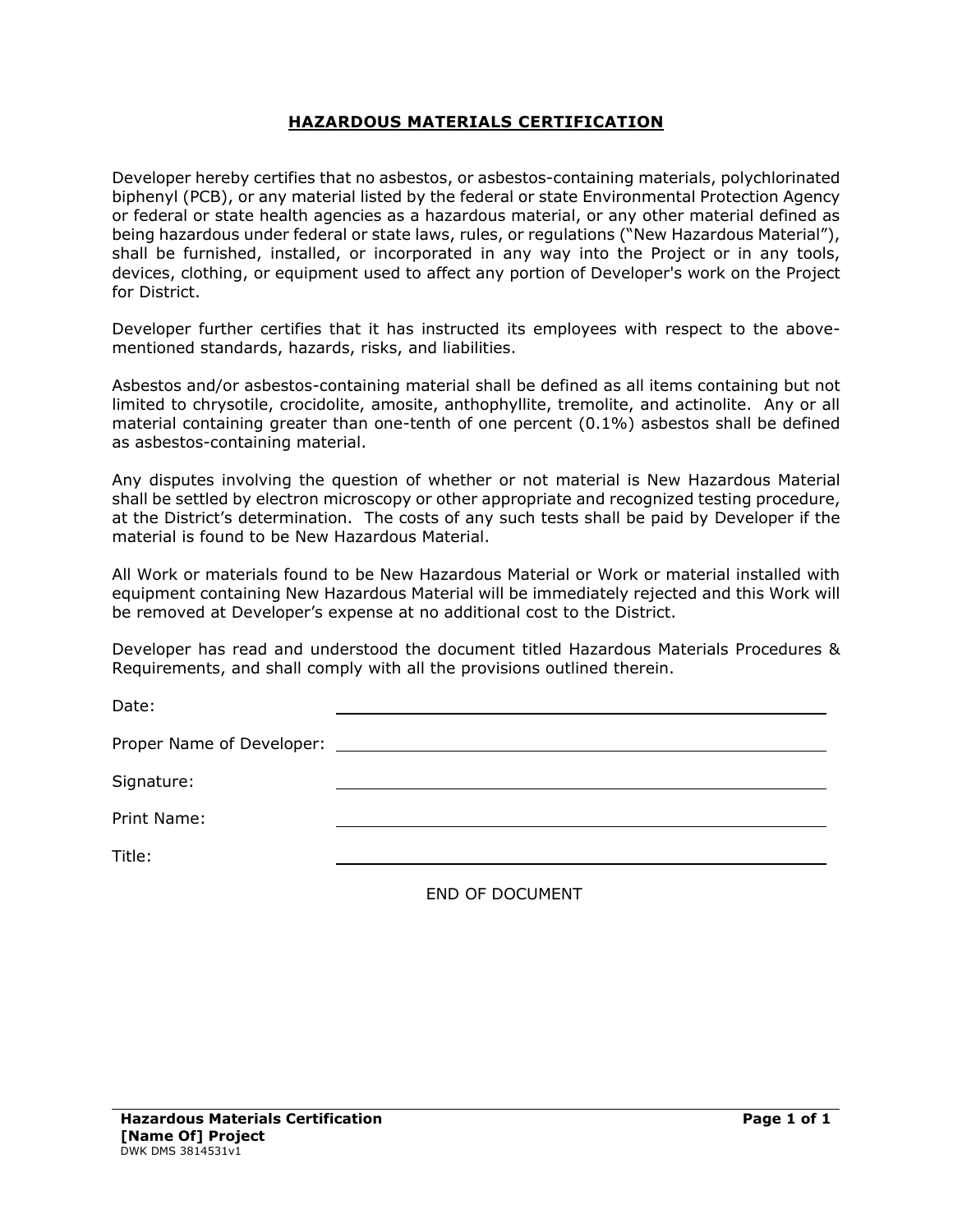## **LEAD-BASED MATERIALS CERTIFICATION**

This certification provides notice to Developer that:

- (1) Developer's work may disturb lead-containing building materials.
- (2) Developer shall notify the District if any work may result in the disturbance of leadcontaining building materials.
- (3) Developer shall comply with the Renovation, Repair and Painting Rule, if lead-based paint is disturbed in a six-square-foot or greater area indoors or a 20-square-foot or greater area outdoors.

#### **1. Lead as a Health Hazard**

Lead poisoning is recognized as a serious environmental health hazard facing children today. Even at low levels of exposure, much lower than previously believed, lead can impair the development of a child's central nervous system, causing learning disabilities, and leading to serious behavioral problems. Lead enters the environment as tiny lead particles and lead dust disburses when paint chips, chalks, peels, wears away over time, or is otherwise disturbed. Ingestion of lead dust is the most common pathway of childhood poisoning; lead dust gets on a child's hands and toys and then into a child's mouth through common hand-to-mouth activity. Exposures may result from construction or remodeling activities that disturb lead paint, from ordinary wear and tear of windows and doors, or from friction on other surfaces.

Ordinary construction and renovation or repainting activities carried out without lead-safe work practices can disturb lead-based paint and create significant hazards. Improper removal practices, such as dry scraping, sanding, or water blasting painted surfaces, are likely to generate high volumes of lead dust.

Because Developer and its employees will be providing services for the District, and because Developer's work may disturb lead-containing building materials, DEVELOPER IS HEREBY NOTIFIED of the potential presence of lead-containing materials located within certain buildings utilized by the District. All school buildings built prior to 1978 are presumed to contain some lead-based paint until sampling proves otherwise.

#### **2. Overview of California Law**

Education Code section 32240 et seq. is known as the Lead-Safe Schools Protection Act. Under this act, the Department of Health Services is to conduct a sample survey of schools in the State of California for the purpose of developing risk factors to predict lead contamination in public schools. (Ed. Code, § 32241.)

Any school that undertakes any action to abate existing risk factors for lead is required to utilize trained and state-certified contractors, inspectors, and workers. (Ed. Code, § 32243, subd. (b).) Moreover, lead-based paint, lead plumbing, and solders, or other potential sources of lead contamination, shall not be utilized in the construction of any new school facility or the modernization or renovation of any existing school facility. (Ed. Code, § 32244.)

Both the Federal Occupational Safety and Health Administration ("Fed/OSHA") and the California Division of Occupational Safety and Health ("Cal/OSHA") have implemented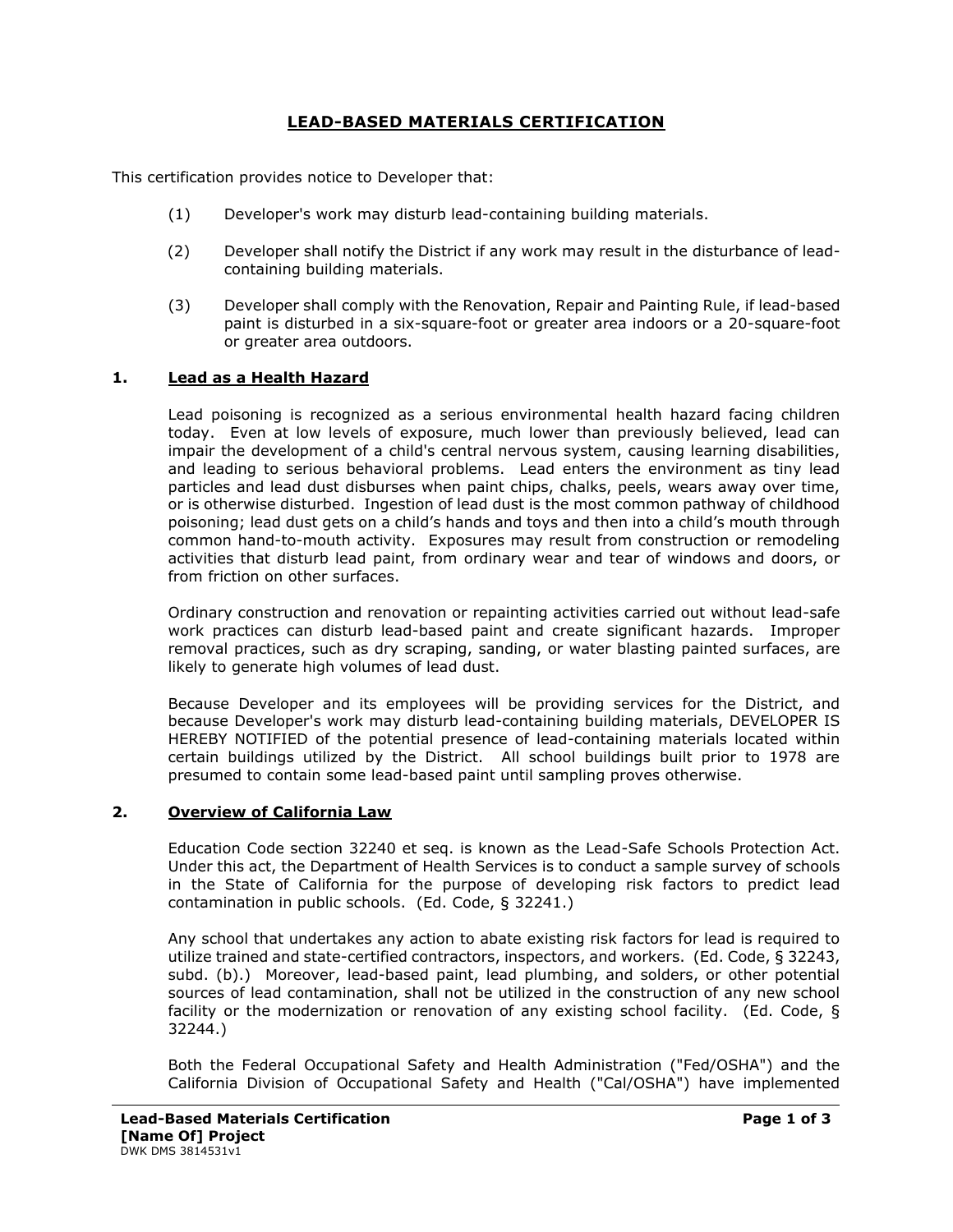safety orders applicable to all construction work where a contractor's employee may be occupationally exposed to lead.

The OSHA Regulations apply to all construction work where a contractor's employee may be occupationally exposed to lead. The OSHA Regulations contain specific and detailed requirements imposed on contractors subject to those regulations. The OSHA Regulations define construction work as work for construction, alteration, and/or repair, including painting and decorating. Regulated work includes, but is not limited to, the following:

- a. Demolition or salvage of structures where lead or materials containing lead are present;
- b. Removal or encapsulation of materials containing lead;
- c. New construction, alteration, repair, or renovation of structures, substrates, or portions thereof, that contain lead, or materials containing lead;
- d. Installation of products containing lead;
- e. Lead contamination/emergency cleanup;
- f. Transportation, disposal, storage, or containment of lead or materials containing lead on the site or location at which construction activities are performed; and
- g. Maintenance operations associated with the construction activities described in the subsection.

Because it is assumed by the District that all painted surfaces (interior as well as exterior) within the District contain some level of lead, it is imperative that Developer, its workers and subcontractors fully and adequately comply with all applicable laws, rules and regulations governing lead-based materials (including title 8, California Code of Regulations, section 1532.1).

**Developer shall notify the District if any Work may result in the disturbance of lead-containing building materials. Any and all Work that may result in the disturbance of lead-containing building materials shall be coordinated through the District. A signed copy of this Certification shall be on file prior to beginning Work on the Project, along with all current insurance certificates.**

#### **3. Renovation, Repair and Painting Rule, Section 402(c)(3) of the Toxic Substances Control Act**

The EPA requires lead safe work practices to reduce exposure to lead hazards created by renovation, repair and painting activities that disturb lead-based paint. Pursuant to the Renovation, Repair and Painting Rule (RRP), renovations in homes, childcare facilities, and schools built prior to 1978 must be conducted by certified renovations firms, using renovators with training by a EPA-accredited training provider, and fully and adequately complying with all applicable laws, rules and regulations governing lead-based materials, including those rules and regulations appearing within title 40 of the Code of Federal Regulations as part 745 (40 CFR 745).

The RRP requirements apply to all contractors who disturb lead-based paint in a six-squarefoot or greater area indoors or a 20-square-foot or greater area outdoors. If a DPH-certified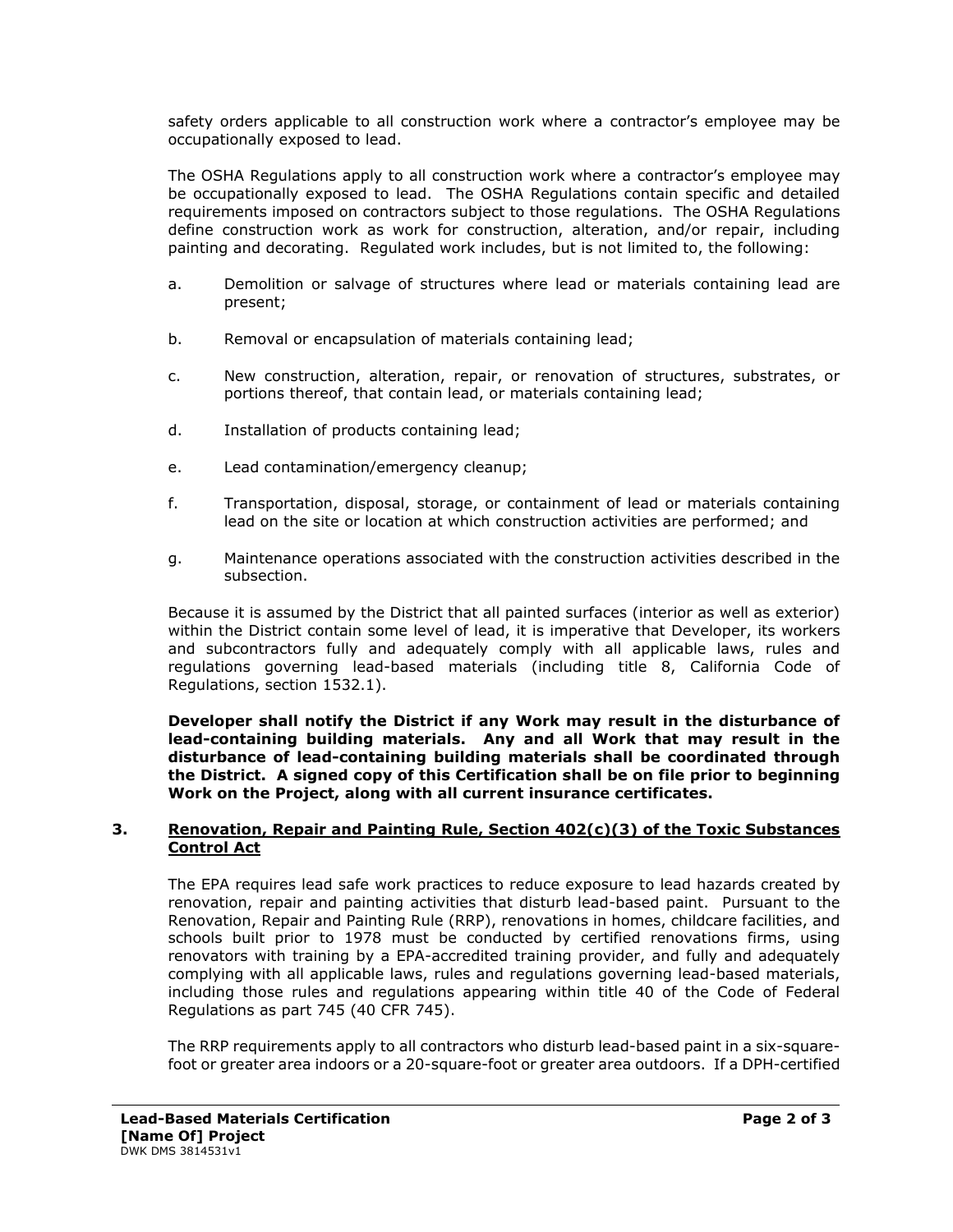inspector or risk assessor determines that a home constructed before 1978 is lead-free, the federal certification is not required for anyone working on that particular building.

#### **4. Developer's Liability**

If Developer fails to comply with any applicable laws, rules, or regulations, and that failure results in a site or worker contamination, Developer will be held solely responsible for all costs involved in any required corrective actions, and shall defend, indemnify, and hold harmless the District, pursuant to the indemnification provisions of the Contract, for all damages and other claims arising therefrom.

If lead disturbance is anticipated in the Work, only persons with appropriate accreditation, registrations, licenses, and training shall conduct this Work.

It shall be the responsibility of Developer to properly dispose of any and all waste products, including, but not limited to, paint chips, any collected residue, or any other visual material that may occur from the prepping of any painted surface. It will be the responsibility of Developer to provide the proper disposal of any hazardous waste by a certified hazardous waste hauler. This company shall be registered with the Department of Transportation (DOT) and shall be able to issue a current manifest number upon transporting any hazardous material from any school site within the District.

Developer shall provide the District with any sample results prior to beginning Work, during the Work, and after the completion of the Work. The District may request to examine, prior to the commencement of the Work, the lead training records of each employee of Developer.

DEVELOPER HEREBY ACKNOWLEDGES, UNDER PENALTY OF PERJURY, THAT IT:

- 1. HAS RECEIVED NOTIFICATION OF POTENTIAL LEAD-BASED MATERIALS ON THE OWNER'S PROPERTY;
- 2. IS KNOWLEDGEABLE REGARDING AND WILL COMPLY WITH ALL APPLICABLE LAWS, RULES, AND REGULATIONS GOVERNING WORK WITH, AND DISPOSAL, OF LEAD.

THE UNDERSIGNED WARRANTS THAT HE/SHE HAS THE AUTHORITY TO SIGN ON BEHALF OF AND BIND DEVELOPER. THE DISTRICT MAY REQUIRE PROOF OF SUCH AUTHORITY.

| Date:       |                        |
|-------------|------------------------|
|             |                        |
| Signature:  |                        |
| Print Name: |                        |
| Title:      |                        |
|             | <b>END OF DOCUMENT</b> |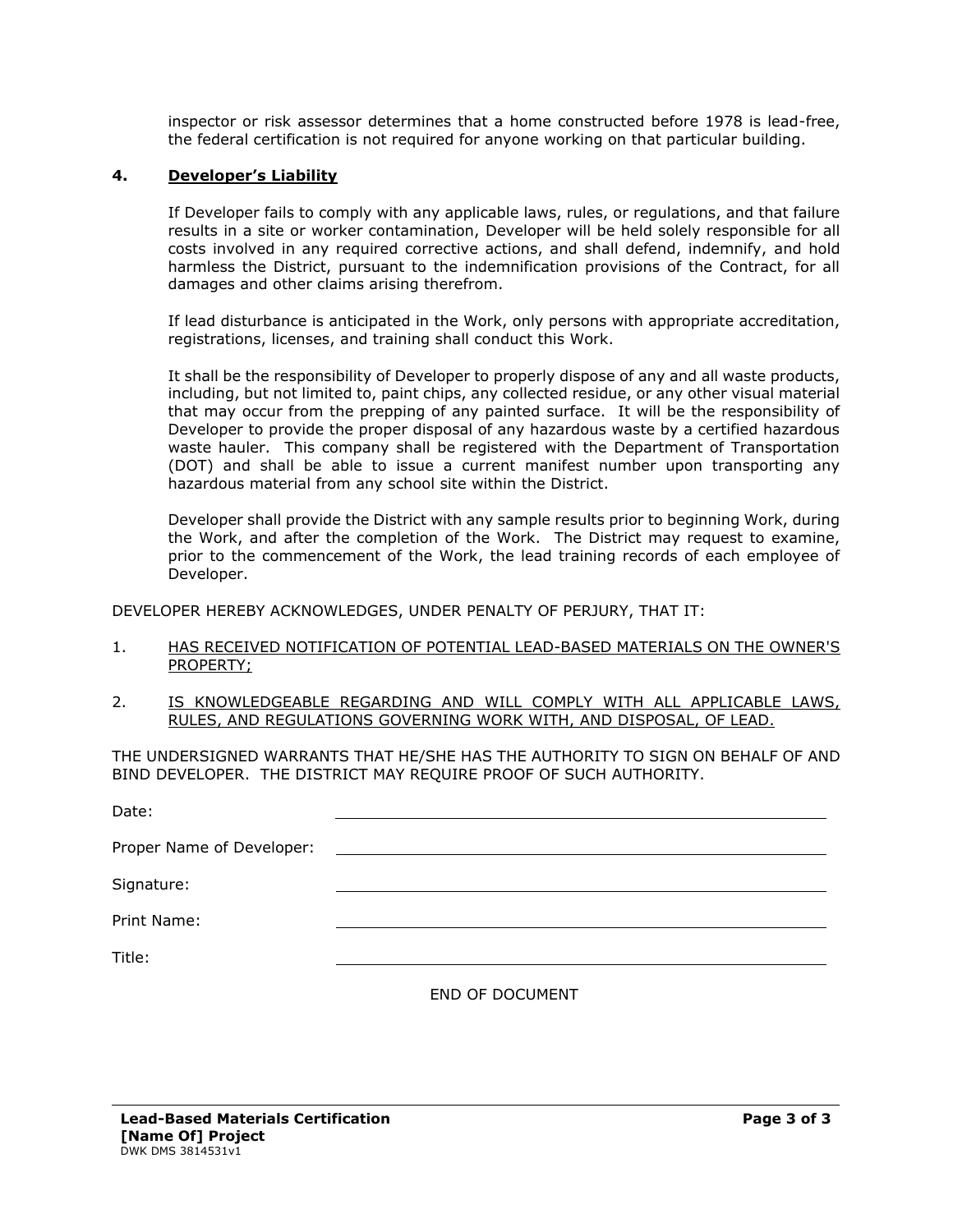#### **IMPORTED MATERIALS CERTIFICATION**

This form shall be executed by all entities that, in any way, provide or deliver and/or supply any soils, aggregate, or related materials ("Fill") to the Project Site and shall be provided to the District at least ten (10) days before delivery. All Fill shall satisfy all requirements of any environmental review of the Project performed pursuant to the statutes and guidelines of the California Environmental Quality Act, section 21000 et seq. of the Public Resources Code ("CEQA"), and all requirements of section 17210 et seq. of the Education Code, including requirements for a Phase I environmental assessment acceptable to the State of California Department of Education and Department of Toxic Substances Control.

|                                                                                                                                                                                                                               | Certification of: $\Box$ Delivery Firm/Transporter<br>$\Box$ Wholesaler<br>□ Distributor | □ Supplier □ △ Manufacturer<br>□ Broker □ Retailer<br>$\Box$ Other $\Box$ |  |  |  |
|-------------------------------------------------------------------------------------------------------------------------------------------------------------------------------------------------------------------------------|------------------------------------------------------------------------------------------|---------------------------------------------------------------------------|--|--|--|
| Type of Entity $\Box$ Corporation                                                                                                                                                                                             | □ Limited Partnership<br>□ Sole Proprietorship                                           | □ General Partnership<br>□ Limited Liability Company                      |  |  |  |
|                                                                                                                                                                                                                               |                                                                                          |                                                                           |  |  |  |
| Mailing address: Note that the state of the state of the state of the state of the state of the state of the state of the state of the state of the state of the state of the state of the state of the state of the state of |                                                                                          |                                                                           |  |  |  |
| Addresses of branch office used for this Project:                                                                                                                                                                             |                                                                                          |                                                                           |  |  |  |
| If subsidiary, name and address of parent company: _____________________________                                                                                                                                              |                                                                                          |                                                                           |  |  |  |
|                                                                                                                                                                                                                               |                                                                                          |                                                                           |  |  |  |

By my signature below, I hereby certify that I am aware of section 25260 of the Health and Safety Code and the sections referenced therein regarding the definition of hazardous material. I further certify on behalf of the Firm that all soils, aggregates, or related materials provided, delivered, and/or supplied or that will be provided, delivered, and/or supplied by this Firm to the Project Site are free of any and all hazardous material as defined in section 25260 of the Health and Safety Code. I further certify that I am authorized to make this certification on behalf of the Firm.

| Date:                |                                                                                                                      |
|----------------------|----------------------------------------------------------------------------------------------------------------------|
| Proper Name of Firm: | <u> Alexandria de la contrada de la contrada de la contrada de la contrada de la contrada de la contrada de la c</u> |
| Signature:           |                                                                                                                      |
| Print Name:          |                                                                                                                      |
| Title:               |                                                                                                                      |
|                      | $F \cup F$ $F$ $F \cap F$                                                                                            |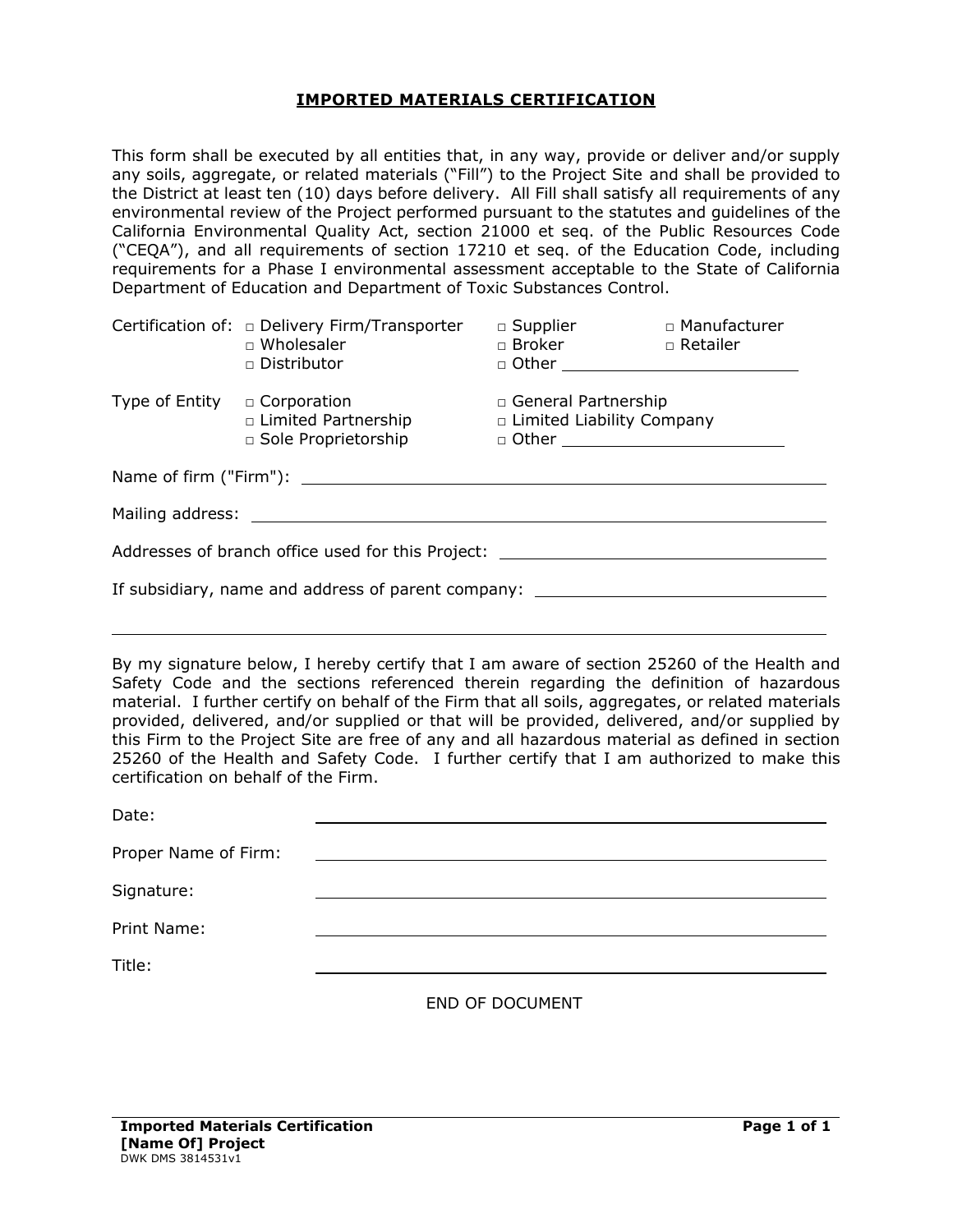## **SKILLED AND TRAINED WORKFORCE CERTIFICATION**

The undersigned does hereby certify to the governing board of the District as follows:

That I am a representative of Developer currently performing work on the Project; that I am familiar with the facts herein certified; and that I am authorized and qualified to execute this certificate on behalf of Developer.

That Developer and its subcontractors at every tier will use a Skilled and Trained Workforce to perform all work on the Contract or Project that falls within an apprenticeable occupation in the building and construction trades in accordance with Public Contract Code section 2600 et seq.

"Apprenticeable occupation" means an occupation for which the Chief of the Division of Apprenticeship Standards of the Department of Industrial Relations ("Chief") had approved an apprenticeship program pursuant to Section 3075 of the Labor Code before January 1, 2014.

"Skilled and Trained Workforce" means a workforce that meets all of the following conditions:

- 1. All of the workers are either skilled journeypersons or apprentices registered in an apprenticeship program approved by the Chief.
- 2. The percentage of either (A) skilled journeypersons employed by Developer or subcontractor to perform work on the Contract or Project who are graduates of an apprenticeship program for the applicable occupation, or (B) hours of work performed by skilled journeypersons employed by Developer or subcontractor to perform work on the Contract or Project who are graduates of an apprenticeship program for the applicable occupation, is at least equal to the percentages set forth in the following chart for the applicable month:

| <b>REQUIREMENT</b> | <b>EXCLUDED OCCUPATIONS</b>                                                                                                                                                                                                                                                                                                                |
|--------------------|--------------------------------------------------------------------------------------------------------------------------------------------------------------------------------------------------------------------------------------------------------------------------------------------------------------------------------------------|
| $0\%$              | Teamster                                                                                                                                                                                                                                                                                                                                   |
| At least 30%       | Acoustical installer, bricklayer, carpenter, cement mason, drywall<br>installer or lather, marble mason, finisher, or setter, modular furniture<br>or systems installer, operating engineer, pile driver, plasterer, roofer or<br>waterproofer, stone mason, surveyor, terrazzo worker or finisher, and<br>tile layer, setter, or finisher |
| At least 60%       | Remaining apprenticeable occupations                                                                                                                                                                                                                                                                                                       |

3. For an apprenticeable occupation in which no apprenticeship program has been approved by the Chief before January 1, 1995, up to one-half of the above graduation percentage requirements set forth in the above chart may be satisfied by skilled journeypersons who commenced working in the apprenticeable occupation before the Chief's approval of an apprenticeship program for that occupation in the county in which the Project is located.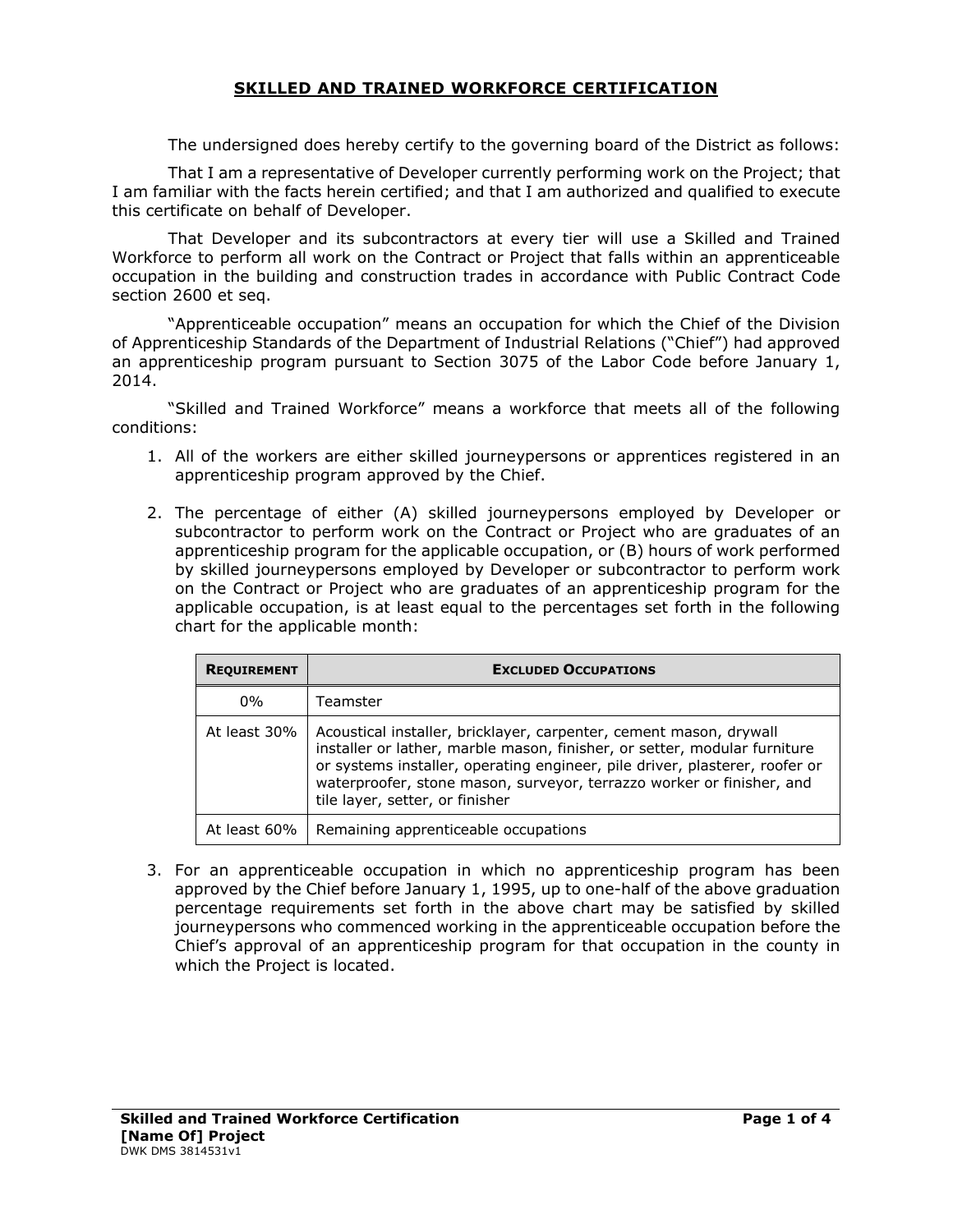- 4. The contractor or subcontractor need not meet the apprenticeship graduation requirements if:
	- a. During a calendar month, Developer or subcontractor employs skilled journeypersons to perform fewer than 10 hours of work on the Contract or Project; or
	- b. The subcontractor was not a listed subcontractor under Public Contract Code section 4104 or a substitute for a listed subcontractor and the subcontract does not exceed one-half of 1 percent of the price of the prime contract.

That Developer and its subcontractors will demonstrate its compliance with the Skilled and Trained Workforce requirements by either of the following methods (check what applies):

- $\square$  Using the form attached hereto, provide monthly reports to the District from Developer and its subcontractors demonstrating that they are complying with the requirements of Public Contract Code section 2600 et seq., which shall be a public record under California Public Records Act, Government Code section 6250 et seq.; or
- $\Box$  Provide evidence that Developer and its subcontractors have agreed to be bound by: (1) a project labor agreement entered into by the District that binds all contractors and all its subcontractors at every tier performing work on the Project to use a skilled and trained workforce; (2) the extension or renewal of a project labor agreement entered into by the District prior to January 1, 2017; or (3) a project labor agreement that binds all contractors and all its subcontractors at every tier performing work on the Project to use a skilled and trained workforce.

I hereby certify that I am aware of the provisions of section 17407.5 of the Education Code and sections 2600 through 2602 of the Public Contract Code and will comply with such provisions during the performance of the Work of this Contract and will bind all of my subcontractors at every tier, with the exception of the subcontractors identified in Public Contract Code section 2602, to comply with such provisions.

Date:

Proper Name of Developer:

Signature:

Print Name:

Title: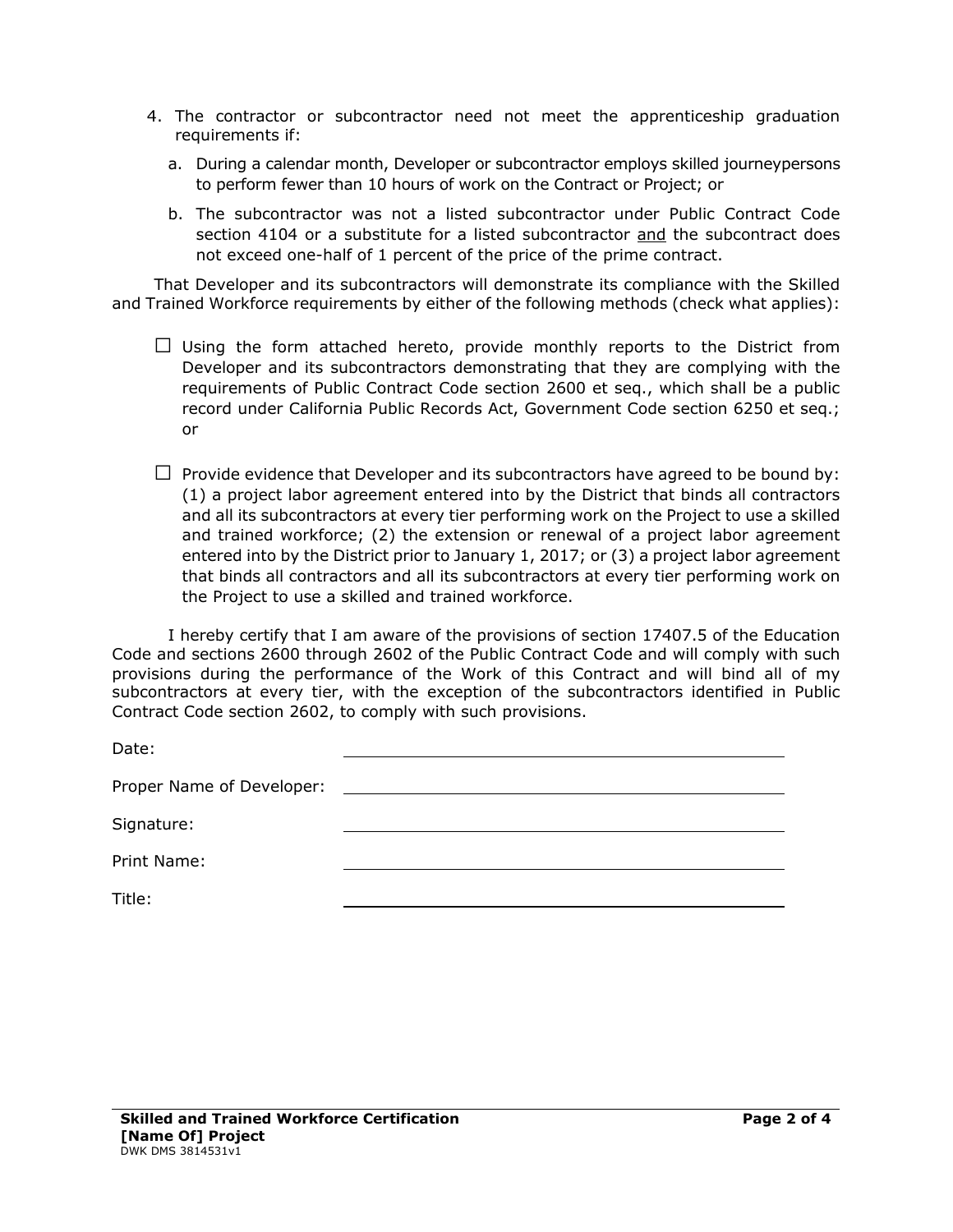#### **SKILLED AND TRAINED WORKFORCE MONTHLY REPORT (COVER PAGE)**

| NAME OF PROJECT:    |  |
|---------------------|--|
| NAME OF CONTRACTOR: |  |
| FOR THE MONTH OF:   |  |

The undersigned hereby certifies that all the workers employed by the abovereferenced contractor performing work in an apprenticeable occupation in the building and construction trades on the Project are either skilled journeypersons or apprentices registered in an apprenticeship program approved by the Chief of the Division of Apprenticeship Standards of the Department of Industrial Relations.

The undersigned further certifies that the percentage of either (A) skilled journeypersons employed by the above-referenced contractor to perform work on the Project who are graduates of an apprenticeship program for the applicable occupation, or (B) hours of work performed by skilled journeypersons employed by the above-referenced contractor to perform work on the Project who are graduates of an apprenticeship program for the applicable occupation, is at least equal to the apprenticeship graduation percentage required by Public Contract Code section 2601 for the particular calendar month.

The undersigned has demonstrated compliance with the apprenticeship graduation percentage by completing the accompanying Worksheet(s). A true and correct Worksheet for each apprenticeable occupation in the building and construction trades utilized by the abovereferenced contractor for the particular calendar month is attached hereto, **totaling \_\_\_\_\_\_\_\_ attached page(s)**.

I certify under penalty of perjury under the laws of the State of California that the foregoing is true and correct.

Date:

Signature:

Print Name:

Title: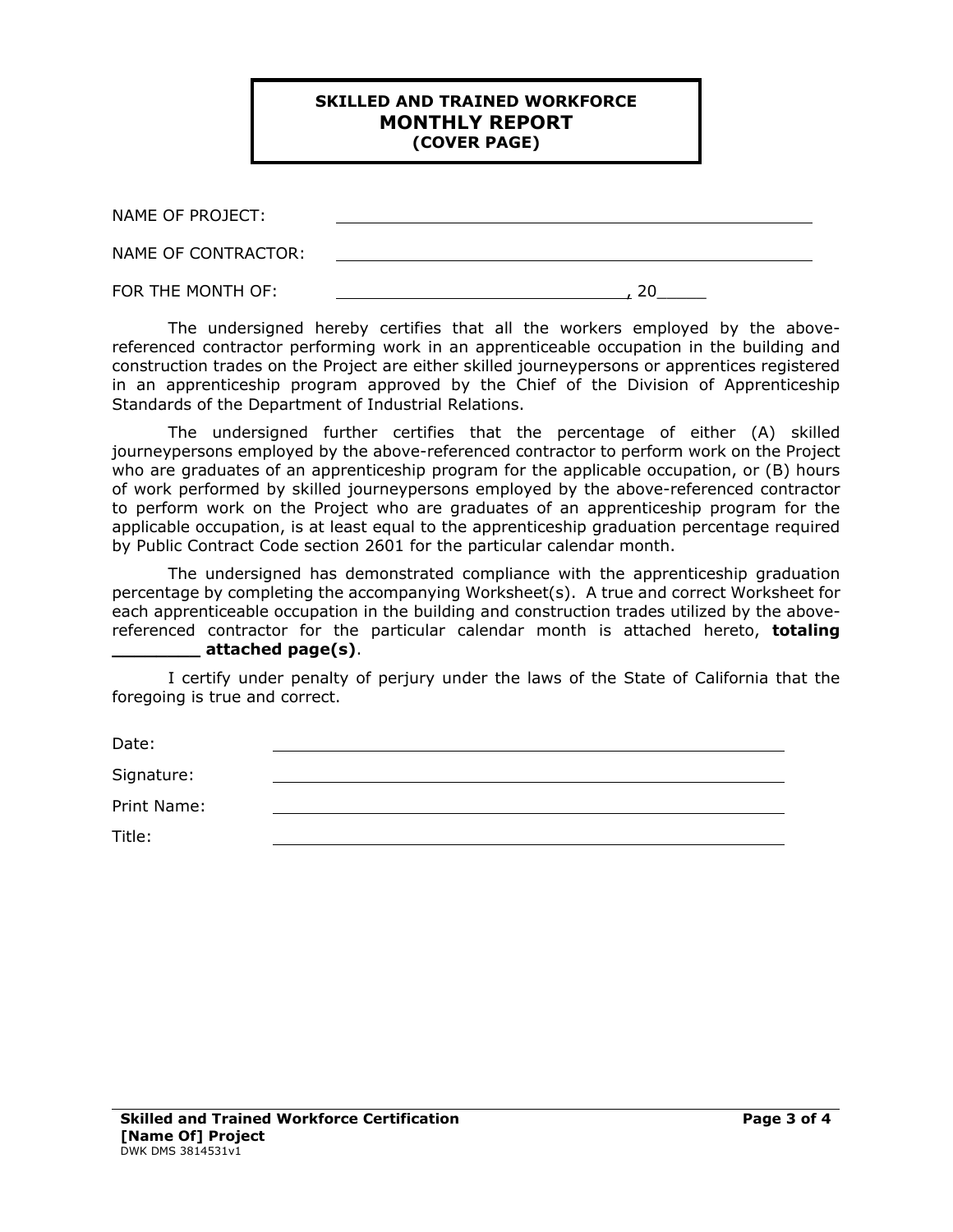#### **SKILLED AND TRAINED WORKFORCE MONTHLY REPORT (WORKSHEET)**

NAME OF PROJECT: NAME OF CONTRACTOR:

FOR THE MONTH OF: 20\_\_

**Page bolecal of** (Duplicate as needed. Submit a separate Worksheet for each apprenticeable occupation in the building and construction trades utilized by contractor.)

## **\*Apprenticeable occupation: .**

- A. If above-identified occupation is *acoustical installer, bricklayer, carpenter, cement mason, drywall installer or lather, marble mason, finisher, or setter, modular furniture or systems installer, operating engineer, pile driver, plasterer, roofer or waterproofer, stone mason, surveyor, terrazzo worker or finisher, and tile layer, setter, or finisher*, the apprenticeship graduation percentage requirement is at least 30 percent.
- B. If the above-identified occupation is any other apprenticeable occupation, *excluding teamsters and occupations listed in subparagraph A, above*, the apprenticeship graduation percentage requirement is at least at least 30 percent in 2017, 40 percent in 2018, 50 percent in 2019, 60 percent in 2020.

Demonstrate compliance for the above-identified occupation by either Number of Skilled Journeypersons or Number of Hours of Work Performed by Skilled Journeypersons. Check and complete the method of compliance that applies:

## □ **Number of Skilled Journeypersons**:

 $\frac{1}{2}$ 

- 1. Number of skilled journeypersons performing work in the apprenticeable occupation:
- 2. Number of skilled journeypersons who are graduates of an apprenticeship program for the applicable occupation:

**Percentage of skilled journeypersons who are graduates of an apprenticeship program for the applicable occupation** (divide line 2 by line 1): \_\_\_\_\_\_\_\_\_\_ %

## □ **Number of Hours of Work Performed by Skilled Journeypersons**:

- 1. Number of hours of work performed by skilled journeypersons in the apprenticeable occupation: \_\_\_\_\_\_\_\_
- 2. Number of hours of work performed by skilled journeypersons who are graduates of an apprenticeship program for the applicable occupation:

#### **Percentage of hours of work performed by skilled journeypersons who are graduates of an apprenticeship program for the applicable occupation** (divide line 2 by line 1): \_\_\_\_\_\_\_\_\_\_ %

\*This Worksheet incorporates by reference all definitions in Public Contract Code section 2601, including, without limitation, the definitions of "apprenticeable occupation," "graduate of an apprenticeship program," and "skilled journeypersons."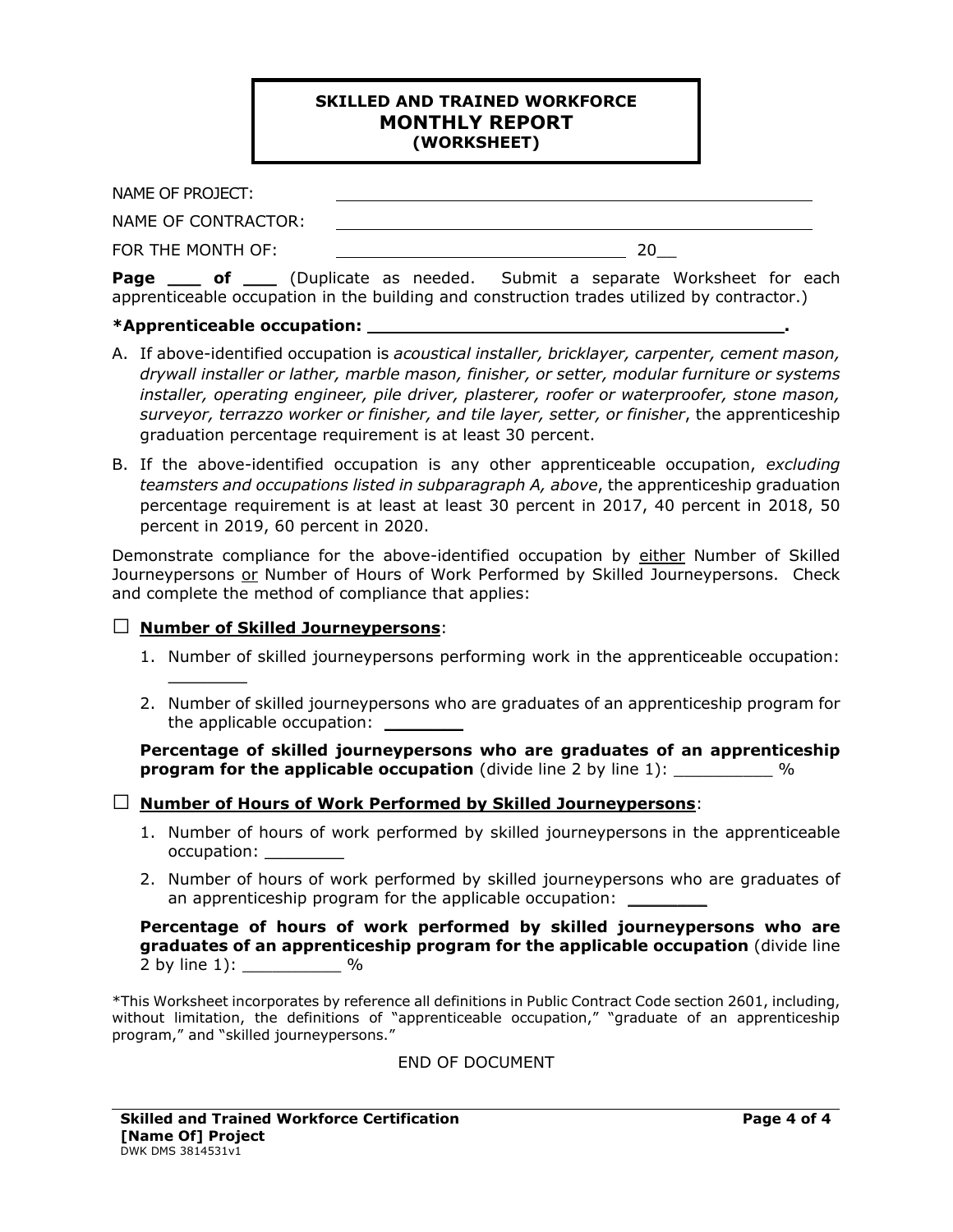#### **REGISTERED SUBCONTRACTORS LIST (Labor Code Section 1771.1)**

PROJECT:

Date Submitted (for Updates):

Developer acknowledges and agrees that it must clearly set forth below the name and Department of Industrial Relations (DIR) registration number of each subcontractor **for all tiers** who will perform work or labor or render service to Developer or its subcontractors in or about the construction of the Work **at least two (2) weeks before the subcontractor is scheduled to perform work**. This document is to be updated as all tiers of subcontractors are identified.

Developer acknowledges and agrees that, if Developer fails to list as to any subcontractor of any tier who performs any portion of Work, the Contract is subject is subject to cancellation and Developer will be subjected to penalty under applicable law.

If further space is required for the list of proposed subcontractors, attach additional copies of page 2 showing the required information, as indicated below.

#### **Subcontractor Name:**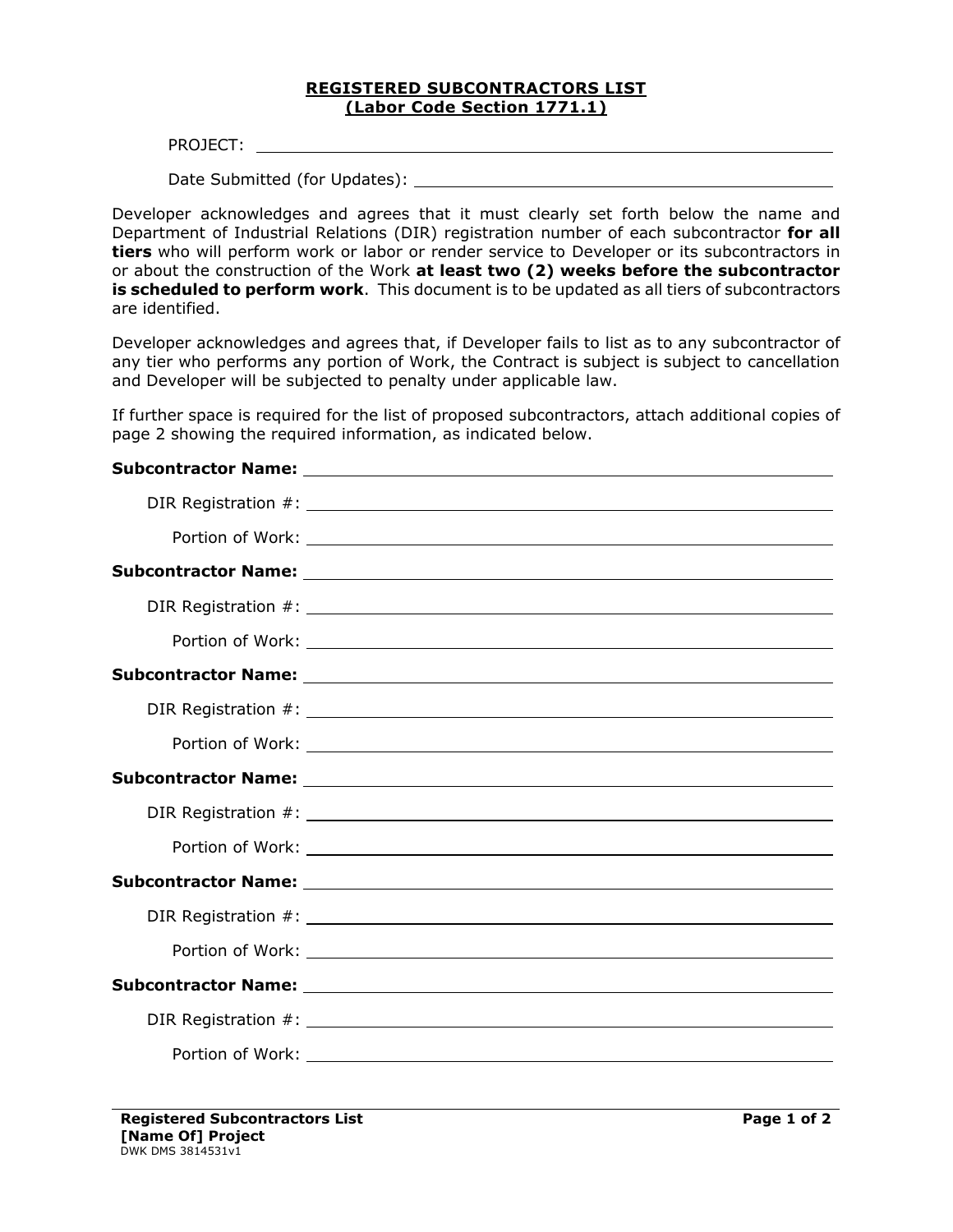|                  | Subcontractor Name: Name and Subset of Alberta Alberta Alberta Alberta Alberta Alberta Alberta Alberta Alberta  |  |
|------------------|-----------------------------------------------------------------------------------------------------------------|--|
|                  |                                                                                                                 |  |
|                  |                                                                                                                 |  |
|                  | Subcontractor Name: Name and Subsequent Assembly and Subcontractor Name and Subsequent Assembly and Subsequent  |  |
|                  |                                                                                                                 |  |
|                  |                                                                                                                 |  |
|                  |                                                                                                                 |  |
|                  |                                                                                                                 |  |
|                  |                                                                                                                 |  |
|                  | Subcontractor Name: Name and Subcontractor Name and Subcontractor Name and Subcontractor Name and Subcontractor |  |
|                  |                                                                                                                 |  |
|                  |                                                                                                                 |  |
|                  |                                                                                                                 |  |
|                  |                                                                                                                 |  |
|                  |                                                                                                                 |  |
|                  |                                                                                                                 |  |
|                  |                                                                                                                 |  |
| Portion of Work: |                                                                                                                 |  |
| Date:            |                                                                                                                 |  |
|                  |                                                                                                                 |  |
| Signature:       |                                                                                                                 |  |
| Print Name:      |                                                                                                                 |  |
| Title:           |                                                                                                                 |  |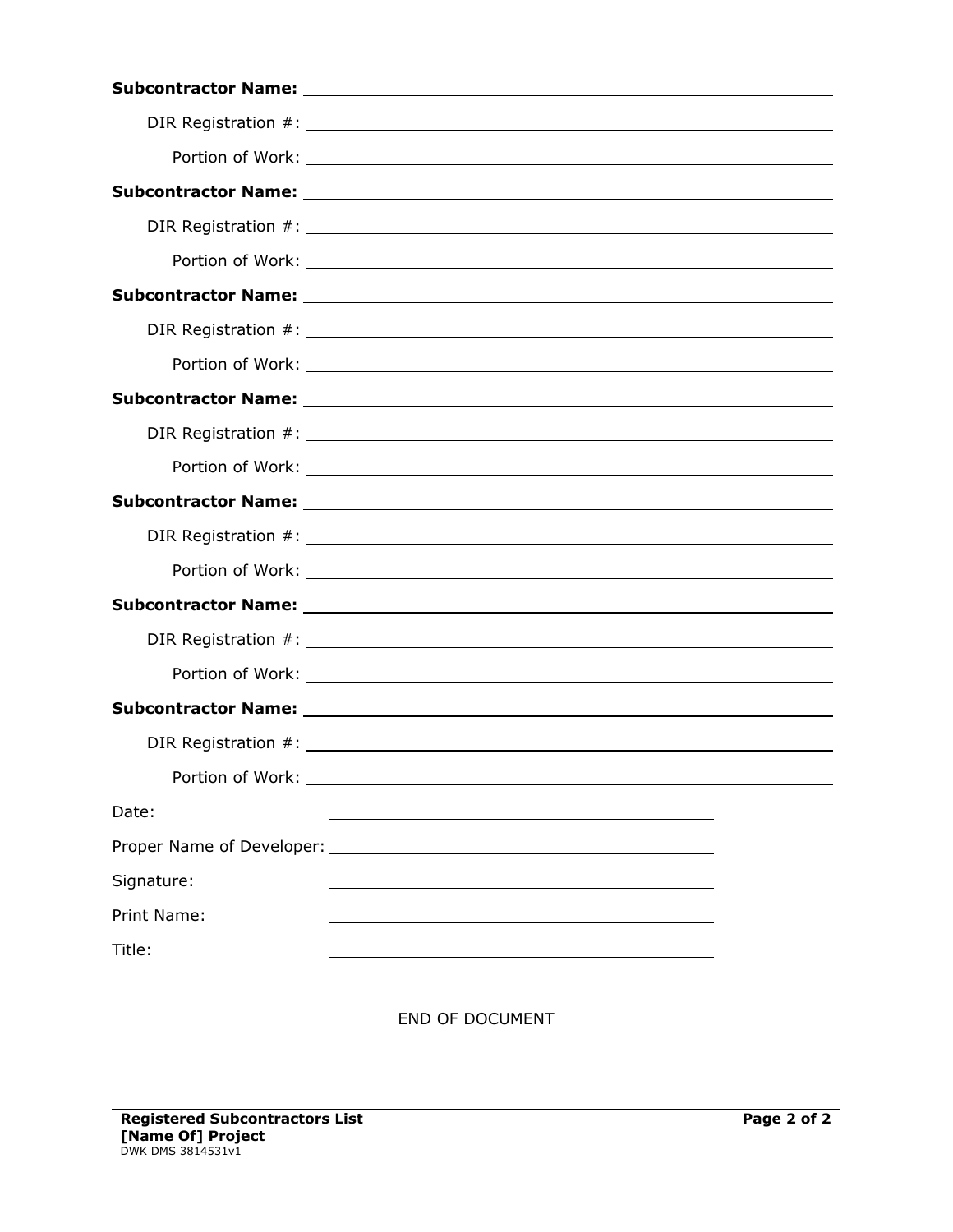#### **ESCROW AGREEMENT IN LIEU OF RETENTION Public Contact Code Section 22300**

This Escrow Agreement ("Escrow Agreement") is made and entered into this \_\_\_\_\_\_\_ day of 10. Voltage Marken the Jefferson Union High School District ("District"), whose address is 699 Serramonte Boulevard, Suite #100, Daly City, CA 94015- 4132, and \_\_\_\_\_\_\_\_\_\_ ("Developer"), whose address is \_\_\_\_\_\_\_\_\_\_\_\_\_, and ("Escrow Agent"), a state or federally chartered bank in the state of California, whose address is .

For the consideration hereinafter set forth, District, Developer, and Escrow Agent agree as follows:

- 1. Pursuant to section 22300 of Public Contract Code of the State of California, which is hereby incorporated by reference, Developer has the following two (2) options:
	- $\Box$  Deposit securities with Escrow Agent as a substitute for retention earnings required to be withheld by District pursuant to the Construction Contract No. entered into between District and Developer for the \_\_\_\_\_\_\_\_\_\_\_\_\_\_ Project, in the amount of \_\_\_\_\_\_\_\_\_ Dollars (\$ ), dated \_\_\_\_\_\_\_\_\_, 20\_\_, (the "Contract"); **or**
	- $\Box$  On written request of Developer, District shall make payments of the retention earnings for the above referenced Contract directly to Escrow Agent.

When Developer deposits the securities as a substitute for Contract earnings (first option), Escrow Agent shall notify District within ten (10) calendar days of the deposit. The market value of the securities at the time of substitution and at all times from substitution until the termination of the Escrow Agreement shall be at least equal to the cash amount then required to be withheld as retention under terms of Contract between District and Developer.

Securities shall be held in name of **Example 20** District, and shall designate Developer as beneficial owner.

- 2. District shall make progress payments to Developer for those funds which otherwise would be withheld from progress payments pursuant to Contract provisions, provided that Escrow Agent holds securities in form and amount specified above.
- 3. When District makes payment of retention earned directly to Escrow Agent, Escrow Agent shall hold them for the benefit of Developer until the time that the escrow created under this Escrow Agreement is terminated. Developer may direct the investment of the payments into securities. All terms and conditions of this Escrow Agreement and the rights and responsibilities of the Parties shall be equally applicable and binding when District pays Escrow Agent directly.
- 4. Developer shall be responsible for paying all fees for the expenses incurred by Escrow Agent in administering the Escrow Account, and all expenses of District. The District will charge Developer \$ \_\_\_\_\_\_\_\_\_\_\_\_\_ for each of District's deposits to the escrow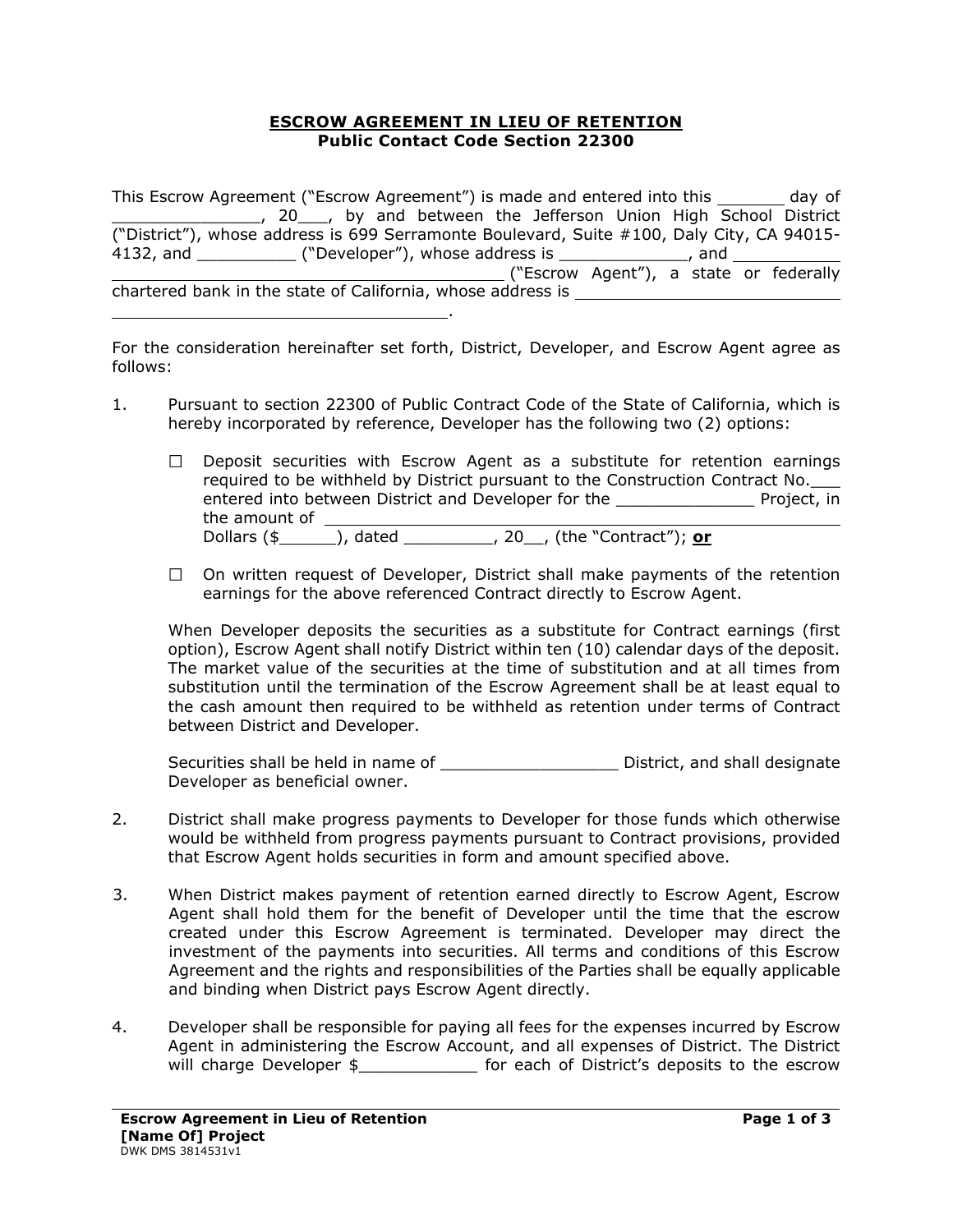account. These expenses and payment terms shall be determined by District, Developer, and Escrow Agent.

- 5. Interest earned on securities or money market accounts held in escrow and all interest earned on that interest shall be for sole account of Developer and shall be subject to withdrawal by Developer at any time and from time to time without notice to District.
- 6. Developer shall have the right to withdraw all or any part of the principal in the Escrow Account only by written notice to Escrow Agent accompanied by written authorization from District to Escrow Agent that District consents to withdrawal of amount sought to be withdrawn by Developer.
- 7. District shall have the right to draw upon the securities and/or withdraw amounts from the Escrow Account in the event of default by Developer. Upon seven (7) days' written notice to Escrow Agent from District of the default, if applicable, Escrow Agent shall immediately convert the securities to cash and shall distribute the cash as instructed by District.
- 8. Upon receipt of written notification from District certifying that the Contract is final and complete, and that Developer has complied with all requirements and procedures applicable to the Contract, Escrow Agent shall release to Developer all securities and interest on deposit less escrow fees and charges of the Escrow Account. The escrow shall be closed immediately upon disbursement of all monies and securities on deposit and payments of fees and charges.
- 9. Escrow Agent shall rely on written notifications from District and Developer pursuant to Paragraphs 5 through 8, inclusive, of this Escrow Agreement and District and Developer shall hold Escrow Agent harmless from Escrow Agent's release and disbursement of securities and interest as set forth above.

[CONTINUED ON FOLLOWING PAGE]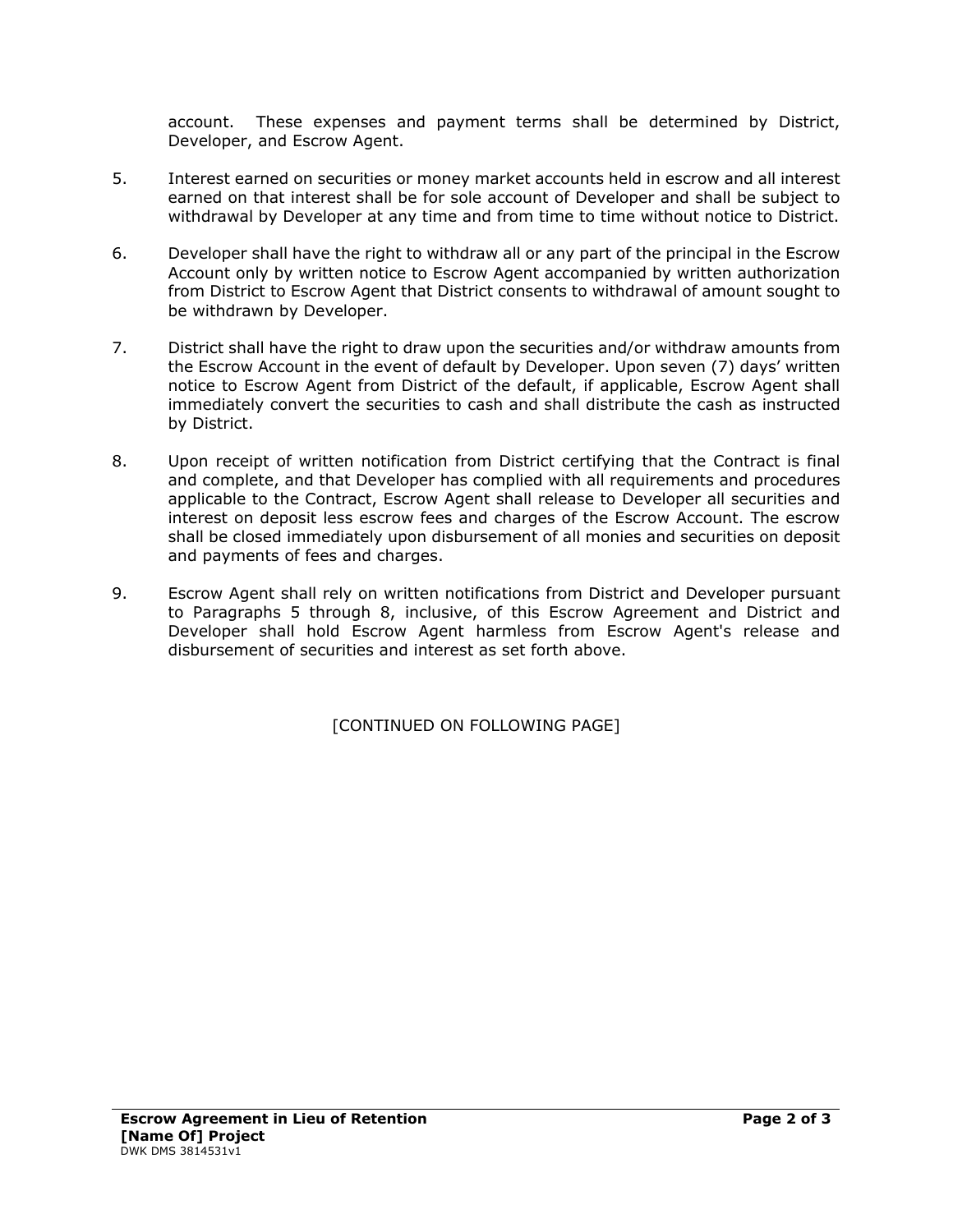10. Names of persons who are authorized to give written notice or to receive written notice on behalf of District and on behalf of Developer in connection with the foregoing, and exemplars of their respective signatures are as follows:

| On behalf of District:                                | On behalf of Developer:                                                                |
|-------------------------------------------------------|----------------------------------------------------------------------------------------|
| <b>Title</b>                                          | Title                                                                                  |
| Name                                                  | Name                                                                                   |
| Signature                                             | Signature                                                                              |
| Address                                               | Address                                                                                |
| On behalf of Escrow Agent:                            |                                                                                        |
| <b>Title</b>                                          |                                                                                        |
| Name                                                  |                                                                                        |
| Signature                                             |                                                                                        |
| Address                                               |                                                                                        |
| Escrow Agent a fully executed copy of this Agreement. | At the time that the Escrow Account is opened, District and Developer shall deliver to |
| on the date first set forth above.                    | IN WITNESS WHEREOF, the parties have executed this Agreement by their proper officers  |
| On behalf of District:                                | On behalf of Developer:                                                                |
| <b>Title</b>                                          | <b>Title</b>                                                                           |

Name Name

Signature Signature Signature

Address Address Address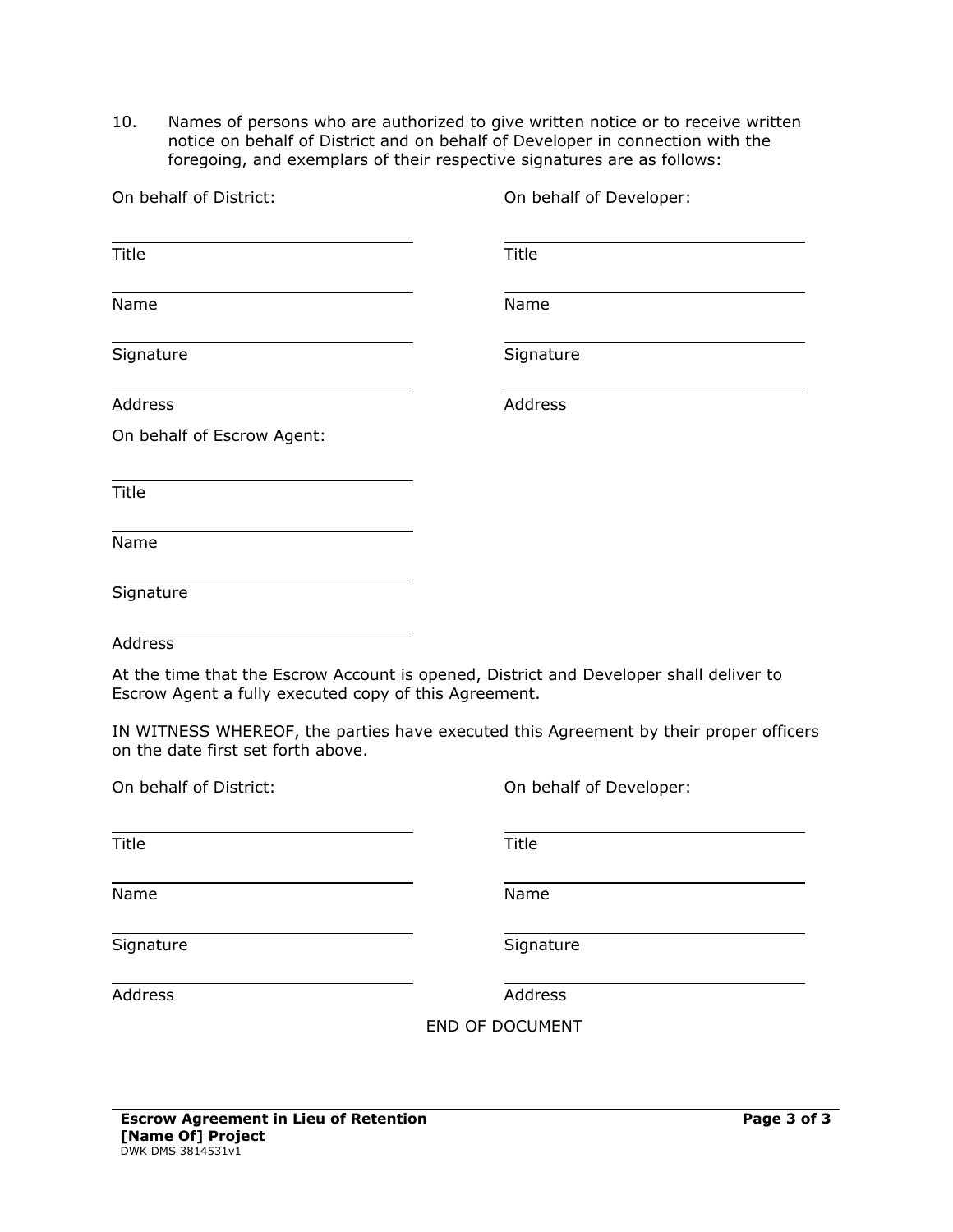## **NOTICE OF AWARD**

DATED: 20\_\_

TO: \_\_\_\_\_\_\_\_\_\_\_\_\_\_ ("Developer") [ADDRESS]

## PROJECT: **[Name Of] Project**

CONTRACT NO.: \_\_\_\_\_\_\_\_\_\_ between the Jefferson Union High School District ("District") and Developer ("Contract").

Developer has been awarded the above-referenced Contract on \_\_\_\_\_\_\_\_\_\_\_\_\_\_, 20\_\_, by act of the District's Board.

Developer shall execute and submit to District the following documents by no later than 5:00 p.m. on the **SEVENTH (7th)** calendar day following the date of this Notice of Award.

- 1.1 Site Lease.
- 1.2 Facilities Lease.
- 1.3 Insurance Certificates and Endorsements as required.
- 1.4 Registered Subcontractors List (Initial List): Include any designated Subcontractors of any tier from Developer's proposal. To be amended/supplemented following Subcontractor bidding.
- 1.5 Workers' Compensation Certification.
- 1.6 Prevailing Wage and Related Labor Requirements Certification.
- 1.7 Criminal Background Investigation/Fingerprinting Certification.
- 1.8 COVID-19 Vaccination/Testing Certification.
- 1.9 Drug-Free Workplace Certification.
- 1.10 Tobacco-Free Environment Certification.
- 1.11 Disabled Veteran Business Enterprise Participation Certification.
- 1.12 Hazardous Materials Certification.
- 1.13 Lead-Based Materials Certification.
- 1.14 Imported Materials Certification.
- 1.15 Skilled and Trained Workforce Certification.
- 1.16 Escrow Agreement in Lieu of Retention (if used).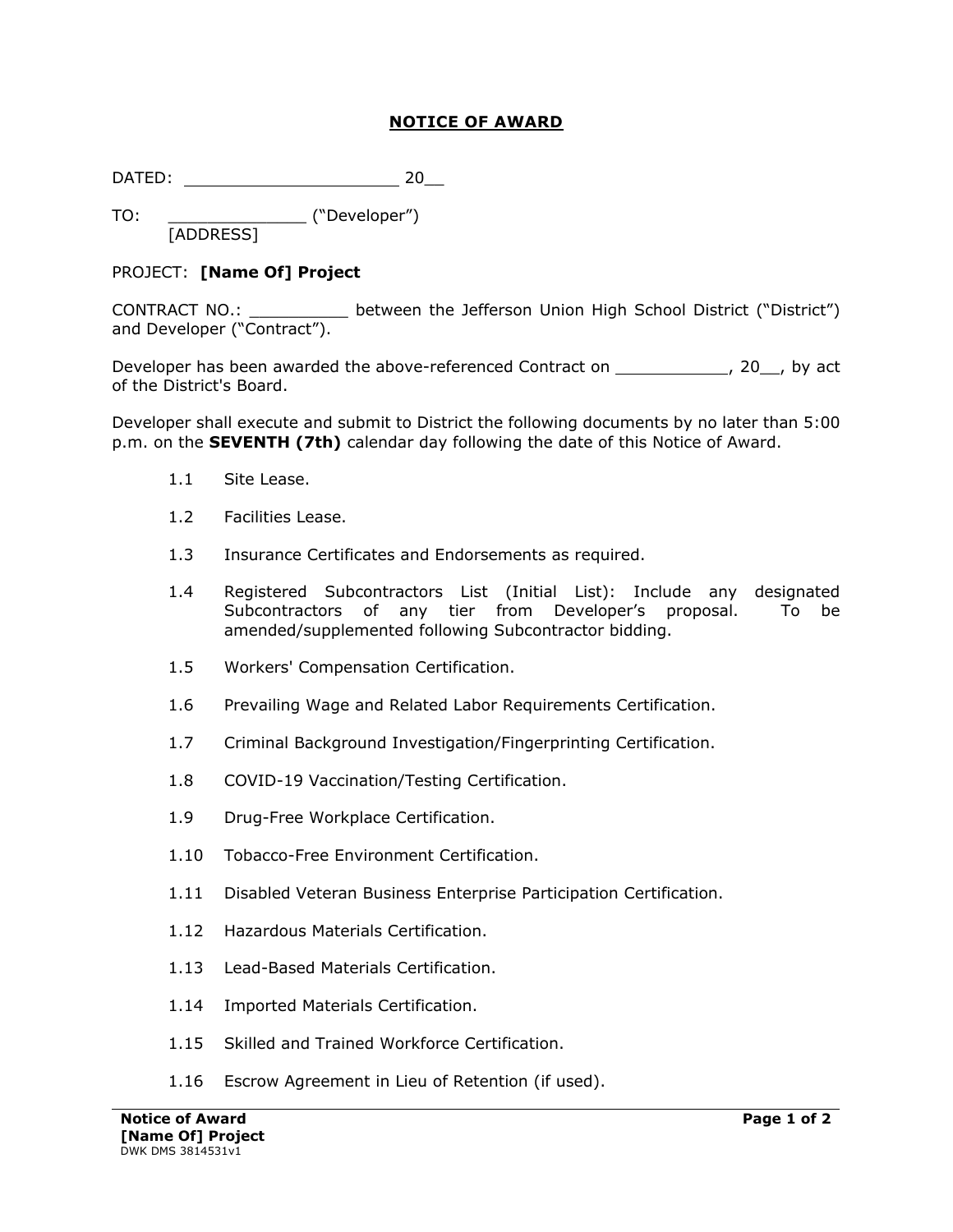After Developer's timely compliance with those conditions, District will return a fully signed counterpart of the Contract and may then issue the Notice to Proceed with Preconstruction Services for the Project.

JEFFERSON UNION HIGH SCHOOL DISTRICT

BY:

NAME:

TITLE: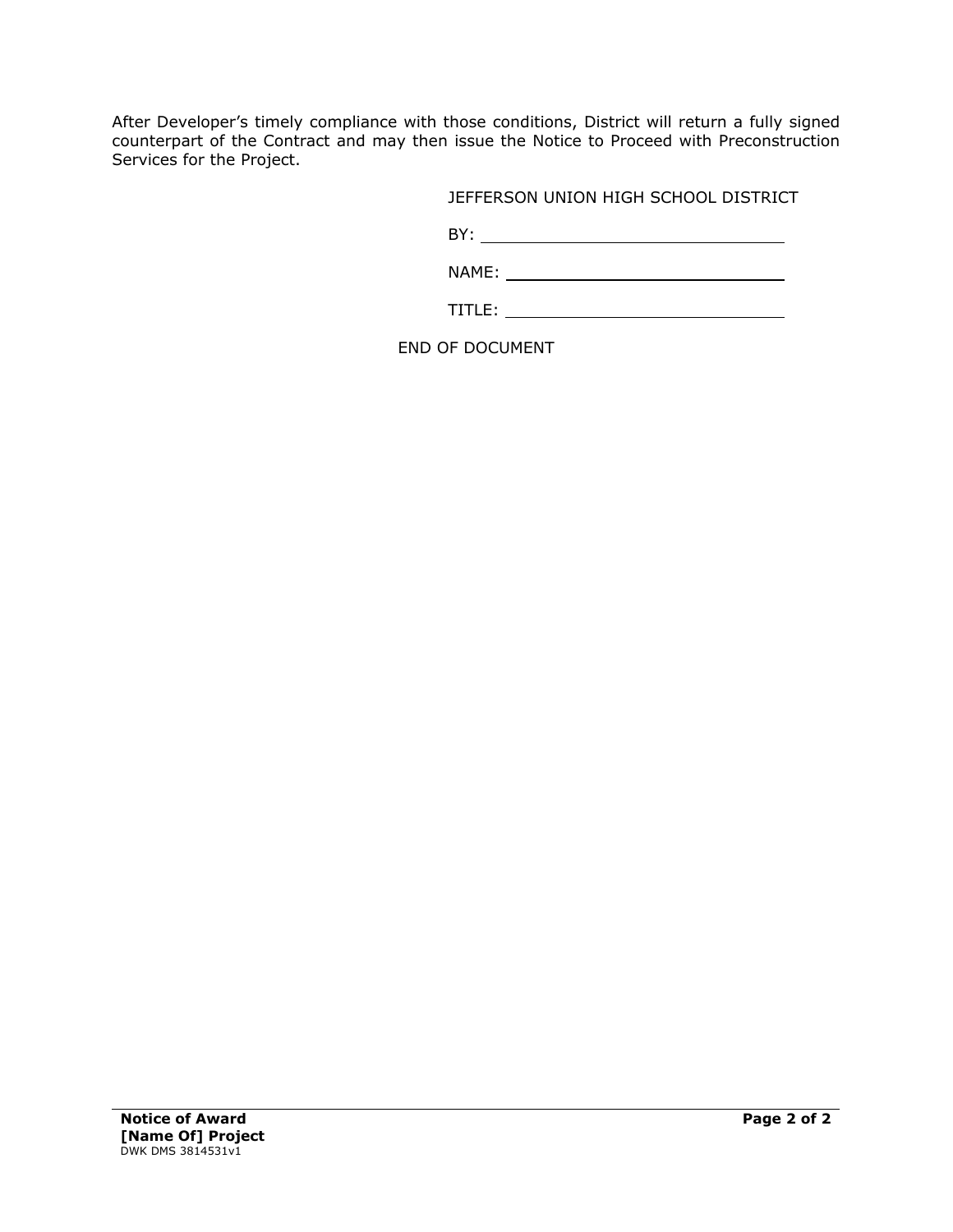## **NOTICE TO PROCEED WITH PRECONSTRUCTION SERVICES**

DATED: 20\_\_

TO: \_\_\_\_\_\_\_\_\_\_\_\_\_\_\_\_\_\_\_ ("Developer") [ADDRESS]

PROJECT: \_\_\_\_\_\_\_\_\_\_\_\_\_\_\_\_\_\_\_\_

CONTRACT NO.: \_\_\_\_\_\_\_\_\_\_ between the Jefferson Union High School District ("District") and Developer ("Contract").

Developer is hereby notified that the Contract Time under the above Contract will commence to run on , 20\_\_\_. By that date, Developer is to start performing its preconstruction services for the Project.

Preconstruction services will conclude upon approval of the Amendment to the Facilities Lease by District's Board, or termination of this Contract by either party per the Contract's terms.

No work for which a contractor is required to be licensed in accordance with the Business and Professions Code and for which Division of the State Architect (DSA) approval is required can be performed before receipt of DSA approval.

Developer shall not commence construction of the Project until the Notice to Proceed with Construction is issued by District following approval of the Amendment to the Facilities Lease by District's Board.

Thank you. We look forward to a very successful Project.

JEFFERSON UNION HIGH SCHOOL DISTRICT

BY:

NAME:

TITLE: **TITLE:**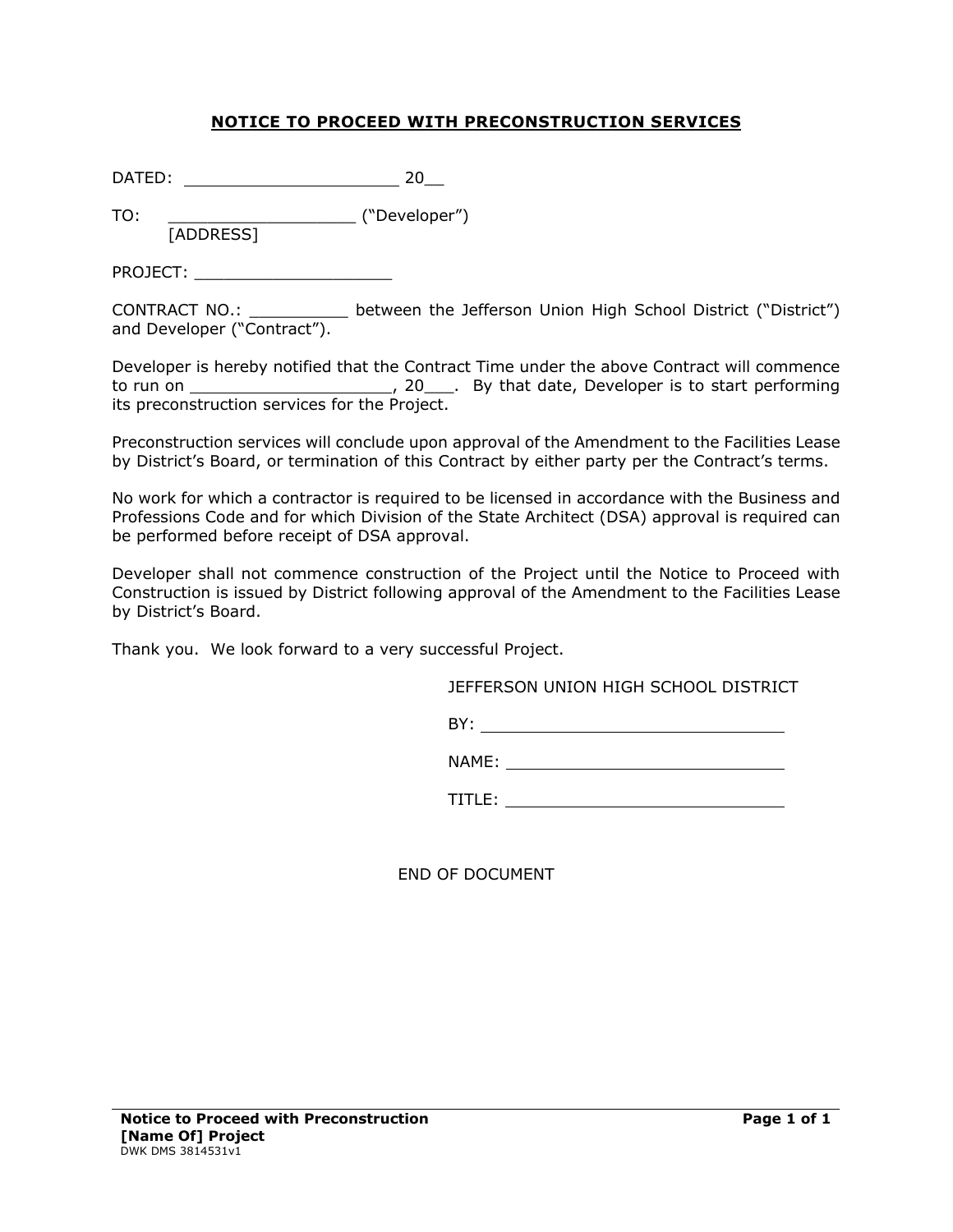## **NOTICE OF AWARD AFTER GUARANTEED MAXIMUM PRICE**

DATED: 20\_\_

TO: \_\_\_\_\_\_\_\_\_\_\_\_\_\_\_\_\_\_\_\_\_\_\_\_\_\_\_ ("Developer") [ADDRESS]

PROJECT:

CONTRACT NO.: \_\_\_\_\_\_\_\_\_\_ between the Jefferson Union High School District ("District") and Developer ("Contract").

Amendment No. 1 to the Facilities Lease for the above-referenced Contract has been approved on \_\_\_\_\_\_\_\_\_\_\_\_\_\_\_\_\_, 20\_\_, by act of the District's Board. The Guaranteed Maximum Price ("GMP") for the Project is \_\_\_\_\_\_\_\_\_\_\_\_\_\_\_\_ Dollars (\$\_\_\_\_\_\_\_\_\_\_\_\_\_\_\_\_\_\_).

Developer shall fully execute the following documents on the forms provided in the Contract Documents as indicated on the forms and submit the same to District by no later than 5:00 p.m. on the **SEVENTH (7th)** calendar day following the date of this Notice of Amendment.

- 1.1 Performance Bond (100% of GMP).
- 1.2 Payment Bond (Contractor's Labor & Material Bond) (100% of GMP).
- 1.3 Disabled Veterans Business Enterprise ParticipationCertification.

After Developer's timely compliance with those conditions, District may then issue the Notice to Proceed with Construction for the Project.

JEFFERSON UNION HIGH SCHOOL DISTRICT

BY:

NAME:

TITLE: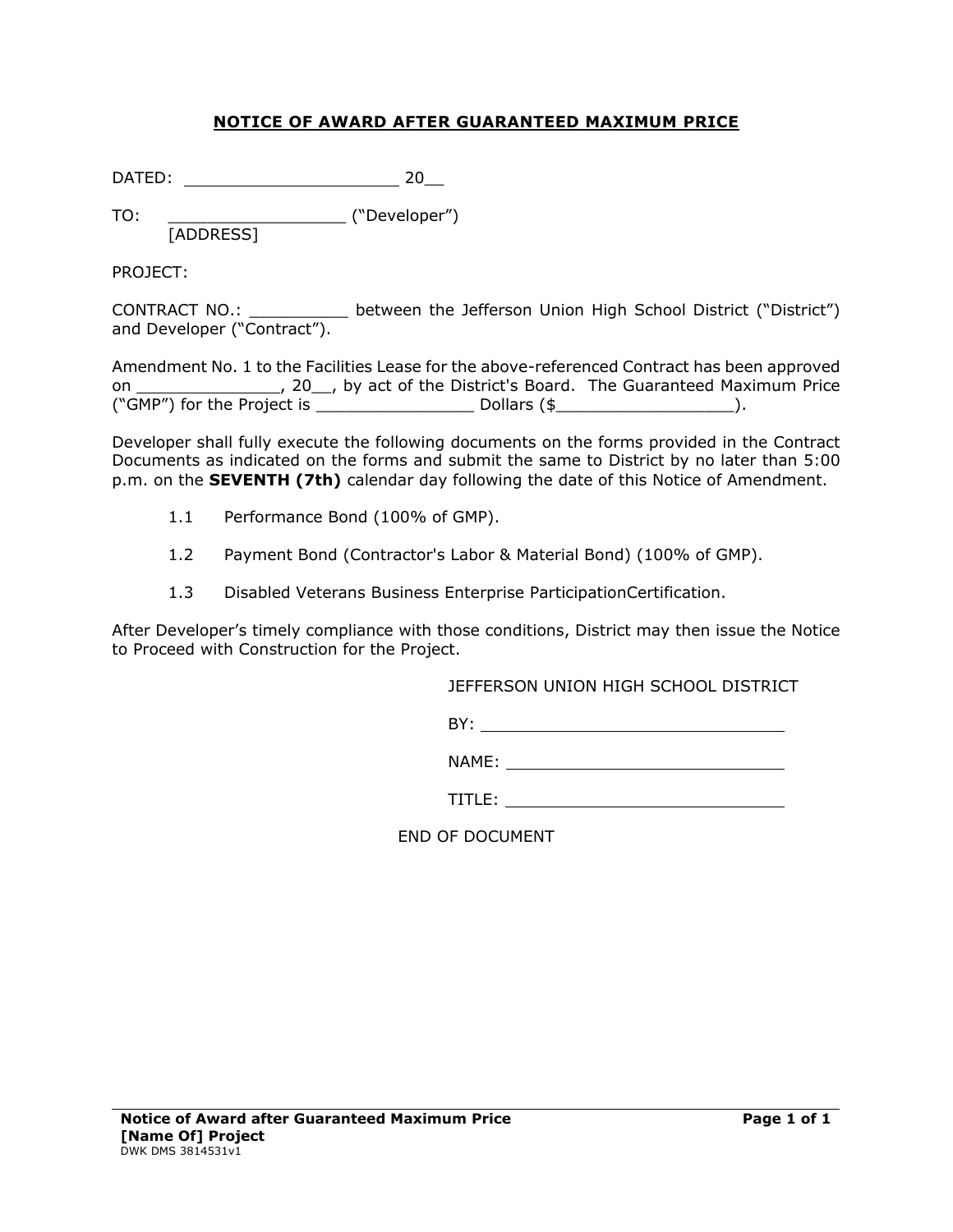## **NOTICE TO PROCEED WITH CONSTRUCTION**

DATED: 20\_\_

TO: \_\_\_\_\_\_\_\_\_\_\_\_\_\_\_\_\_\_\_\_ ("Developer") [ADDRESS]

PROJECT: \_\_\_\_\_\_\_\_\_\_\_\_\_\_\_\_\_\_\_

CONTRACT NO.: \_\_\_\_\_\_\_\_\_\_ between the Jefferson Union High School District ("District") and Developer ("Contract").

Developer is hereby notified that the construction phase of the Project will commence on  $\_\_$ <sup>1</sup>, 20<sub>\_\_\_\_</sub>. In accordance with the Contract, Developer shall complete the Work by no later than  $\sim$  20\_\_\_.

Developer must submit the following documents by 5:00 p.m. on the **TENTH (10th)** calendar day following the date of this Notice to Proceed with Construction, and in no event later than the **FIRST (1st)** day on which Developer has workers employed on the construction phase of the Project:

- 1.1 Developer's preliminary schedule of construction.
- 1.2 Developer's preliminary schedule of values for all of the Work.
- 1.3 Developer's preliminary schedule of submittals, including Shop Drawings, Product Data, and Samples submittals
- 1.4 Developer's Safety Plan specifically adapted for the Project.
- 1.5 A complete list subcontractors of any and all tiers, including the name, address, telephone number, facsimile number, California State Contractors License number, classification, DIR registration number, and monetary value of all subcontracts for parties furnishing labor, material, or equipment for completion of the Project.

Thank you. We look forward to a very successful Project.

JEFFERSON UNION HIGH SCHOOL DISTRICT

BY:

NAME:

TITLE: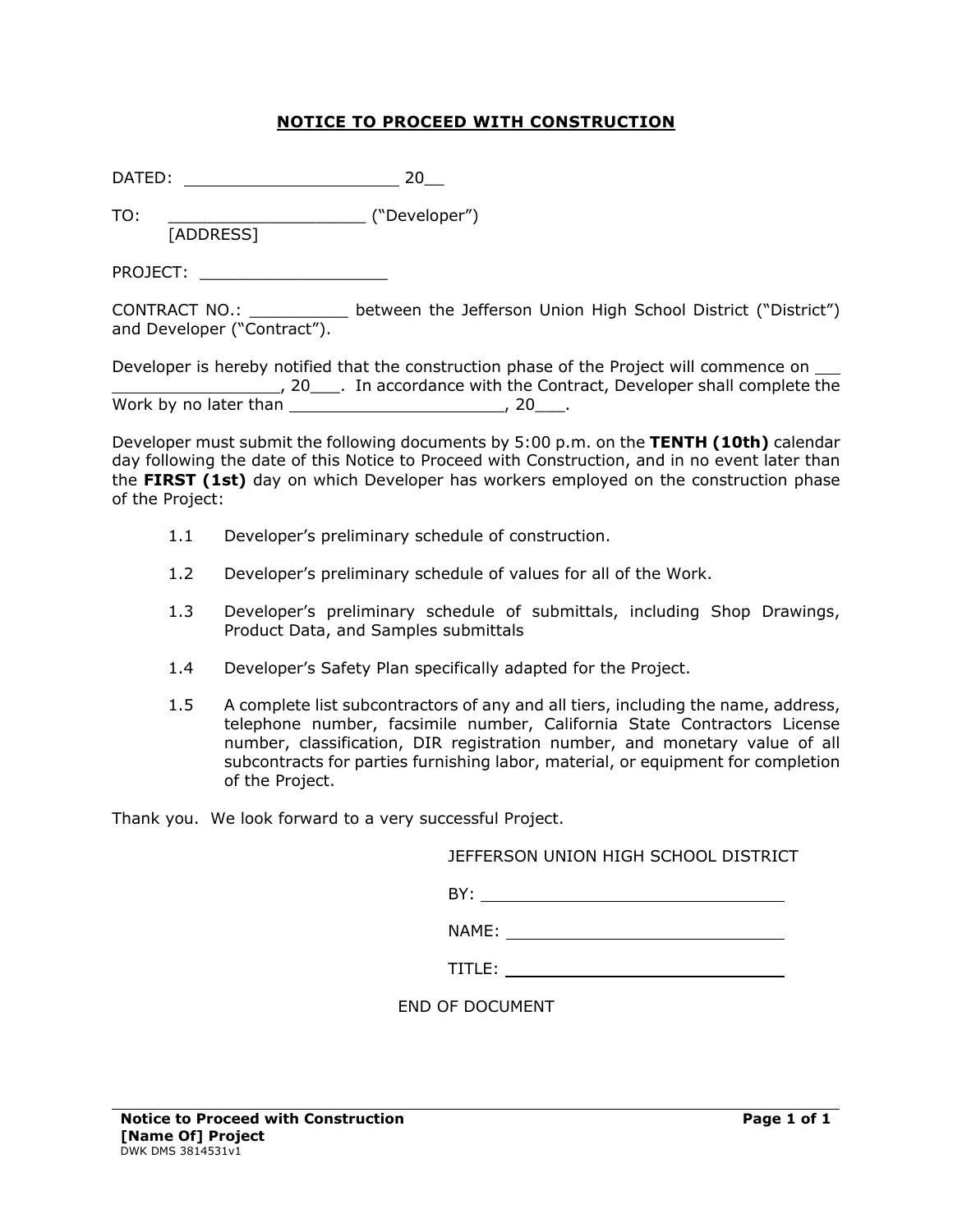#### APPLICATION AND CERTIFICATE FOR PAYMENT

| $\overline{TO}$ :                                                      | PROJECT:         |                                                                                                                                                                                                                                                                                                                                                                                                                                                                                                 | APPLICATION NO:<br>INVOICE NO: | Distribution to:                                | $\Box$ OWNER<br><b>D ARCHITECT</b>                                                                                                                                                                        |
|------------------------------------------------------------------------|------------------|-------------------------------------------------------------------------------------------------------------------------------------------------------------------------------------------------------------------------------------------------------------------------------------------------------------------------------------------------------------------------------------------------------------------------------------------------------------------------------------------------|--------------------------------|-------------------------------------------------|-----------------------------------------------------------------------------------------------------------------------------------------------------------------------------------------------------------|
|                                                                        | JOB:             |                                                                                                                                                                                                                                                                                                                                                                                                                                                                                                 | PERIOD TO:                     |                                                 | <b>CONTRACTOR</b><br><b>INSPECTOR OF RECORD</b>                                                                                                                                                           |
| FROM:                                                                  | ARCHITECT:       |                                                                                                                                                                                                                                                                                                                                                                                                                                                                                                 | PROJECT NO:<br>DSA FILE NO:    |                                                 | <b>D</b> 3 <sup>RD</sup> PARTY INSPECTOR<br>DISBURSEMENT AGENCY                                                                                                                                           |
|                                                                        |                  |                                                                                                                                                                                                                                                                                                                                                                                                                                                                                                 | <b>CONTRACT DATE:</b>          |                                                 |                                                                                                                                                                                                           |
| DEVELOPER'S APPLICATION FOR PAYMENT                                    |                  |                                                                                                                                                                                                                                                                                                                                                                                                                                                                                                 |                                |                                                 |                                                                                                                                                                                                           |
| Application is made for Payment as shown below, in connection with the |                  |                                                                                                                                                                                                                                                                                                                                                                                                                                                                                                 |                                |                                                 | The undersigned Developer certifies that to the best of the Developer's knowledge,                                                                                                                        |
| Contract Continuation Sheet, is attached.                              |                  |                                                                                                                                                                                                                                                                                                                                                                                                                                                                                                 |                                |                                                 | information and belief the Work covered by this Application for Payment has been<br>completed in accordance with the Contract Documents, that all amounts have been paid                                  |
| 1. ORIGINAL CONTRACT SUM                                               |                  |                                                                                                                                                                                                                                                                                                                                                                                                                                                                                                 |                                |                                                 | by the Developer for Work for which previous Certificates for Payment were issued and                                                                                                                     |
| 2. Net change by Change Orders                                         |                  | \$__________________                                                                                                                                                                                                                                                                                                                                                                                                                                                                            |                                |                                                 | payments received from the District, and that current payment shown herein is now due.                                                                                                                    |
| 3. CONTRACT SUM TO DATE                                                |                  |                                                                                                                                                                                                                                                                                                                                                                                                                                                                                                 |                                |                                                 | We certify that the Surety for this project has been notified of the amount of this request.                                                                                                              |
| 4. TOTAL COMPLETED & STORED TO DATE                                    |                  |                                                                                                                                                                                                                                                                                                                                                                                                                                                                                                 | DEVELOPER:                     |                                                 |                                                                                                                                                                                                           |
| 5. Lease Payment (1/3 of Total Lease Payments                          |                  |                                                                                                                                                                                                                                                                                                                                                                                                                                                                                                 |                                |                                                 |                                                                                                                                                                                                           |
| for last 3 pay applications)                                           |                  | $\frac{1}{5}$                                                                                                                                                                                                                                                                                                                                                                                                                                                                                   |                                |                                                 |                                                                                                                                                                                                           |
| 6. Total TI Payments Earned: (Line 4 less Line 5)                      |                  |                                                                                                                                                                                                                                                                                                                                                                                                                                                                                                 |                                |                                                 |                                                                                                                                                                                                           |
| 7. Retainage:                                                          |                  |                                                                                                                                                                                                                                                                                                                                                                                                                                                                                                 |                                |                                                 |                                                                                                                                                                                                           |
| a. 5% of Total TI Payment                                              |                  |                                                                                                                                                                                                                                                                                                                                                                                                                                                                                                 |                                |                                                 |                                                                                                                                                                                                           |
| 8. TOTAL EARNED LESS Lease Payment                                     |                  |                                                                                                                                                                                                                                                                                                                                                                                                                                                                                                 |                                |                                                 |                                                                                                                                                                                                           |
| & Retainage (Line 6 less Line 7)                                       |                  |                                                                                                                                                                                                                                                                                                                                                                                                                                                                                                 |                                |                                                 |                                                                                                                                                                                                           |
| 9. LESS PREVIOUS APPLICATIONS FOR                                      |                  |                                                                                                                                                                                                                                                                                                                                                                                                                                                                                                 |                                | ARCHITECT'S CERTIFICATE FOR PAYMENT             |                                                                                                                                                                                                           |
| <b>PAYMENT</b>                                                         |                  | $\begin{tabular}{c} \multicolumn{2}{c} {\textbf{1}} & \multicolumn{2}{c} {\textbf{1}} & \multicolumn{2}{c} {\textbf{1}} \\ \multicolumn{2}{c} {\textbf{1}} & \multicolumn{2}{c} {\textbf{1}} & \multicolumn{2}{c} {\textbf{1}} \\ \multicolumn{2}{c} {\textbf{1}} & \multicolumn{2}{c} {\textbf{1}} & \multicolumn{2}{c} {\textbf{1}} \\ \multicolumn{2}{c} {\textbf{1}} & \multicolumn{2}{c} {\textbf{1}} & \multicolumn{2}{c} {\textbf{1}} \\ \multicolumn{2}{c} {\textbf{1}} & \multicolumn$ | RECOMMENDED FOR CERTIFICATION  |                                                 |                                                                                                                                                                                                           |
| 10. CURRENT PAYMENT DUE                                                |                  |                                                                                                                                                                                                                                                                                                                                                                                                                                                                                                 |                                |                                                 |                                                                                                                                                                                                           |
| 11. Balance to Finish, Plus Lease Pmt & Retainage                      |                  |                                                                                                                                                                                                                                                                                                                                                                                                                                                                                                 |                                |                                                 |                                                                                                                                                                                                           |
| (Line 3 less Line 8)                                                   |                  |                                                                                                                                                                                                                                                                                                                                                                                                                                                                                                 |                                |                                                 |                                                                                                                                                                                                           |
| <b>CHANGE ORDER SUMMARY</b>                                            | <b>ADDITIONS</b> | <b>DEDUCTIONS</b>                                                                                                                                                                                                                                                                                                                                                                                                                                                                               |                                |                                                 | In accordance with the Contract Documents, based on on-site observations and the data<br>comprising the above application, the Architect certifies to the Owner that to the best of                       |
|                                                                        |                  |                                                                                                                                                                                                                                                                                                                                                                                                                                                                                                 |                                |                                                 | the Architect's knowledge, information and belief the Work has progressed as indicated,                                                                                                                   |
| Total changes approved in                                              |                  |                                                                                                                                                                                                                                                                                                                                                                                                                                                                                                 |                                |                                                 | the quality of the Work is in accordance with the Contract Documents, and the Developer                                                                                                                   |
| previous months by District                                            |                  |                                                                                                                                                                                                                                                                                                                                                                                                                                                                                                 |                                | is entitled to payment of the AMOUNT CERTIFIED. |                                                                                                                                                                                                           |
| Total approved this month                                              |                  |                                                                                                                                                                                                                                                                                                                                                                                                                                                                                                 | AMOUNT CERTIFIED \$            |                                                 |                                                                                                                                                                                                           |
|                                                                        |                  |                                                                                                                                                                                                                                                                                                                                                                                                                                                                                                 |                                |                                                 | (Attach explanation if amount certified differs from the amount applied. Initial all figures on this<br>Application and on the Continuation Sheet that are changed to conform with the amount certified.) |
| NET CHANGES by Change<br>Orders                                        |                  |                                                                                                                                                                                                                                                                                                                                                                                                                                                                                                 |                                |                                                 |                                                                                                                                                                                                           |
|                                                                        |                  |                                                                                                                                                                                                                                                                                                                                                                                                                                                                                                 | ARCHITECT:                     |                                                 |                                                                                                                                                                                                           |

By:\_\_\_\_\_\_\_\_\_\_\_\_\_\_\_\_\_\_\_\_\_\_\_\_\_\_\_\_\_\_\_\_\_ Date:\_\_\_\_\_\_\_\_\_\_\_\_\_\_\_\_\_\_\_\_\_\_\_\_\_\_\_\_

This Certificate is not negotiable. The AMOUNT CERTIFIED is payable only to the Developer named herein. Issuance, payment and acceptance of payment are without prejudice to any rights of the District or Developer under this Contract.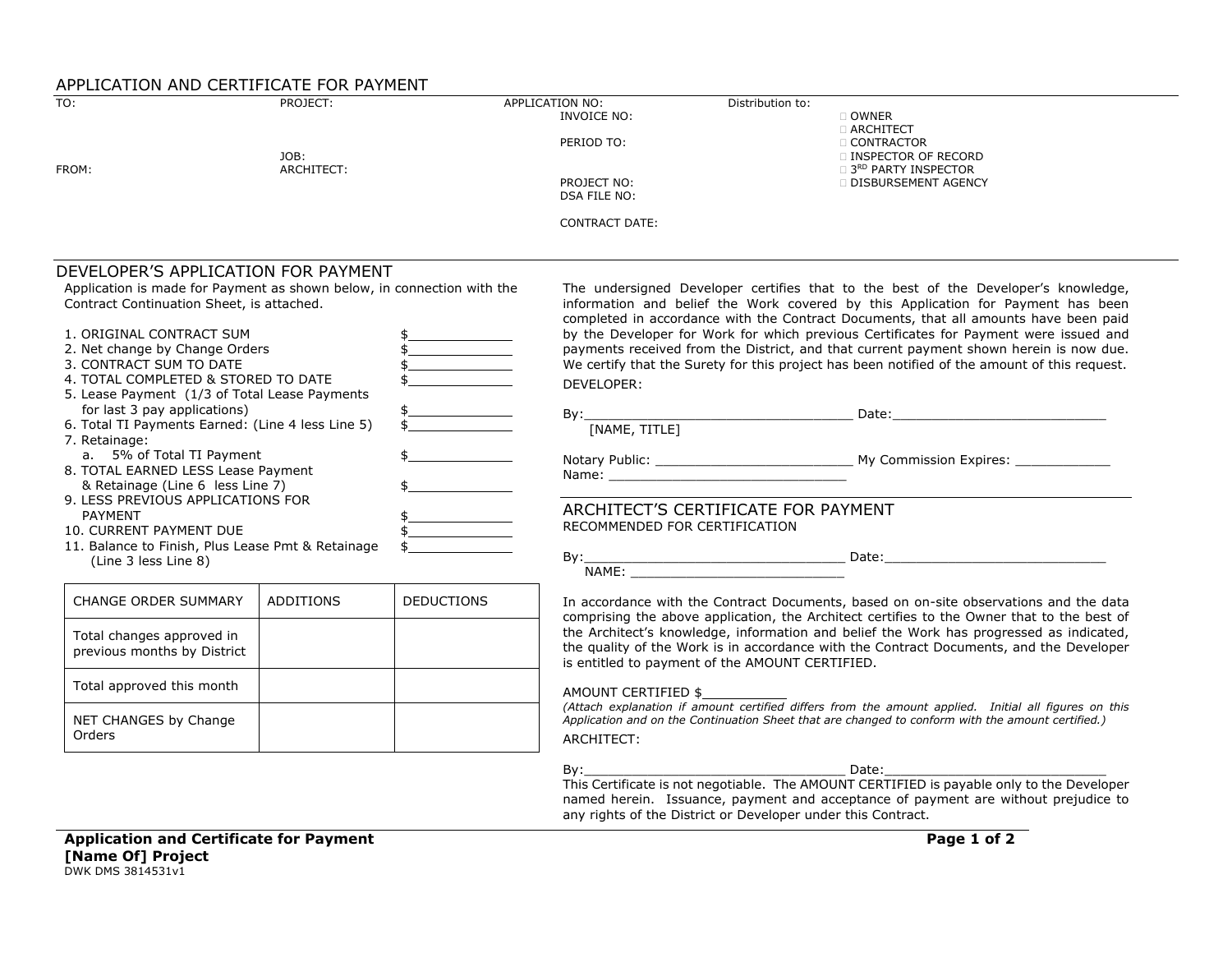#### **California All-Purpose Certificate of Acknowledgment**

A notary public or other officer completing this certificate verifies only the identity of the individual who signed the document to which this certificate is attached, and not the truthfulness, accuracy, or validity of that document.

| STATE OF CALIFORNIA |     |
|---------------------|-----|
|                     | SS. |
| COUNTY OF           |     |

On \_\_\_\_\_\_\_\_\_\_\_\_\_\_\_\_, before me, \_\_\_\_\_\_\_\_\_\_\_\_\_\_\_\_\_\_\_\_\_\_\_\_\_, Notary Public, personally appeared \_\_\_\_\_\_\_\_\_\_\_\_\_\_\_\_\_\_\_\_\_\_\_\_\_\_, who proved to me on the basis of satisfactory evidence to be the person(s) whose name(s) is/are subscribed to the within instrument and acknowledged to me that he/she/they executed the same in his/her/their authorized capacity(ies), and that by his/her/their signature on the instrument the person(s), or the entity upon behalf of which the person(s) acted, executed the instrument.

I certify under PENALTY OF PERJURY under the laws of the State of California that the foregoing paragraph is true and correct.

Witness my hand and official seal.

Signature of Notary Public: (Seal)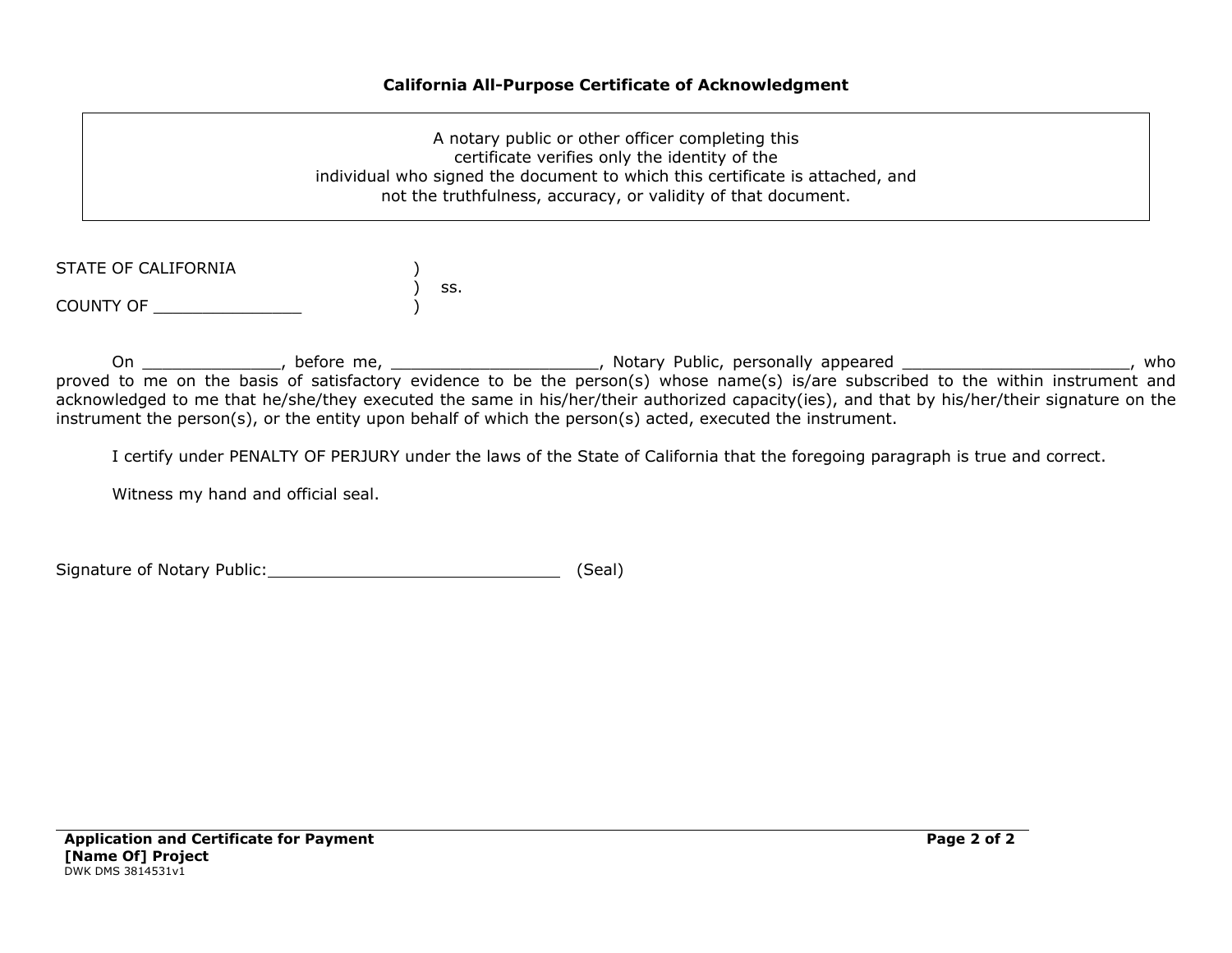#### **CONTINGENCY EXPENDITURE DIRECTIVE FORM**

Jefferson Union High School District 699 Serramonte Boulevard, Suite #100 Daly City, CA 94015-4132

**CONTINGENCY EXPENDITURE DIRECTIVE NO.:**

# **CONTINGENCY EXPENDITURE DIRECTIVE**

**Project: Building Project: Bid No.:**

**Date: DSA File No.: DSA Appl. No.:**

The following parties agree to the terms of this Contingency Expenditure Directive ("CED"):

**Owner:** Jefferson Union High School District 699 Serramonte Boulevard, Suite #100, Daly City, CA 94015-4132 **Developer:**

| Reference                                                        | <b>Description</b>                                                                                   | Contingency<br><b>Authorized for</b><br><b>Expenditure</b> | <b>Days</b><br>Ext. |
|------------------------------------------------------------------|------------------------------------------------------------------------------------------------------|------------------------------------------------------------|---------------------|
| Request for CED $#$<br>Requested by:<br>Performed by:            | Description of unforeseen item relating to<br>Work1<br>[Requester]                                   | \$                                                         |                     |
| Reason:                                                          | [Performer]<br>์Reason l                                                                             |                                                            |                     |
| Request for CED $#$<br>Requested by:<br>Performed by:<br>Reason: | Description of unforeseen item relating to<br>Work1<br>[Requester]<br>[Performer]<br><b>Reason</b> l | \$                                                         |                     |
| Request for CED #<br>Requested by:<br>Performed by:<br>Reason:   | Description of unforeseen item relating to<br>Work]<br>[Requester]<br>[Performer]<br>้Reason ไ       | \$                                                         |                     |

| Contract time will be adjusted as follows:                                             | <b>Total Contract Contingency</b><br>Amount:                              | \$ |
|----------------------------------------------------------------------------------------|---------------------------------------------------------------------------|----|
| Previous Completion Date: [DATE]                                                       |                                                                           |    |
| Calendar Days Extension<br>$\lceil # \rceil$<br>(zero days unless otherwise indicated) | Amount of Previously Approved<br>Contingency Expenditure<br>Directive(s): | \$ |
| Current Completion Date: [DATE]                                                        | Amount of this Contingency<br>Expenditure Directive:                      | \$ |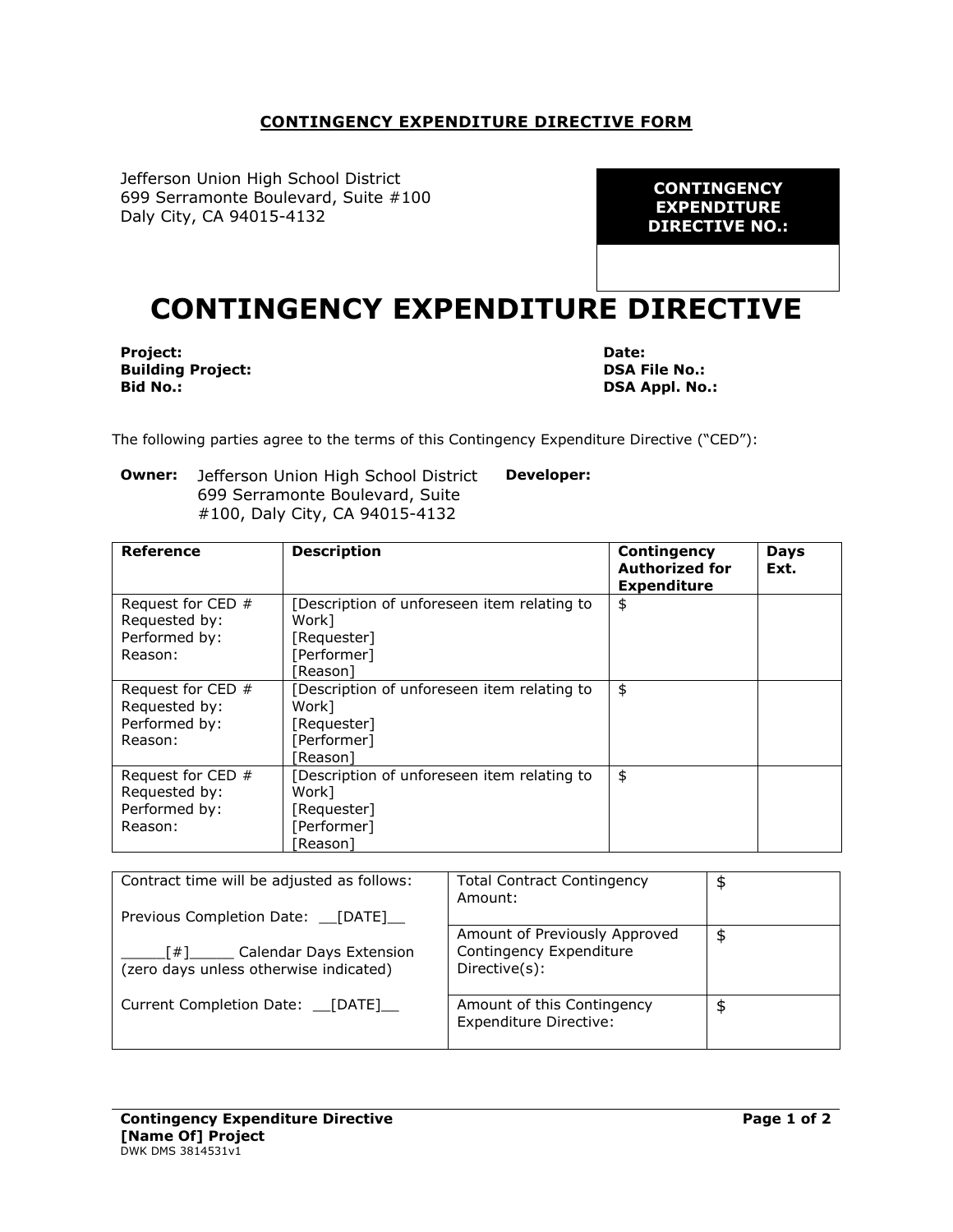The undersigned Developer approves the foregoing release of contingency for completion of each specified item, and as to the extension of time allowed, if any, for completion of the entire work as stated therein, and agrees to furnish all labor, materials and services and perform all work necessary to complete any additional work specified for the consideration stated therein ("Work"). Submission of sums which have no basis in fact or which Developer knows are false are at the sole risk of Developer and may be a violation of the False Claims Act set forth under Government Code section 12650, et seq.

This Contingency Expenditure Directive must be signed by an authorized District representative.

It is expressly understood that the authorized contingency expenditure and time, if any, granted herein represent a full accord and satisfaction for any and all time and cost impacts of the items herein, and Developer waives any and all further compensation or time extension based on the items herein. The value of the extra work or changes expressly includes any and all of Developer's costs and expenses, and its subcontractors, both direct and indirect, resulting from additional time required on the project or resulting from delay to the project. Any costs, expenses, damages or time extensions not included are deemed waived.

#### **Signatures:**

| District:  |      | Developer:               |      |  |
|------------|------|--------------------------|------|--|
| [Name]     | Date | [Name]                   | Date |  |
| Architect: |      | Project Inspector:       |      |  |
| [Name]     | Date | [Name]                   | Date |  |
|            |      | <b>CHID OF DOOLIMENT</b> |      |  |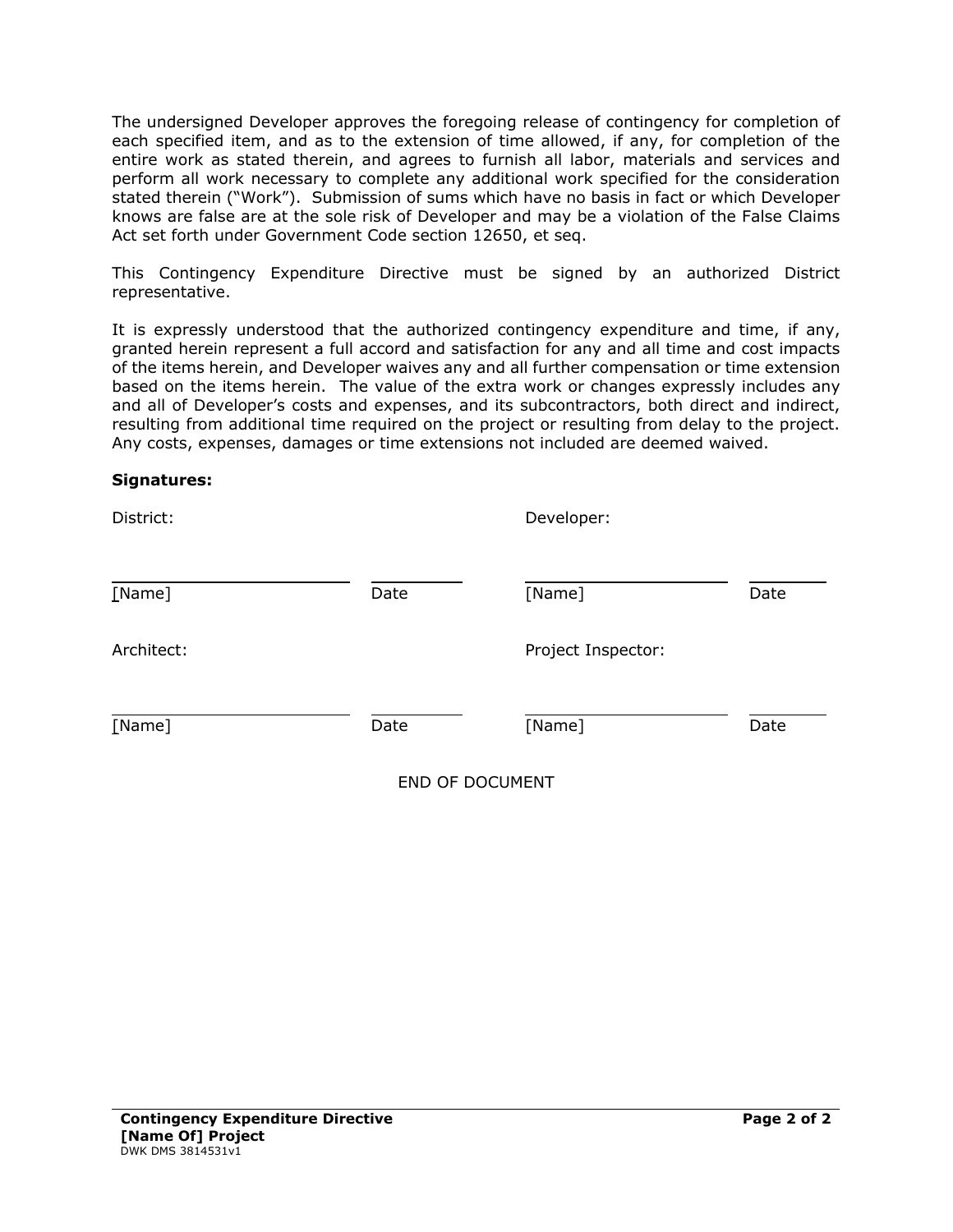#### **ALLOWANCE EXPENDITURE DIRECTIVE FORM**

Jefferson Union High School District 699 Serramonte Boulevard, Suite #100 Daly City, CA 94015-4132

**ALLOWANCE EXPENDITURE DIRECTIVE NO.:**

# **ALLOWANCE EXPENDITURE DIRECTIVE**

**Project: Building Project Bid No.:**

**Date: DSA File No.: DSA Appl. No.:**

The following parties agree to the terms of this Allowance Expenditure Directive ("AED"):

**Owner:** \_\_\_\_\_\_\_\_\_\_\_\_\_\_\_\_\_\_ District **Developer:**

> \_\_\_\_\_\_\_\_\_\_\_\_\_\_\_\_\_\_\_\_\_\_\_\_ \_\_\_\_\_\_\_\_\_\_\_\_\_\_\_\_\_\_\_\_\_, CA 9\_\_\_\_

| Reference           | <b>Description</b>                         | <b>Allowance</b><br><b>Authorized for</b><br><b>Expenditure</b> | <b>Days</b><br>Ext. |
|---------------------|--------------------------------------------|-----------------------------------------------------------------|---------------------|
| Request for AED $#$ | Description of unforeseen item relating to | \$                                                              |                     |
| Requested by:       | Work1                                      |                                                                 |                     |
| Performed by:       | [Requester]                                |                                                                 |                     |
| Reason:             | [Performer]                                |                                                                 |                     |
|                     | ์Reason l                                  |                                                                 |                     |
| Request for AED $#$ | Description of unforeseen item relating to | \$                                                              |                     |
| Requested by:       | Work1                                      |                                                                 |                     |
| Performed by:       | [Requester]                                |                                                                 |                     |
| Reason:             | [Performer]                                |                                                                 |                     |
|                     | ์Reason l                                  |                                                                 |                     |
| Request for AED $#$ | Description of unforeseen item relating to | \$                                                              |                     |
| Requested by:       | Work]                                      |                                                                 |                     |
| Performed by:       | [Requester]                                |                                                                 |                     |
| Reason:             | [Performer]                                |                                                                 |                     |
|                     | ์Reason ไ                                  |                                                                 |                     |

| <b>Total Contract Allowance Amount:</b>                                 | \$ |
|-------------------------------------------------------------------------|----|
| Amount of Previously Approved<br>Allowance Expenditure<br>Directive(s): |    |
| Amount of this Allowance<br>Expenditure Directive:                      |    |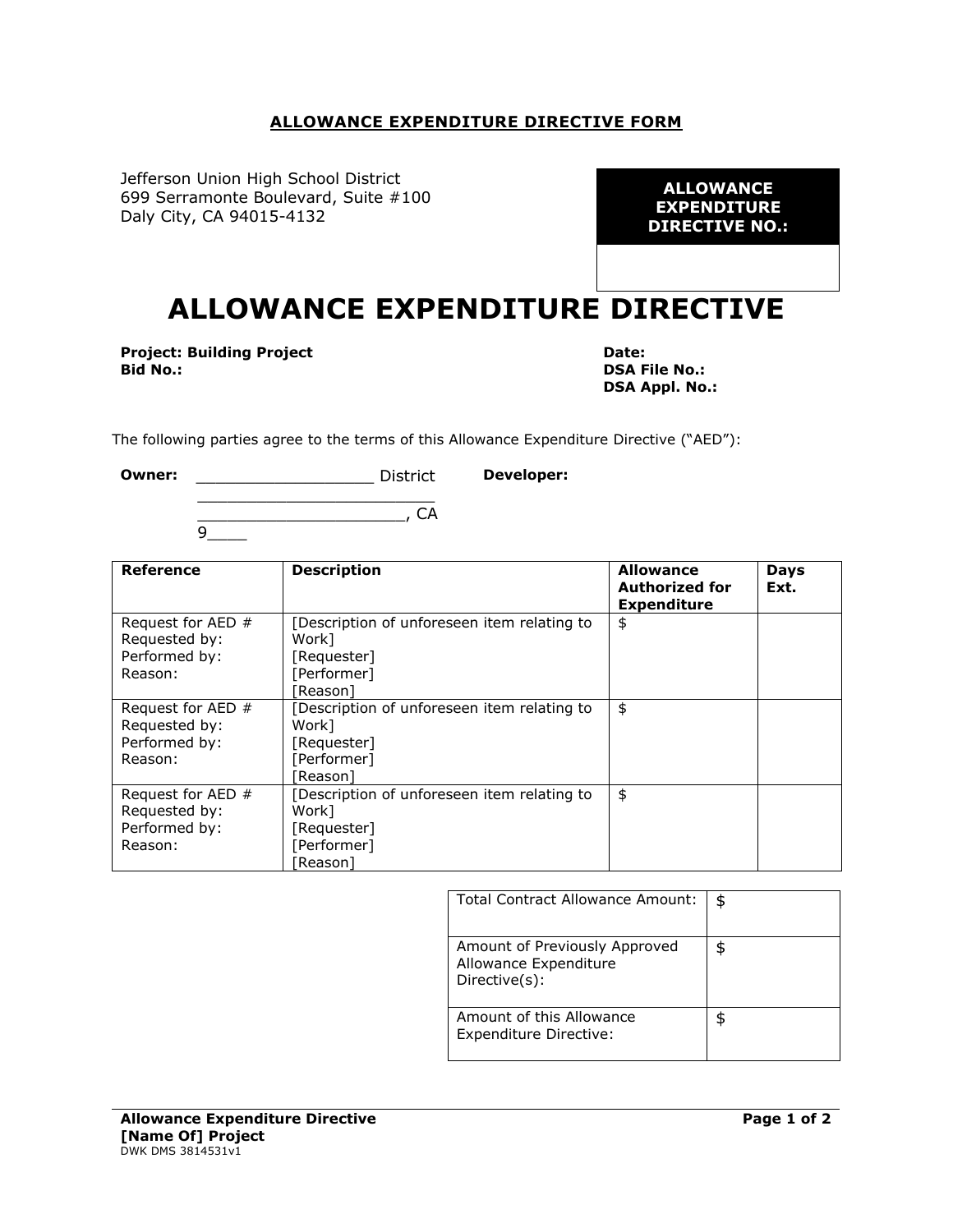The undersigned Developer approves the foregoing release of allowance for completion of each specified item, and agrees to furnish all labor, materials and services and perform all work necessary to complete any additional work specified for the consideration stated therein ("Work"). Submission of sums which have no basis in fact or which Developer knows are false are at the sole risk of Developer and may be a violation of the False Claims Act set forth under Government Code section 12650, et seq.

This Allowance Expenditure Directive must be signed by an authorized District representative.

It is expressly understood that the authorized allowance expenditure granted herein represent a full accord and satisfaction for any and all cost impacts of the items herein, and Developer waives any and all further compensation based on the items herein. The value of the extra work or changes expressly includes any and all of Developer's costs and expenses, and its subcontractors, both direct and indirect. Any costs, expenses, or damages not included are deemed waived.

#### **Signatures:**

| District:  |      | Developer:         |      |
|------------|------|--------------------|------|
| [Name]     | Date | [Name]             | Date |
| Architect: |      | Project Inspector: |      |
| [Name]     | Date | [Name]             | Date |
|            |      | END OF DOCUMENT    |      |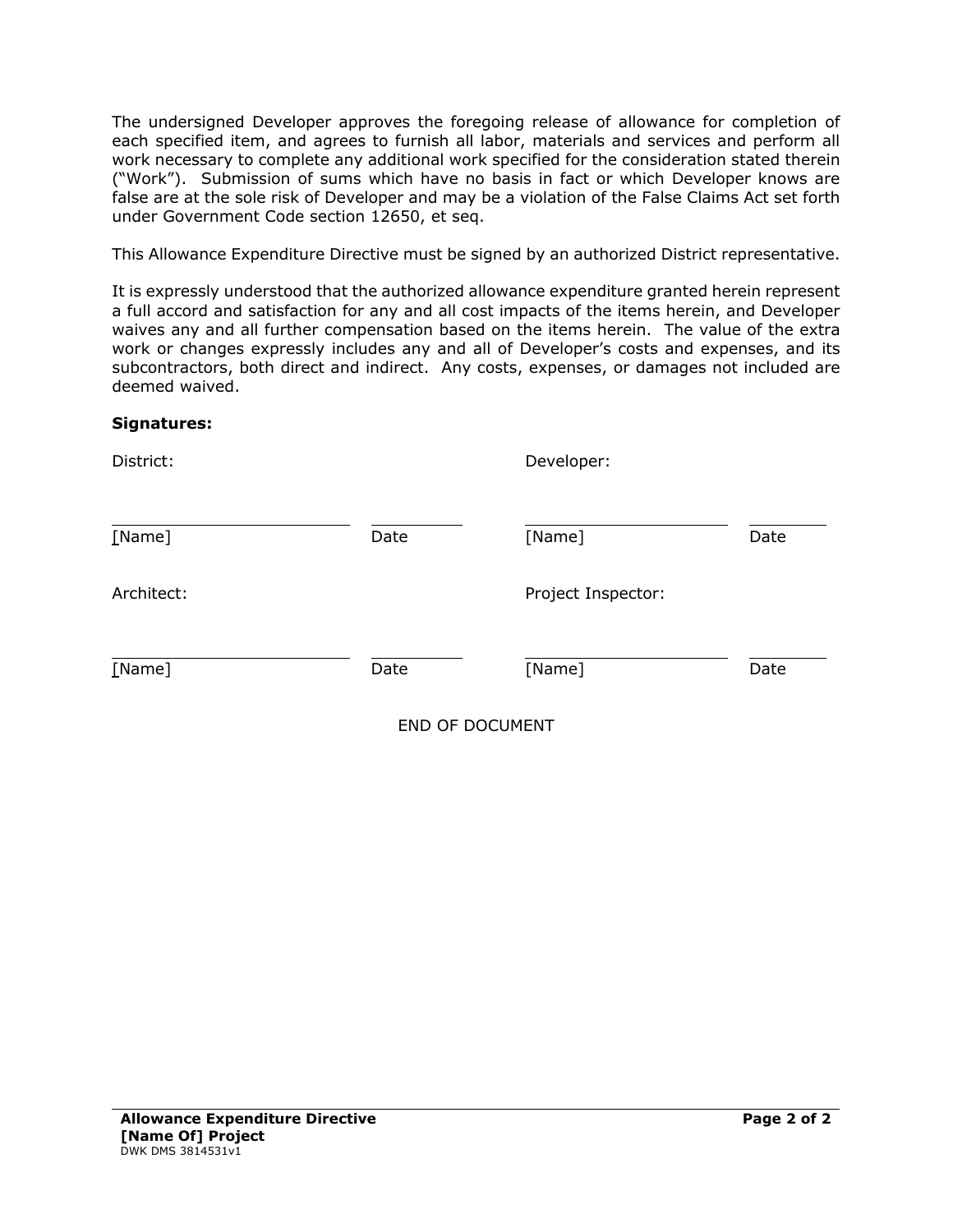#### **DAILY FORCE ACCOUNT REPORT**

| <b>From: Developer</b> | <b>To: Owner</b> |  |  |
|------------------------|------------------|--|--|
| [Name/Address]         | District         |  |  |
|                        | 9<br>CА          |  |  |
| Project:               |                  |  |  |
|                        | .                |  |  |

Developer hereby submits this Daily Force Account Report for Work performed, pursuant to Force Account Directive No. \_\_\_\_\_, on \_\_\_\_\_\_\_\_\_\_\_\_\_\_\_\_\_\_\_\_\_\_\_\_\_\_\_\_\_\_\_\_\_\_\_\_\_\_\_.

[Date of Work]

Developer attests that the material, labor, and equipment itemized herein were used only on the force account work.

**A. Material:** *Attach all applicable invoices not provided in prior Daily Force Account Reports and complete the information below.*

| <b>Description</b> | Unit Price | Quantity | Cost |
|--------------------|------------|----------|------|
|                    |            |          |      |
|                    |            |          |      |
|                    |            |          |      |
|                    |            |          |      |
|                    |            |          |      |

Daily subtotal (w/out markup): \$\_\_\_\_\_\_\_\_\_\_\_\_\_\_\_\_\_\_\_\_\_\_\_

**B. Labor:** *Labor must be fully Burdened. Attach timesheets, if applicable, and complete the information below.* 

| <b>Name</b> | <b>Craft</b> | Regular<br>Hrs. | Rate | OT Hrs. | Rate |
|-------------|--------------|-----------------|------|---------|------|
|             |              |                 |      |         |      |
|             |              |                 |      |         |      |
|             |              |                 |      |         |      |
|             |              |                 |      |         |      |
|             |              |                 |      |         |      |

Daily subtotal (w/out markup):  $\frac{1}{2}$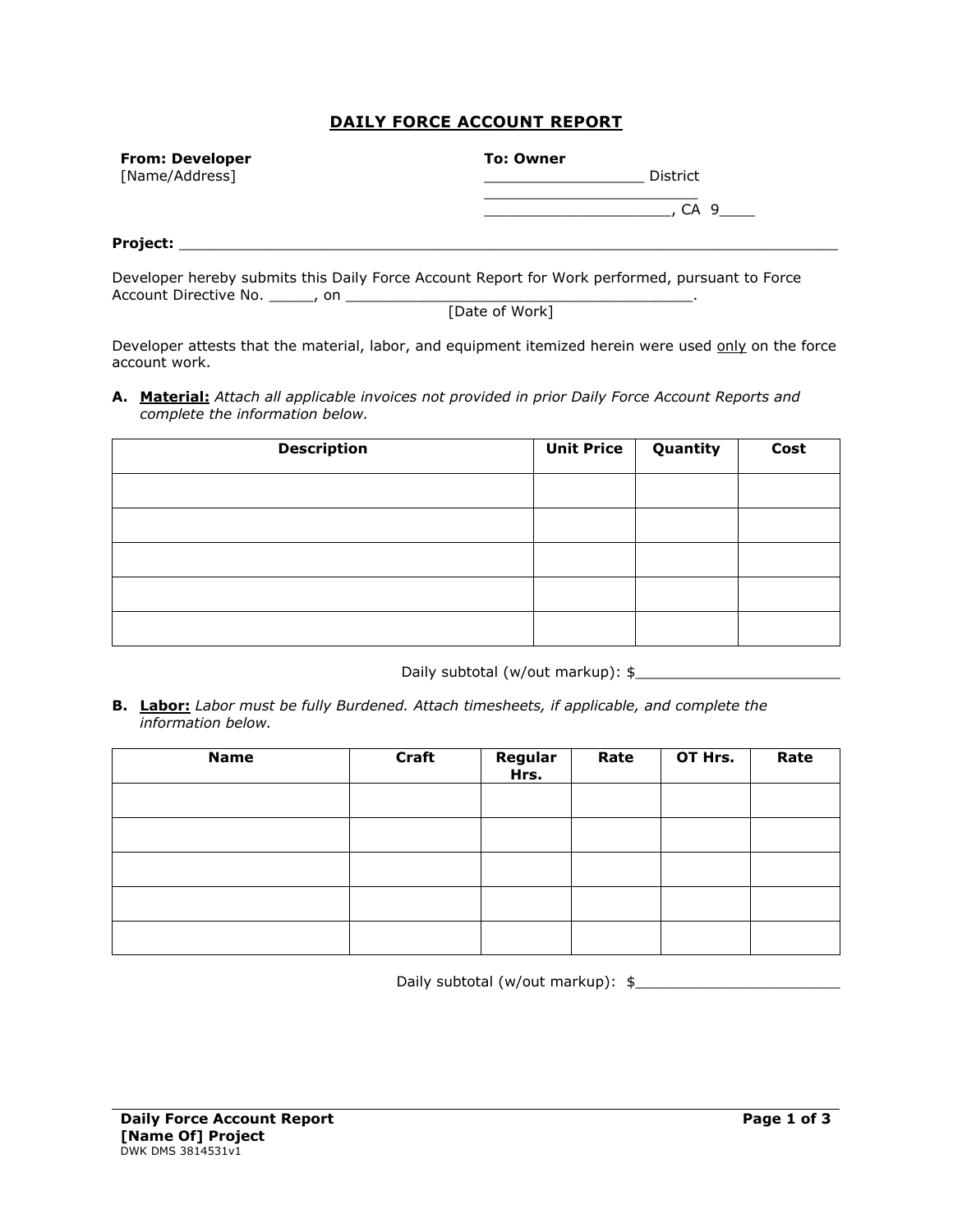**C. Equipment:** *Attach all applicable invoices not provided in prior Daily Force Account Reports and complete the information below.*

| Type / Model | Hrs.<br>Operated | Rate |
|--------------|------------------|------|
|              |                  |      |
|              |                  |      |
|              |                  |      |
|              |                  |      |
|              |                  |      |

Daily subtotal (w/out markup): \$

*Complete based on information reported above.* 

| <b>WORK PERFORMED OTHER THAN BY DEVELOPER</b>                       | <b>ADD</b> |
|---------------------------------------------------------------------|------------|
| <b>Material</b>                                                     |            |
| <b>Add Labor</b>                                                    |            |
| <b>Add Equipment</b>                                                |            |
| <b>Subtotal</b>                                                     |            |
| Add overhead and profit for any and all tiers of Subcontractor, the |            |
| total not to exceed ten percent (10%) of Item (d)                   |            |
| <b>Subtotal</b>                                                     |            |
| Add Overhead and Profit for Developer, not to exceed five percent   |            |
| (5%) of Item (f)                                                    |            |
| <b>Subtotal</b>                                                     |            |
| Add Bond and Insurance, not to exceed two percent (2%) of Item (h)  |            |
| TOTAL                                                               |            |

|     | <b>WORK PERFORMED BY DEVELOPER</b>                                                        | <b>ADD</b> |
|-----|-------------------------------------------------------------------------------------------|------------|
| (a) | <b>Material</b>                                                                           |            |
|     | <b>Add Labor</b>                                                                          |            |
|     | <b>Add Equipment</b>                                                                      |            |
|     | <b>Subtotal</b>                                                                           |            |
|     | Add Overhead and Profit for Developer, not to exceed fifteen<br>percent (15%) of Item (d) |            |
|     | <b>Subtotal</b>                                                                           |            |
|     | Add Bond and Insurance, not to exceed two percent (2%) of Item<br>(f                      |            |
|     | ΤΟΤΑΙ                                                                                     |            |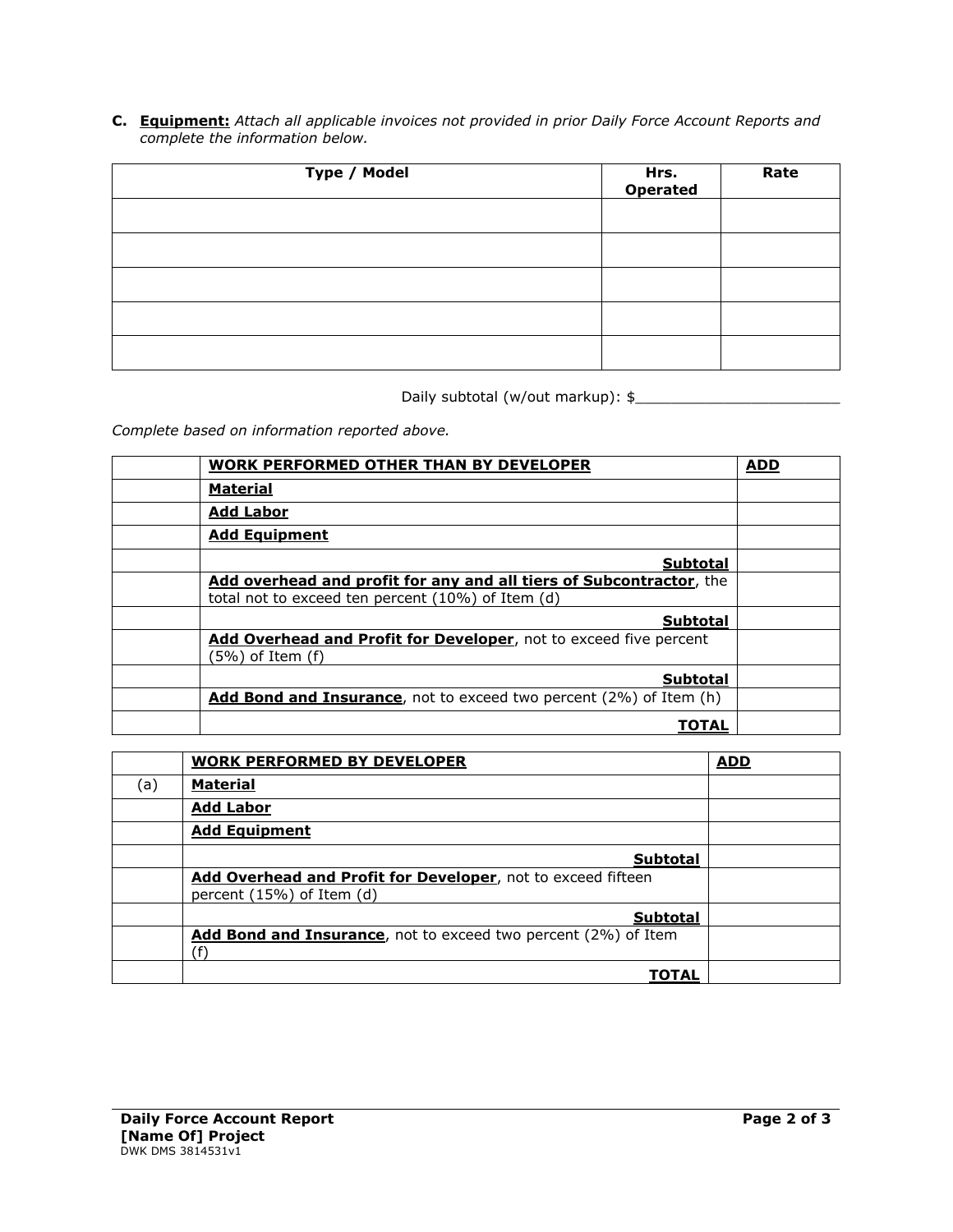Submission of sums which have no basis in fact or which Developer knows are false are at the sole risk of Developer and may be a violation of the False Claims Act (Gov. Code, § 12650 et seq.).

It is expressly understood that all force account work for the date stated above must be reported herein, and Developer may not claim any labor, equipment, material or any other costs or expenses not reported herein. Developer is not entitled to separately recover amounts for overhead or other indirect costs. Any costs, expenses, or damages, not included are deemed waived.

#### **SUBMITTED BY:**

#### **REVIEWED BY:**

Developer:

District:

[Name] Date

j.

[Name] Date

District may require additional information from Developer to review this Daily Force Account Report. Upon District's return of the Daily Force Account Report, Developer may invoice the Work reflected therein. District's review and return of the Daily Force Account Report and/or payment for the force account work does not constitute acceptance of the Work or waiver of any Contract rights or criteria.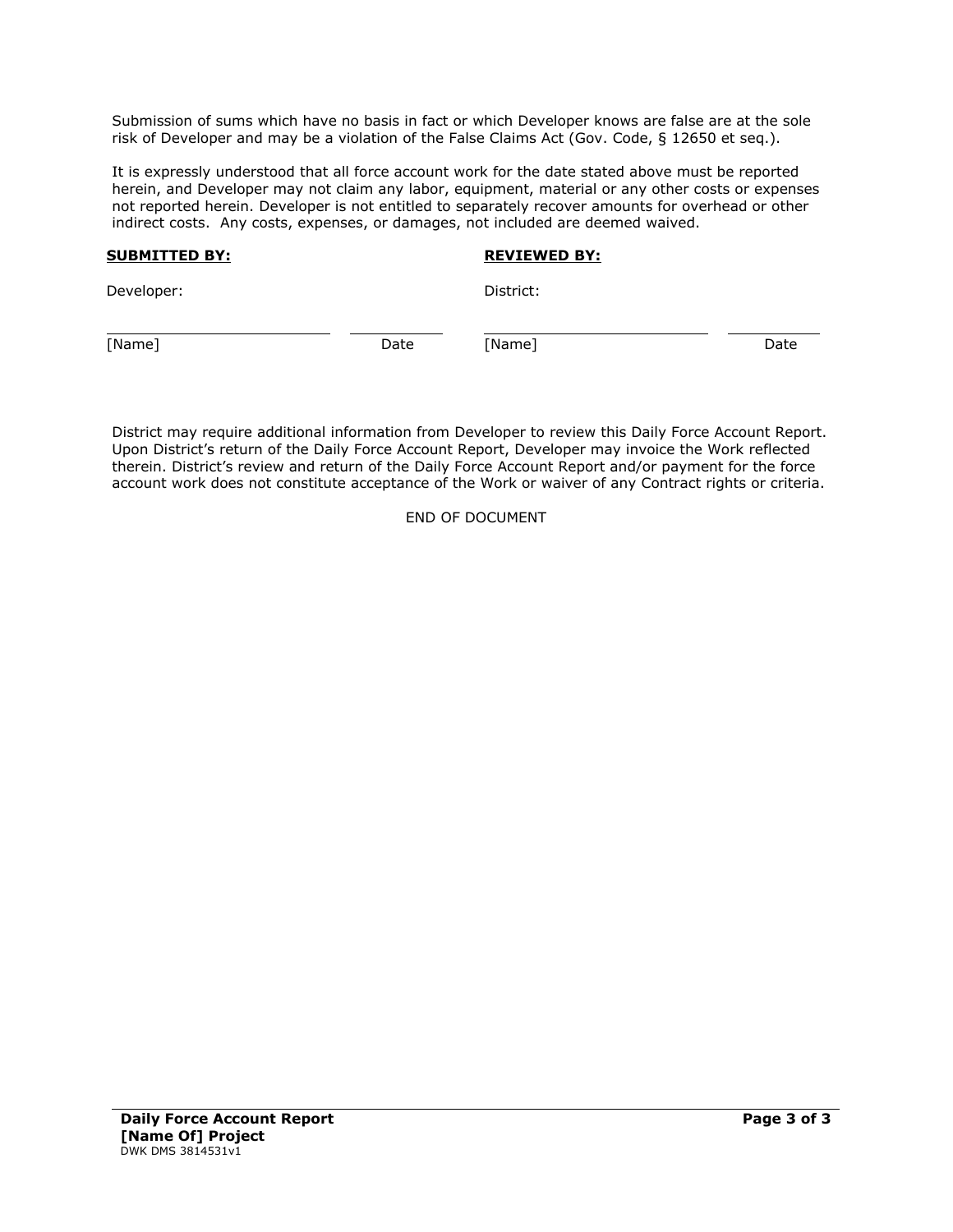#### **PROPOSED CHANGE ORDER FORM**

Jefferson Union High School District 699 Serramonte Boulevard, Suite #100 Daly City, CA 94015-4132

**PCO NO.:**

**Project: Bid No.: RFI #:**

**Date: DSA File No.: DSA Appl. No.:**

Developer hereby submits for District's review and evaluation this Proposed Change Order ("PCO"), submitted in accordance with and subject to the terms of the Contract Documents, including Sections 17.7 and 17.8 of the General Conditions. Any spaces left blank below are deemed no change to cost or time.

Developer understands and acknowledges that documentation supporting Developer's PCO must be attached and included for District review and evaluation. Developer further understands and acknowledges that failure to include documentation sufficient to, in District's discretion, support some or all of the PCO, shall result in a rejected PCO.

|     | <b>WORK PERFORMED OTHER THAN BY DEVELOPER</b>                   | <b>ADD</b> | <b>DEDUCT</b> |
|-----|-----------------------------------------------------------------|------------|---------------|
| (a) | <b>Material</b> (attach suppliers' invoice or itemized quantity |            |               |
|     | and unit cost plus sales tax)                                   |            |               |
| (b) | Add Labor (attach itemized hours and rates, fully               |            |               |
|     | Burdened, and specify the hourly rate for each additional       |            |               |
|     | labor burden, i.e., payroll taxes, fringe benefits, etc.)       |            |               |
| (c) | Add Equipment (attach suppliers' invoice)                       |            |               |
| (d  | <b>Subtotal</b>                                                 |            |               |
| (e) | Add overhead and profit for any and all tiers of                |            |               |
|     | <b>Subcontractor</b> , the total not to exceed ten percent      |            |               |
|     | $(10\%)$ of Item (d)                                            |            |               |
| (f) | <b>Subtotal</b>                                                 |            |               |
| (g) | <b>Add General Conditions</b> (if Time is Compensable)          |            |               |
|     | (attach supporting documentation)                               |            |               |
| (h) | Subtotal                                                        |            |               |
| (i) | Add Overhead and Profit for Developer, not to exceed            |            |               |
|     | percent $($ $\%$ ) of Item (h)                                  |            |               |
| (i) | Subtotal                                                        |            |               |
| (k) | Add Bond and Insurance, not to exceed                           |            |               |
|     | percent $($ $\%$ ) of Item (j)                                  |            |               |
|     |                                                                 |            |               |
|     | <b>TOTAL</b>                                                    |            |               |

## *[REMAINDER OF PAGE LEFT BLANK INTENTIONALLY]*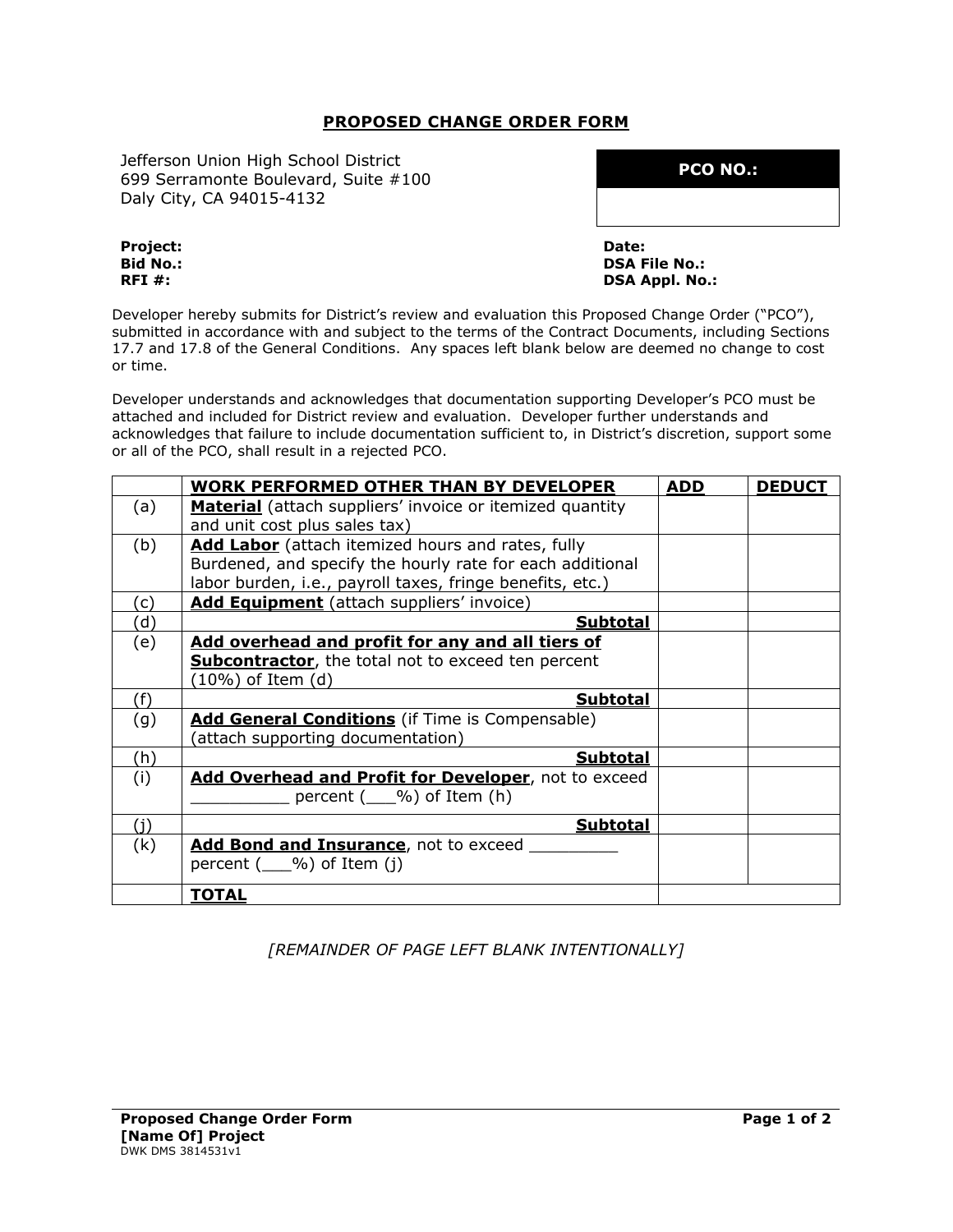|     | <b>WORK PERFORMED BY DEVELOPER</b>                           | <b>ADD</b> | <b>DEDUCT</b> |
|-----|--------------------------------------------------------------|------------|---------------|
| (a) | <b>Material</b> (attach itemized quantity and unit cost plus |            |               |
|     | sales tax)                                                   |            |               |
| (b) | <b>Add Labor</b> (attach itemized hours and rates, fully     |            |               |
|     | Burdened, and specify the hourly rate for each additional    |            |               |
|     | labor burden, i.e., payroll taxes, fringe benefits, etc.)    |            |               |
| C)  | Add Equipment (attach suppliers' invoice)                    |            |               |
| (d) | <b>Add General Conditions</b> (if Time is Compensable)       |            |               |
|     | (attach supporting documentation)                            |            |               |
| e)  | <b>Subtotal</b>                                              |            |               |
| (f) | Add Overhead and Profit for Developer, not to exceed         |            |               |
|     | percent $($ $\%$ ) of Item (e)                               |            |               |
| (g) | <b>Subtotal</b>                                              |            |               |
| (h) | Add Bond and Insurance, not to exceed                        |            |               |
|     | percent $($ $\%$ ) of Item $(q)$                             |            |               |
|     | <b>TOTAL</b>                                                 |            |               |

The undersigned Developer approves the foregoing as to the changes, if any, to the Contract Price specified for each item, and as to the extension of time allowed, if any, for completion of the entire Work as stated herein, and agrees to furnish all labor, materials, and service, and perform all work necessary to complete any additional work specified for the consideration stated herein. Submission of sums which have no basis in fact or which Developer knows are false are at the sole risk of Developer and may be a violation of the False Claims Act set forth under Government Code section 12650 *et seq*. It is understood that the changes herein to the Contract shall only be effective when approved by the governing board of the District.

It is expressly understood that the value of the extra Work or changes expressly includes any and all of Developer's costs and expenses, direct and indirect, resulting from additional time required on the Project or resulting from delay to the Project including, without limitation, cumulative impacts. Developer is not entitled to separately recover amounts for overhead or other indirect costs. Any costs, expenses, damages, or time extensions not included are deemed waived.

## **SUBMITTED BY:**

Developer:

discussion of the contract of the contract of the Date

 $\frac{1}{2}$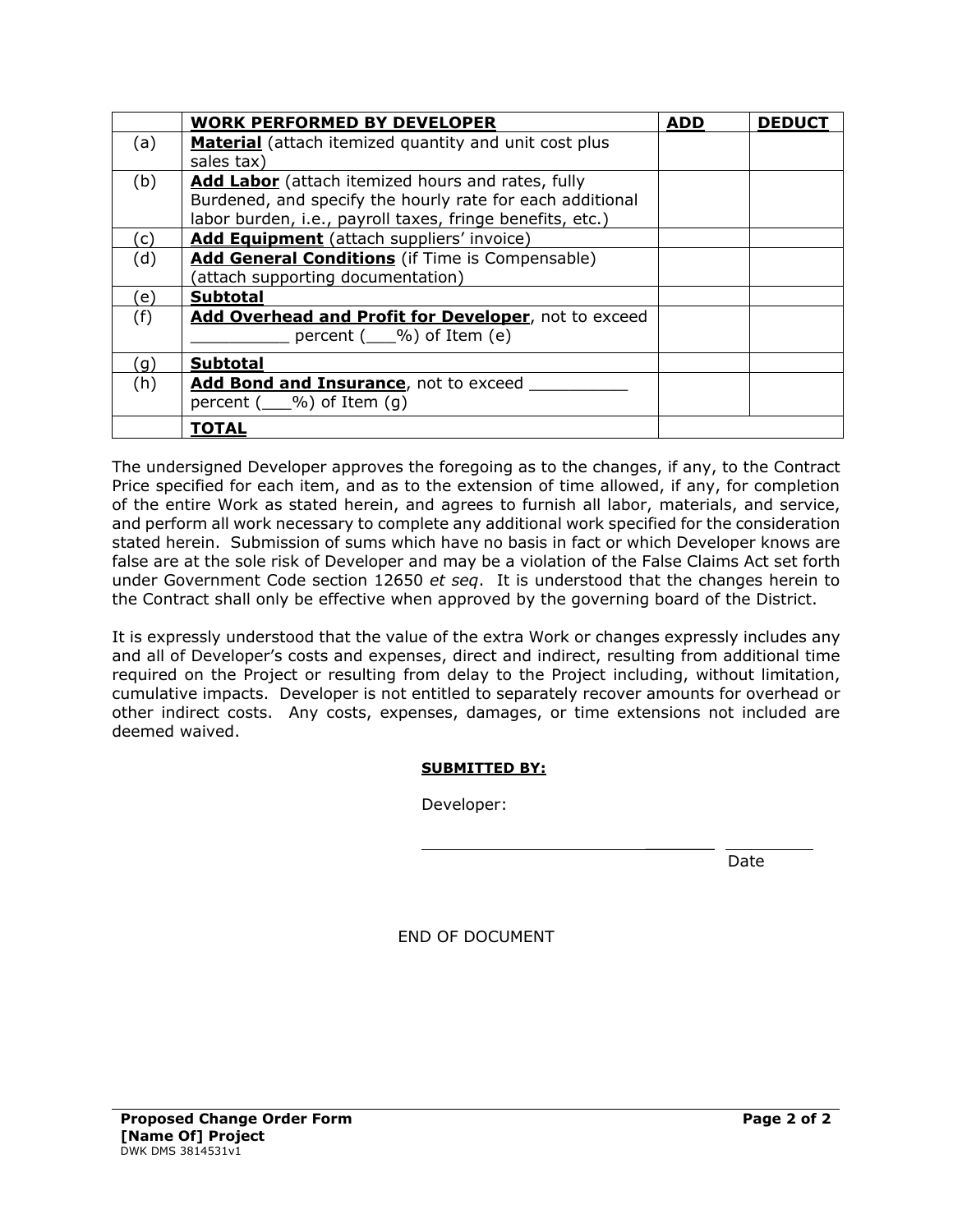#### **CHANGE ORDER FORM**

Jefferson Union High School District 699 Serramonte Boulevard, Suite #100 Daly City, CA 94015-4132

**CHANGE ORDER NO.:**

# **CHANGE ORDER**

**Project: \_\_\_\_\_\_\_\_\_\_\_\_\_\_\_\_\_\_\_\_\_\_\_\_\_\_\_\_\_\_\_\_ Bid No.: \_\_\_\_\_\_\_\_\_\_\_\_\_\_\_\_\_\_\_\_\_\_\_\_\_\_\_\_\_\_\_\_**

| Date:                 |  |
|-----------------------|--|
| <b>DSA File No.:</b>  |  |
| <b>DSA Appl. No.:</b> |  |

\_\_\_\_\_\_\_\_\_\_\_\_\_\_\_\_\_\_\_\_\_\_\_\_\_\_\_\_\_\_\_\_\_\_\_\_\_\_\_\_ \_\_\_\_\_\_\_\_\_\_\_\_\_\_\_\_\_\_\_\_\_\_\_\_\_\_\_\_\_\_\_\_\_\_\_\_\_\_\_\_

\_\_\_\_\_\_\_\_\_\_\_\_\_\_\_\_\_\_\_\_\_\_\_\_\_\_\_\_\_\_\_\_\_\_\_\_\_\_\_ \_\_\_\_\_\_\_\_\_\_\_\_\_\_\_\_\_\_\_\_\_\_\_\_\_\_\_\_\_\_\_\_\_\_\_\_\_\_\_

The following parties agree to the terms of this Change Order:

**Owner:** Jefferson Union High School District **Developer: \_\_\_\_\_\_\_\_\_\_\_\_\_\_\_\_\_\_\_\_\_\_\_\_** 699 Serramonte Boulevard, Suite #100 Daly City, CA 94015-4132

\_\_\_\_\_\_\_\_\_\_\_\_\_\_\_\_\_\_\_\_\_\_\_\_\_\_\_\_\_\_\_\_\_\_\_ \_\_\_\_\_\_\_\_\_\_\_\_\_\_\_\_\_\_\_\_\_\_\_\_\_\_\_\_\_\_\_\_\_\_\_ [Name / Address]

**Architect: \_\_\_\_\_\_\_\_\_\_\_\_\_\_\_\_\_\_\_\_\_\_** [Name / Address] **Project Inspector: \_\_\_\_\_\_\_\_\_\_\_\_\_\_\_\_\_\_\_**

[Name / Address]

| <b>Reference</b>                                                 | <b>Description</b>      | Cost                      | <b>Days</b><br>Ext. |  |
|------------------------------------------------------------------|-------------------------|---------------------------|---------------------|--|
| PCO#                                                             | [Description of change] |                           | \$                  |  |
| Requested by:                                                    | [Requester]             |                           |                     |  |
| Performed by:                                                    | [Performer]             |                           |                     |  |
| Reason:                                                          | [Reason]                |                           |                     |  |
| PCO #                                                            | [Description of change] |                           | \$                  |  |
| Requested by:                                                    | [Requester]             |                           |                     |  |
| Performed by:                                                    | [Performer]             |                           |                     |  |
| Reason:                                                          | [Reason]                |                           | \$                  |  |
| PCO#                                                             |                         | [Description of change]   |                     |  |
| Requested by:                                                    | [Requester]             |                           |                     |  |
| Performed by:                                                    | [Performer]             |                           |                     |  |
| Reason:                                                          | [Reason]                |                           |                     |  |
| Contract time will be adjusted as follows:                       |                         | Original Contract Amount: | \$                  |  |
|                                                                  |                         |                           |                     |  |
| Previous Completion Date: [Date]                                 |                         | Amount of Previously      | \$                  |  |
|                                                                  |                         | Approved Change Order(s): |                     |  |
| [#] Calendar Days Extension (zero<br>unless otherwise indicated) |                         |                           |                     |  |
|                                                                  |                         | Amount of this Change     | \$                  |  |
| Current Completion Date: [Date]                                  |                         | Order:                    |                     |  |
|                                                                  |                         | Contract Amount:          | \$                  |  |
|                                                                  |                         |                           |                     |  |

The undersigned Developer approves the foregoing as to the changes, if any, to the Contract Price specified for each item, and as to the extension of time allowed, if any, for completion of the entire work as stated therein, and agrees to furnish all labor, materials and services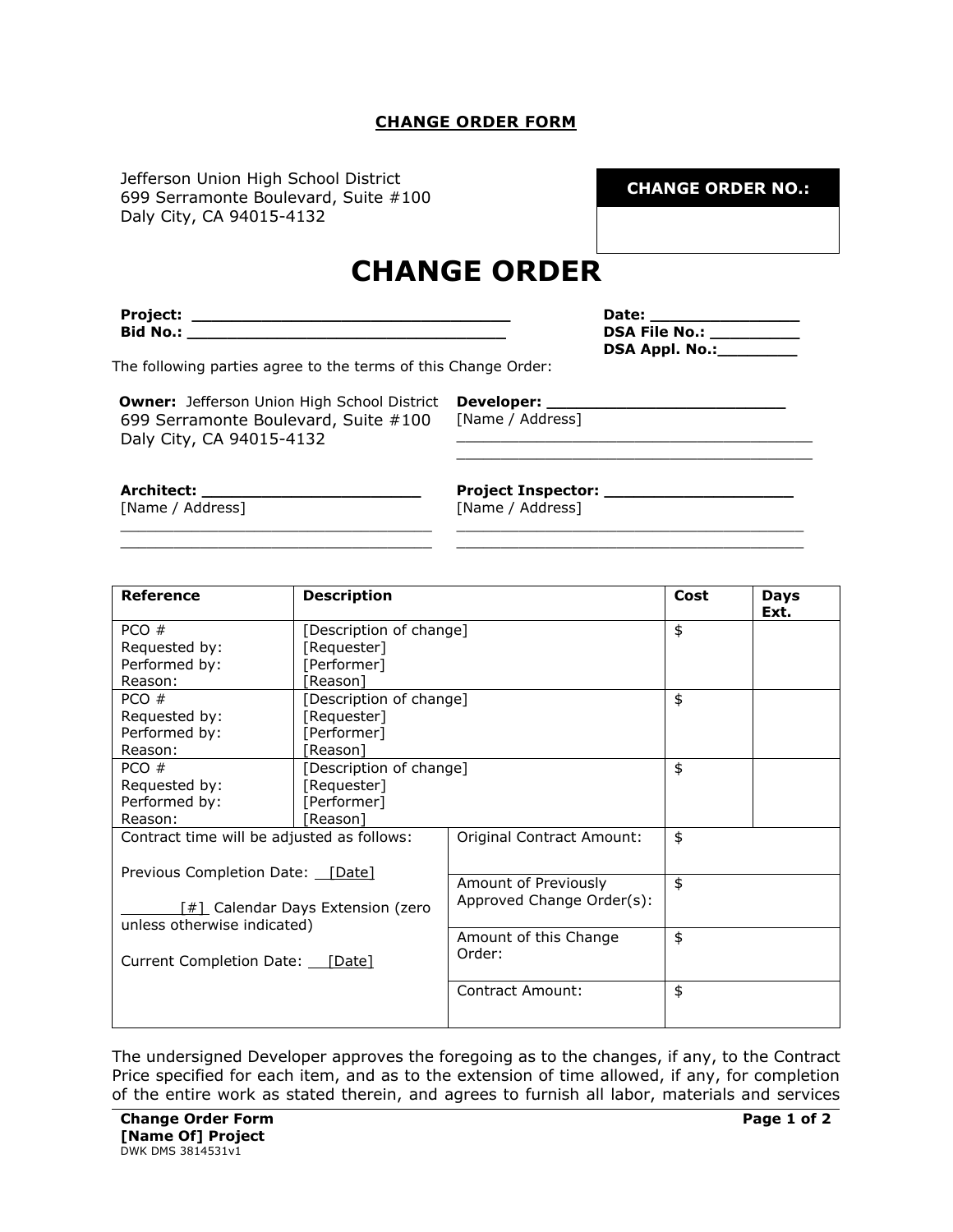and perform all work necessary to complete any additional work specified for the consideration stated therein. Submission of sums which have no basis in fact or which Developer knows are false are at the sole risk of Developer and may be a violation of the False Claims Act set forth under Government Code section 12650 et seq.

This change order is subject to approval by the governing board of this District and must be signed by the District. Until such time as this change order is approved by the District's governing board and executed by a duly authorized District representative, this change order is not effective and not binding.

It is expressly understood that the compensation and time, if any, granted herein represent a full accord and satisfaction for any and all time and cost impacts of the items herein, and Developer waives any and all further compensation or time extension based on the items herein. The value of the extra work or changes expressly includes any and all of Developer's costs and expenses, and its subcontractors, both direct and indirect, resulting from additional time required on the project or resulting from delay to the project including without limitation, cumulative impacts. Any costs, expenses, damages or time extensions not included are deemed waived.

#### **Signatures:**

| District:  |      | Developer:         |      |
|------------|------|--------------------|------|
| [Name]     | Date | [Name]             | Date |
| Architect: |      | Project Inspector: |      |
| [Name]     | Date | [Name]             | Date |
|            |      |                    |      |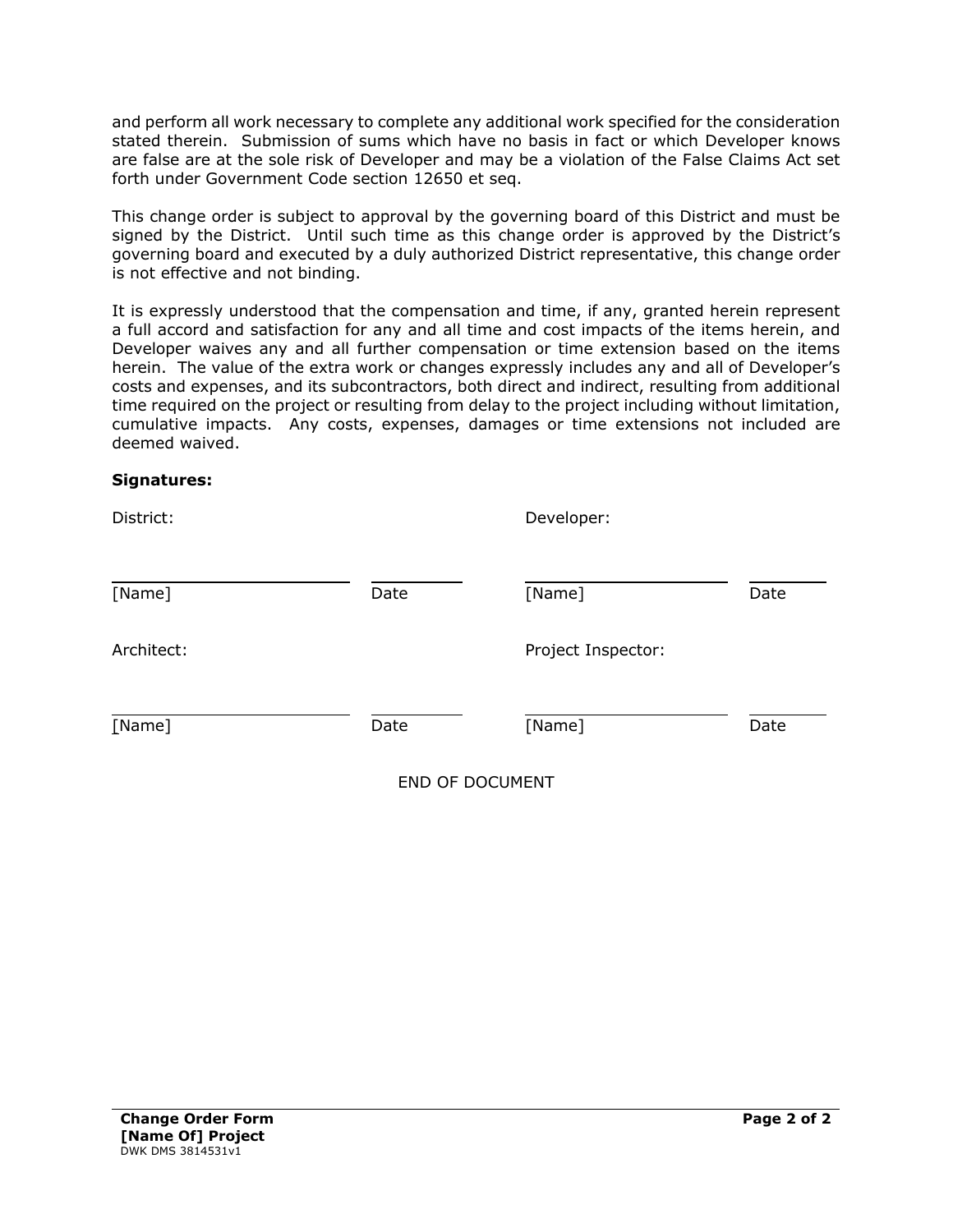#### **GUARANTEE FORM**

 $\overline{\phantom{a}}$  ("Developer") hereby agrees that the  $\overline{\phantom{a}}$ 

("Work" of Developer) which Developer has installed for the Jefferson Union High School District ("District") for the following project:

\_\_\_\_\_\_\_\_\_\_\_\_\_\_\_\_\_\_\_ Project

("Project" or "Contract") has been performed in accordance with the requirements of the Contract Documents and that the Work as installed will fulfill the requirements of the Contract Documents.

The undersigned agrees to repair or replace any or all of such Work that may prove to be defective in workmanship or material together with any other adjacent Work that may be displaced in connection with such replacement within a period of

year(s) from the date of completion as defined in Public Contract Code section 7107, subdivision (c), ordinary wear and tear and unusual abuse or neglect excepted. The date of completion is \_\_\_\_\_\_\_\_\_\_\_\_\_\_\_\_\_\_\_\_\_, 20\_\_\_\_.

In the event of the undersigned's failure to comply with the above-mentioned conditions within a reasonable period of time, as determined by the District, but not later than seven (7) days after being notified in writing by the District, the undersigned authorizes the District to proceed to have said defects repaired and made good at the expense of the undersigned. The undersigned shall pay the costs and charges therefor upon demand.

| Date:              |                                                                           |
|--------------------|---------------------------------------------------------------------------|
| Name of Developer: |                                                                           |
| Signature:         |                                                                           |
| Print Name:        |                                                                           |
| Title:             |                                                                           |
|                    | Representatives to be contacted for service subject to terms of Contract: |
| Name:              |                                                                           |
| Address:           |                                                                           |
| Phone Number:      |                                                                           |
| Email:             |                                                                           |
|                    |                                                                           |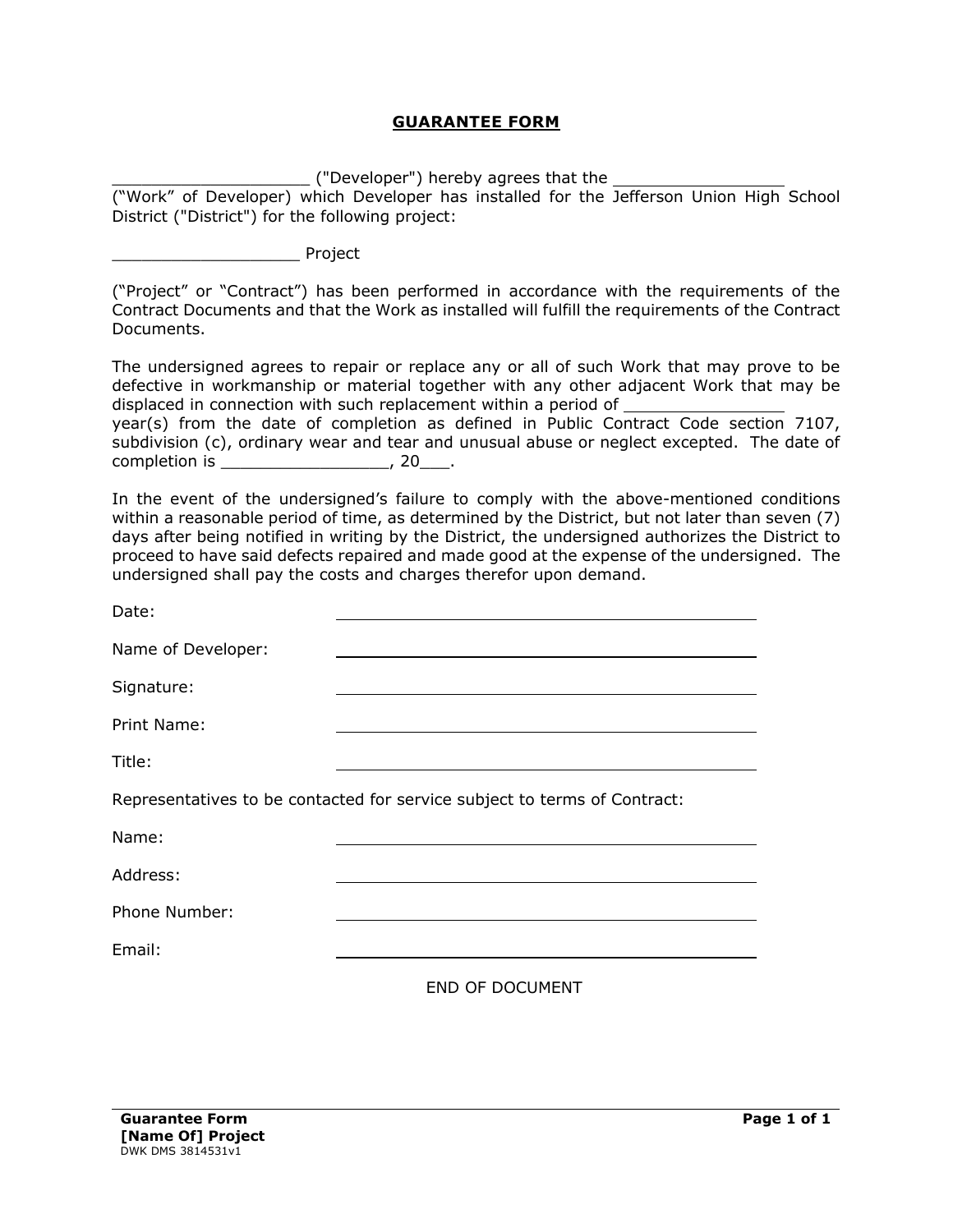## **AGREEMENT AND RELEASE OF ANY AND ALL CLAIMS**

THIS AGREEMENT AND RELEASE OF CLAIMS ("Agreement and Release") IS MADE AND ENTERED INTO THIS  $\_\_\_\_\_\_\_\$ DAY OF  $\_\_\_\_\_\_\_\_\_$ , 20\_\_\_ by and between the Jefferson Union High School District ("District") and \_\_\_\_\_\_\_\_\_\_\_\_\_\_\_\_\_\_\_\_ ("Developer"), whose place of business is \_\_\_\_\_\_\_\_\_\_\_\_\_\_\_\_\_\_\_\_\_\_\_\_\_\_\_\_\_\_\_\_\_\_\_\_\_.

## RECITALS

**WHEREAS**, District and Developer entered into a Facilities Lease and Site Lease for the following project: \_\_\_\_\_\_\_\_\_\_\_\_\_\_\_\_\_\_\_\_ Project ("Contract" or "Project") in the County of \_\_\_\_\_\_\_\_\_\_\_, California.

**WHEREAS**, The Work under the Contract was completed on \_\_\_\_\_\_\_\_\_, 20\_\_\_ and a Notice of Completion was recorded with the County Recorder on \_\_\_\_\_\_\_\_\_\_\_\_\_, 20\_\_\_\_.

NOW, THEREFORE, it is mutually agreed between District and Developer as follows:

#### AGREEMENT

1. Developer will only be assessed liquidated damages as detailed below:

| Original Guaranteed Maximum Price | $\updownarrow$ |
|-----------------------------------|----------------|
| Modified Guaranteed Maximum Price |                |
| Payment to Date                   |                |
| Liquidated Damages                |                |
| Payment Due Developer             |                |

- 2. Subject to the provisions hereof, District shall forthwith pay to Developer the undisputed sum of Dollars (\$ ) under the Contract for Tenant Improvement Payments, less any amounts represented by any notice to withhold funds on file with District as of the date of such payment.
- 3. Developer acknowledges and hereby agrees that there are no unresolved or outstanding claims in dispute against District arising from the performance of work under the Contract, except for the claims described in Paragraph 4 and continuing obligations described in Paragraph 6. It is the intention of the parties in executing this Agreement and Release that this Agreement and Release shall be effective as a full, final and general release of all claims, demands, actions, causes of action, obligations, costs, expenses, damages, losses and liabilities of Developer against District and all of its respective agents, employees, trustees, inspectors, assignees, consultants and transferees, except for the Lease Payments under the Contract, any Disputed Claim that may be set forth in Paragraph 4 and the continuing obligations described in Paragraph 6 hereof.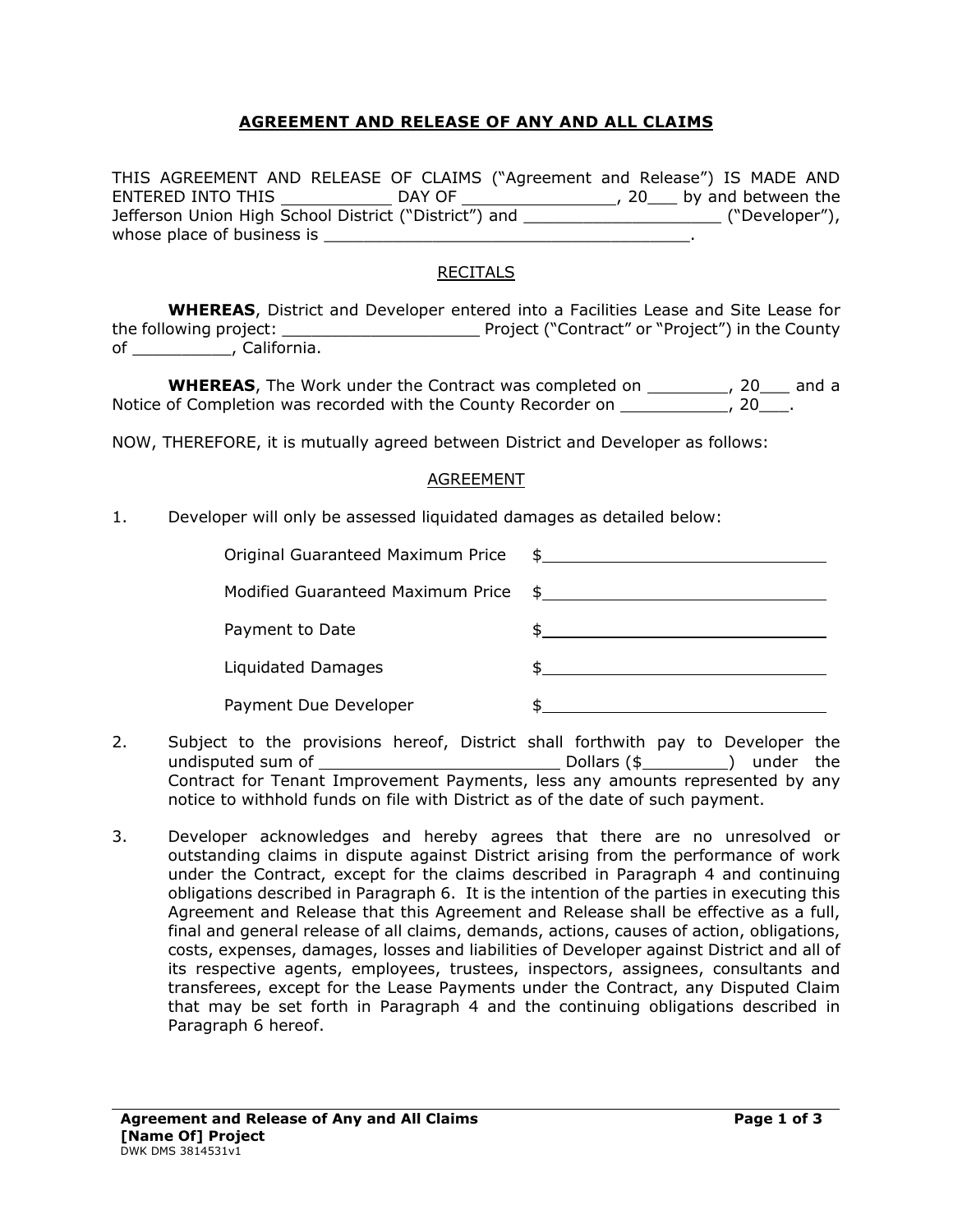4. The following claims are disputed (hereinafter, the "Disputed Claims") and are specifically excluded from the operation of this Agreement and Release:

| Claim No. Description of Claim | <b>Amount of Claim</b> | Date Claim<br>Submitted |
|--------------------------------|------------------------|-------------------------|
|                                | \$                     |                         |
|                                | \$                     |                         |
|                                | \$                     |                         |
|                                |                        |                         |

[If further space is required, attach additional sheets showing the required information.]

- 5. Consistent with California Public Contract Code section 7100, Developer hereby agrees that, in consideration of the payment set forth in Paragraph 2 hereof, Developer hereby releases and forever discharges District, all its agents, employees, inspectors, assignees, and transferees from any and all liability, claims, demands, actions, or causes of action of whatever kind or nature arising out of or in any way concerned with the Work under the Contract, except for the Lease Payments.
- 6. Guarantees and warranties for the Work, duty to defend, indemnify and hold harmless the District, and any other continuing obligation of Developer, shall remain in full force and effect as specified in the Contract Documents.
- 7. Except as provided for specifically herein, Developer hereby waives the provisions of California Civil Code section 1542 which provides as follows:

A GENERAL RELEASE DOES NOT EXTEND TO CLAIMS THAT THE CREDITOR OR RELEASING PARTY DOES NOT KNOW OR SUSPECT TO EXIST IN HIS OR HER FAVOR AT THE TIME OF EXECUTING THE RELEASE AND THAT, IF KNOWN BY HIM OR HER, WOULD HAVE MATERIALLY AFFECTED HIS OR HER SETTLEMENT WITH THE DEBTOR OR RELEASED PARTY.

- 8. The provisions of this Agreement and Release are contractual in nature and not mere recitals and shall be considered independent and severable. If any such provision or any part thereof shall be at any time held invalid in whole or in part under any federal, state, county, municipal, or other law, ruling, or regulations, then such provision, or part thereof, shall remain in force and effect to the extent permitted by law, and the remaining provisions of this Agreement and Release shall also remain in full force and effect, and shall be enforceable.
- 9. All rights of District shall survive completion of the Work or termination of Contract, and execution of this Release.